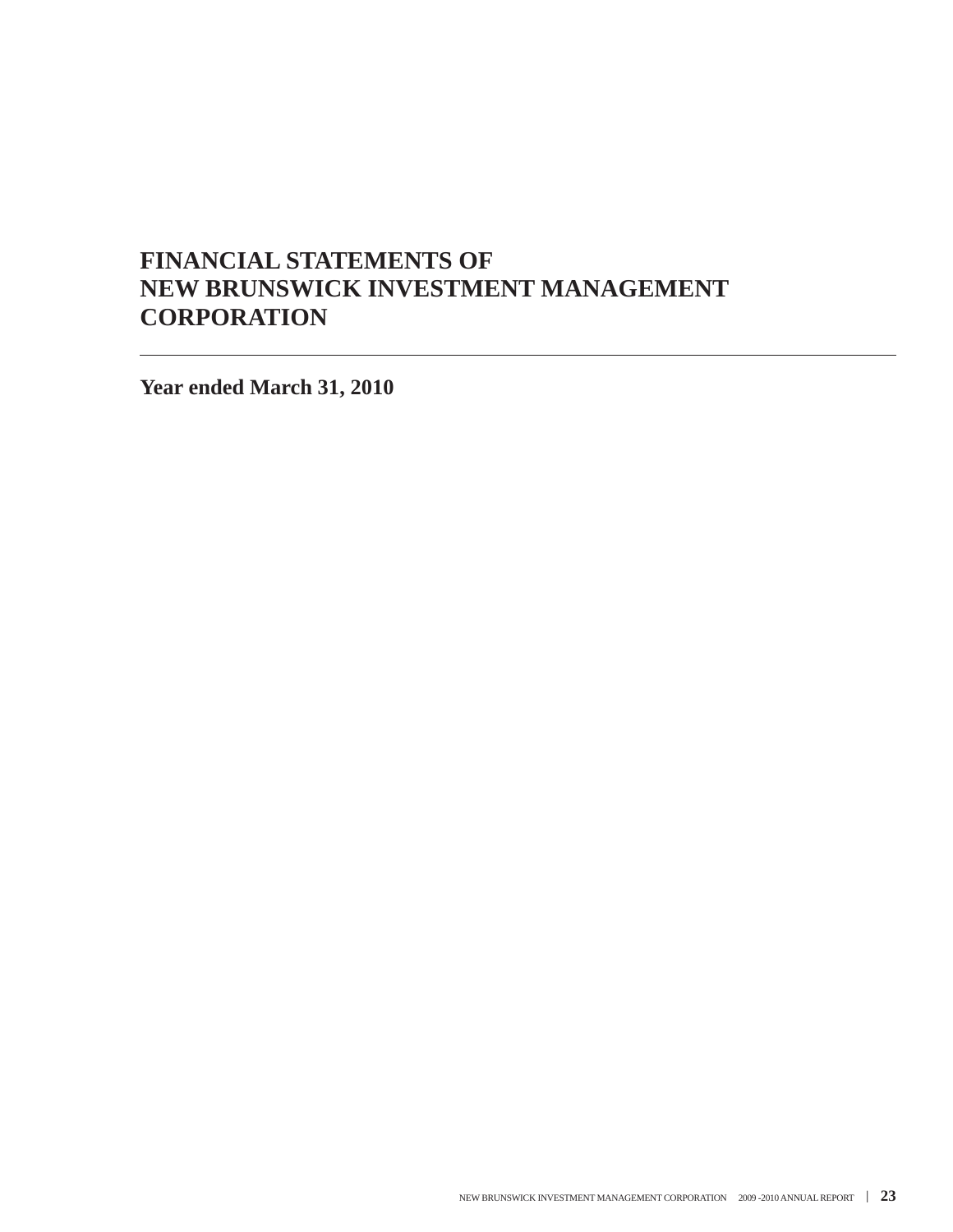## **MANAGEMENT'S RESPONSIBILITY FOR FINANCIAL STATEMENTS**

The financial statements of New Brunswick Investment Management Corporation are the responsibility of management. They have been approved by the Board of Directors.

Management prepared the financial statements in accordance with generally accepted accounting principles.

The New Brunswick Investment Management Corporation maintains books of account, systems of information and systems of financial and management control which provide reasonable assurance that accurate financial information is available, that assets are protected and that resources are managed efficiently.

The Board of Directors oversees financial reporting through its Audit Committee. The committee reviews matters related to accounting, auditing, internal control systems, the financial statements and report of the external auditors.

Jan Imeson, CA John A. Sinclair

Chief Financial Officer **President and Chief Executive Officer** President and Chief Executive Officer

### **AUDITORS' REPORT**

TO THE DIRECTORS OF NEW BRUNSWICK INVESTMENT MANAGEMENT CORPORATION

We have audited the statement of financial position of New Brunswick Investment Management Corporation as at March 31, 2010 and the statement of operations and changes in net assets for the year then ended. These financial statements are the responsibility of the Corporation's management. Our responsibility is to express an opinion on these financial statements based on our audit.

We conducted our audit in accordance with Canadian generally accepted auditing standards. Those standards require that we plan and perform an audit to obtain reasonable assurance whether the financial statements are free of material misstatement. An audit includes examining, on a test basis, evidence supporting the amounts and disclosures in the financial statements. An audit also includes assessing the accounting principles used and significant estimates made by management, as well as evaluating the overall financial statement presentation.

In our opinion, these financial statements present fairly, in all material respects, the financial position of the Corporation as at March 31, 2010 and the results of its operations and changes in net assets and its cash flows for the year then ended in accordance with Canadian generally accepted accounting principles.

KPMG LLP



Chartered Accountants Fredericton, Canada May 7, 2010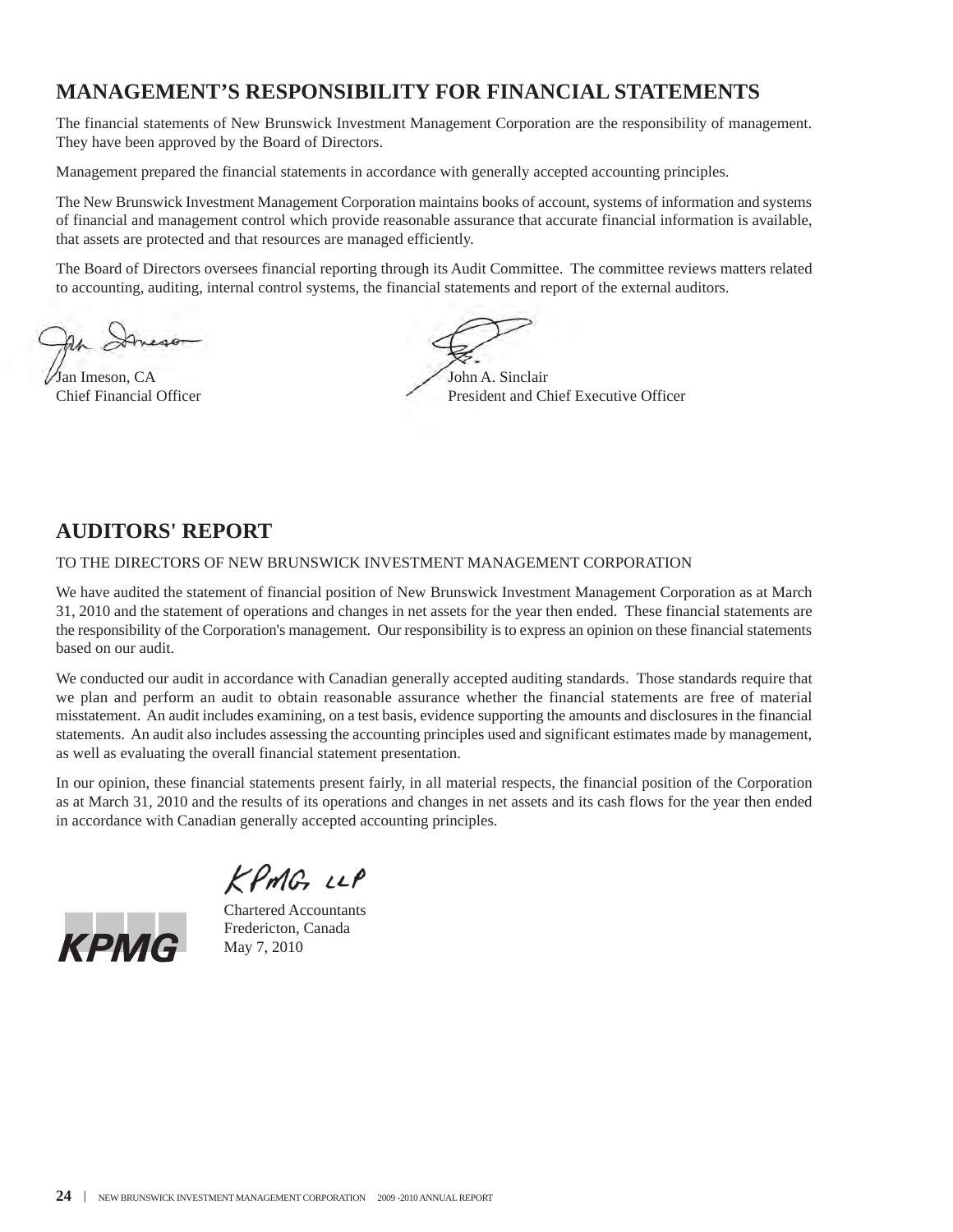### **NEW BRUNSWICK INVESTMENT MANAGEMENT CORPORATION Statement of Financial Position**

**As at March 31**

*(in thousands of Canadian dollars)*

|                                                                   | 2010  | 2009  |
|-------------------------------------------------------------------|-------|-------|
|                                                                   | \$    | \$    |
| <b>ASSETS</b>                                                     |       |       |
| Current                                                           |       |       |
| Cash                                                              | 228   | 13    |
| Accounts receivable – Pension Funds                               | 2,556 | 2,172 |
| Other receivables                                                 | 5     | 16    |
| Prepaid expenses                                                  | 270   | 279   |
| Total current assets                                              | 3,059 | 2,480 |
| Capital assets (note 4)                                           | 244   | 219   |
| <b>TOTAL ASSETS</b>                                               | 3,303 | 2,699 |
| <b>LIABILITIES, DEFERRED CONTRIBUTIONS AND NET ASSETS</b>         |       |       |
| Current                                                           |       |       |
| Accounts payable and accrued liabilities                          | 2,408 | 1,896 |
| HST payable                                                       | 145   | 105   |
| Current portion of supplemental pension (note 6)                  | 22    | 22    |
| Total current liabilities                                         | 2,575 | 2,023 |
| Supplemental pension (note 6)                                     | 192   | 214   |
| Employee future benefits (note 7)                                 | 292   | 243   |
| Deferred contributions related to capital assets (note $\delta$ ) | 244   | 219   |
| Commitments (note 5)                                              |       |       |
| <b>TOTAL LIABILITIES AND DEFERRED CONTRIBUTIONS</b>               | 3,303 | 2,699 |
| <b>NET ASSETS</b>                                                 |       |       |

*See accompanying notes to financial statements*

Chairman of the Board President and Chief Executive Officer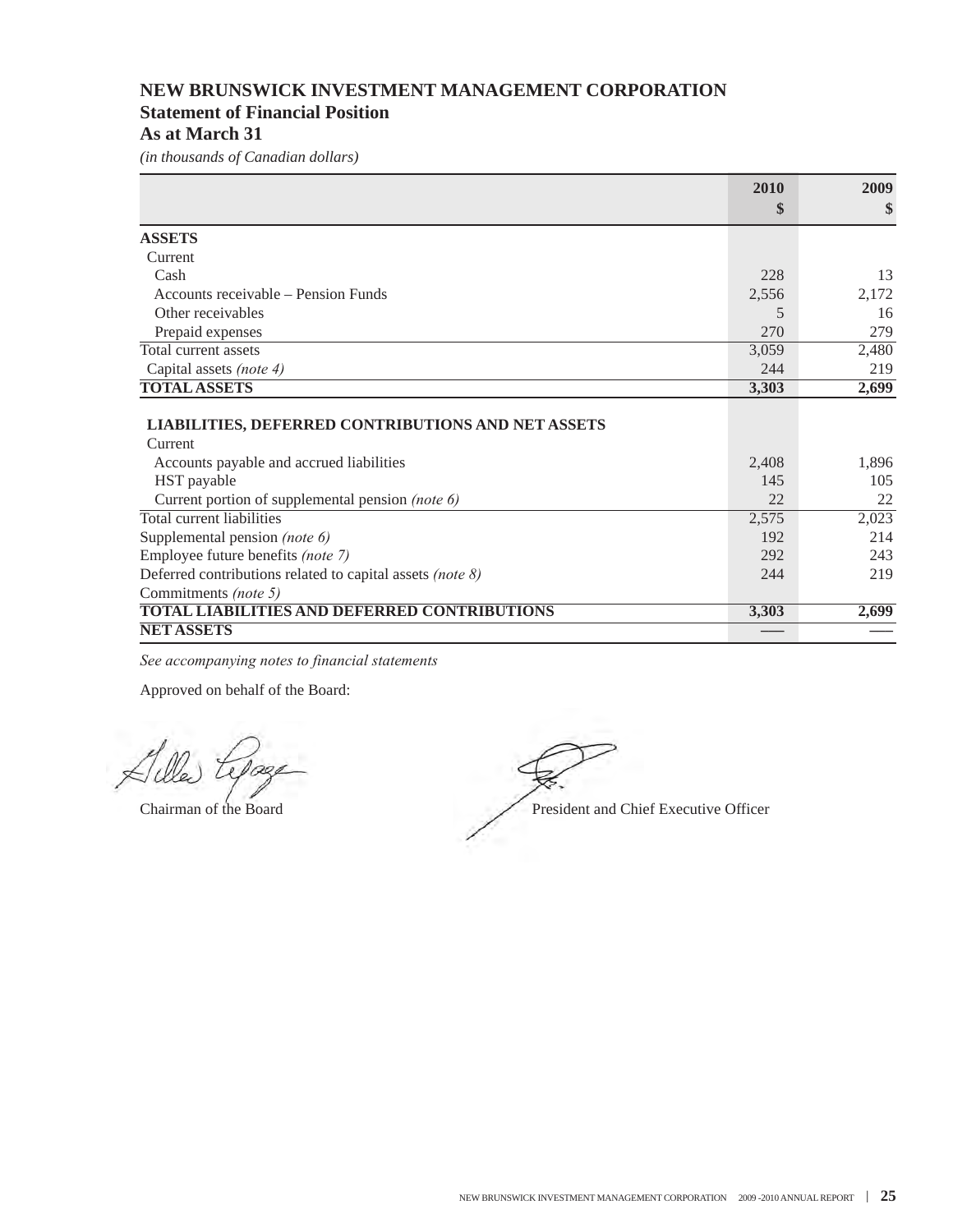### **NEW BRUNSWICK INVESTMENT MANAGEMENT CORPORATION Statement of Operations and Changes in Net Assets**

### **For the year ended March 31**

*(in thousands of Canadian dollars)*

|                                                                  | 2010           | 2009   |
|------------------------------------------------------------------|----------------|--------|
|                                                                  | \$             | \$     |
|                                                                  |                |        |
| <b>REVENUE</b>                                                   |                |        |
| Fees:                                                            |                |        |
| Public Service Superannuation Fund                               | 6,217          | 6,198  |
| Teachers' Pension Fund                                           | 5,071          | 5,144  |
| Judges' Superannuation Fund                                      | 37             | 37     |
| Amortization of deferred contributions related to capital assets | 84             | 101    |
| Other                                                            | $\mathfrak{D}$ | 2      |
| <b>Total revenue</b>                                             | 11,411         | 11,482 |
| <b>EXPENSES</b>                                                  |                |        |
| Salaries and benefits                                            | 5,390          | 4,925  |
| External management fees                                         | 2,755          | 3,006  |
| Information systems                                              | 1,282          | 1,214  |
| Securities custody                                               | 735            | 978    |
| Office and business                                              | 399            | 529    |
| Professional services                                            | 480            | 446    |
| Office rent                                                      | 286            | 283    |
| Amortization                                                     | 84             | 101    |
| <b>Total expenses</b>                                            | 11,411         | 11,482 |
| <b>CHANGE IN NET ASSETS</b>                                      |                |        |

*See accompanying notes to financial statements*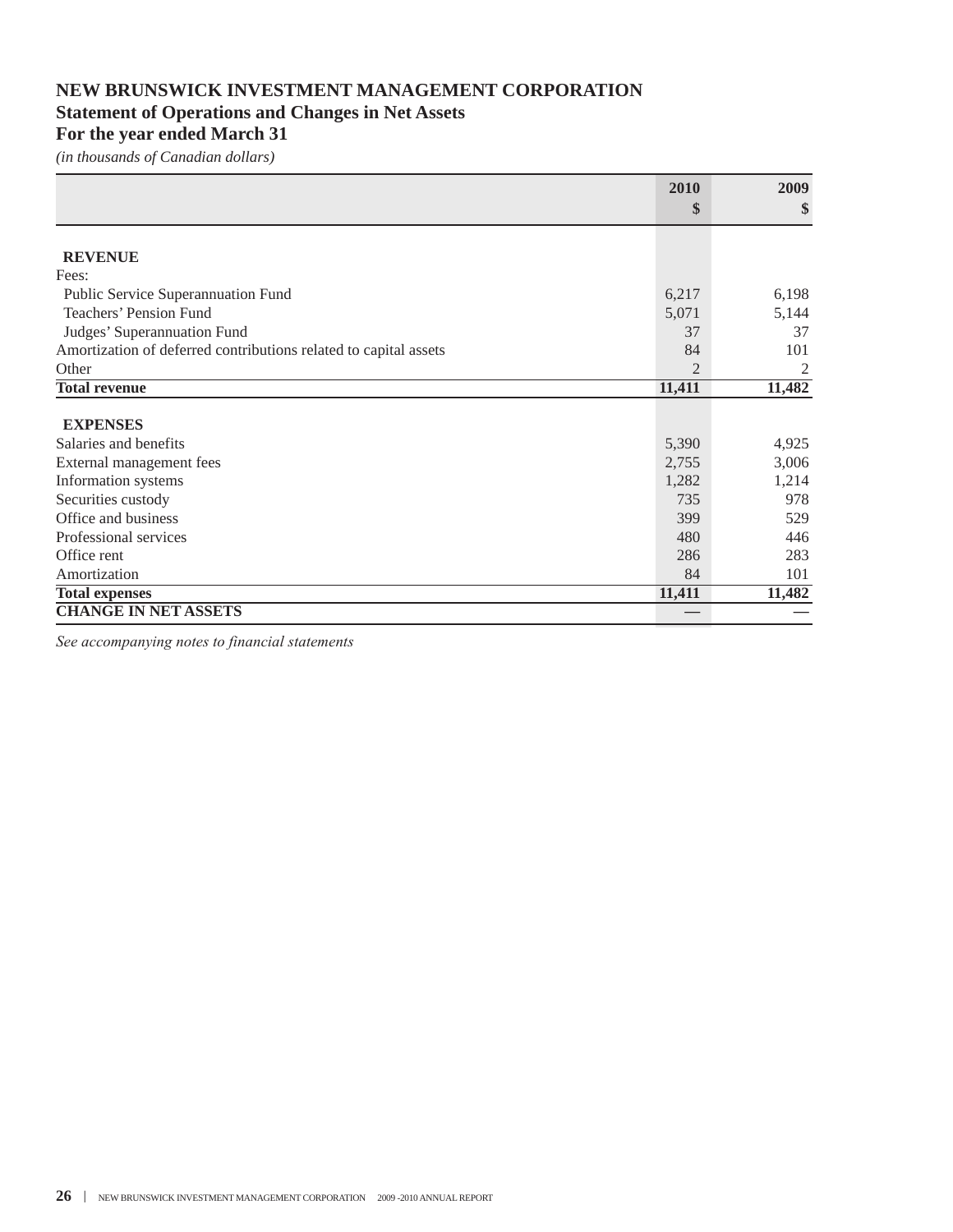#### **Notes to Financial Statements**

#### **Year ended March 31, 2010**

*(in thousands of Canadian dollars)*

### **1. Nature of Operations**

New Brunswick Investment Management Corporation ("NBIMC") was established pursuant to the *New Brunswick Investment Management Corporation Act* which was proclaimed on March 11, 1996.

NBIMC is a non-share capital corporation. NBIMC recovers all operating expenses and capital expenditures on a cost recovery basis. As a crown corporation, NBIMC is exempt from federal and provincial income taxes.

NBIMC's legislated mandate is to:

- Act as trustee for the Public Service Superannuation Fund, the Teachers' Pension Fund and the Judges' Superannuation Fund ("the Funds");
- Provide investment counseling services and other services for certain trust funds;
- Promote the development of the financial services industry and capital markets in the Province;
- Have regard to investment opportunities in the Province in developing its investment policies; and
- Carry out such other activities or duties as may be authorized or required by the Act or as the Lieutenant-Governor in Council may direct.

At March 31, 2010, the estimated market value of assets managed by NBIMC was \$8.3 billion (March 31, 2009 - \$7.0 billion). These assets are held in separate pooled fund unit trust entities, managed by NBIMC. NBIMC does not consolidate the financial results of the Funds or the pooled funds with these corporate financial statements.

### **2. Significant Accounting Policies**

These financial statements have been prepared in accordance with Canadian generally accepted accounting principles.

#### **(a) Revenue recognition**

Fees for services are recognized in revenue as services are performed and collection is probable. NBIMC follows the deferral method of accounting for contributions. Contributions restricted for the purchase of capital assets are deferred and amortized into revenue on a straight-line basis at rates corresponding with amortization rates for the related capital assets.

#### **(b) Capital assets**

Capital assets are recorded at cost less accumulated amortization. Capital assets are amortized over their estimated useful lives, calculated on a straight-line basis, using the following rates:

Computer equipment - 3 years Furniture and equipment - 12.5 years Leasehold improvements - over the remaining lease term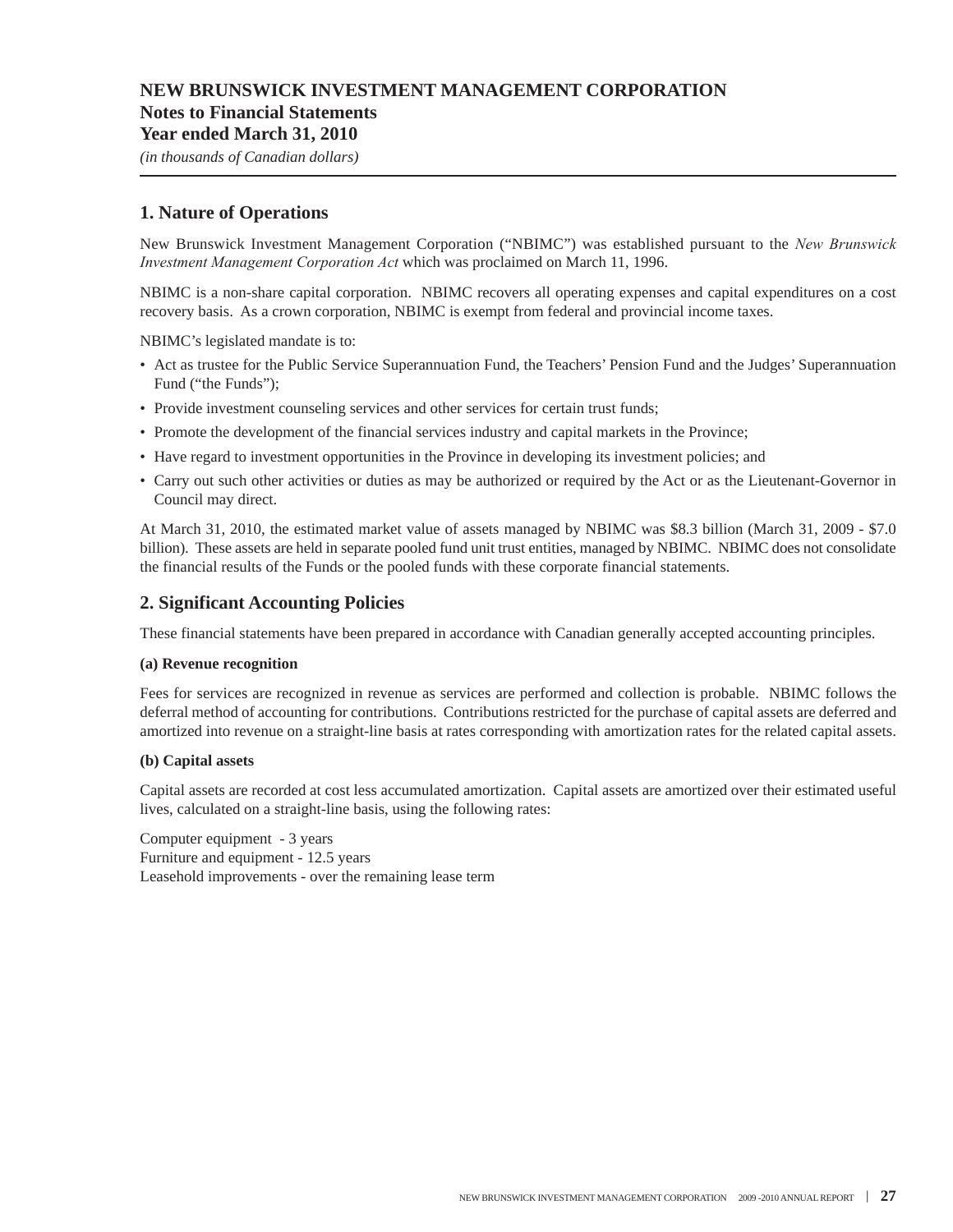*(in thousands of Canadian dollars)*

#### **2. Significant Accounting Policies (cont'd)**

Assets under capital lease are amortized over the estimated useful life of the assets.

Capital assets are reviewed for impairment whenever events or changes in circumstances indicate that the carrying amount of an asset may not be recoverable.

#### **(c) Statement of Cash flows**

A statement of cash flows has not been prepared as the required cash flow information is readily apparent from the other financial statements.

#### **(d) Financial Instruments**

Financial assets and liabilities are initially recorded at fair value and are subsequently accounted for based on the classification of these financial instruments. Financial instruments classified as "held-for-trading" are subsequently measured at fair value with changes recognized in the statement of operations.

Cash, accounts receivable – Pension Funds, other receivables, accounts payable and accrued liabilities, and HST payable have been classified as "held-for-trading".

#### **3. Future Accounting Requirements**

On January 1, 2011, Canadian generally accepted accounting principles will cease to exist and Canadian entities must choose an alternative source of accounting standards to use for their financial reporting. As a provincial crown corporation, NBIMC is classified as an "other government organization" under public sector accounting standards. Other government organizations may choose between adopting public sector accounting standards or International Financial Reporting Standards (IFRS), depending upon the needs of the organization's users and the comparability with entities in either the private or public sectors.

To date, management has identified four differences between IFRS and public sector accounting standards as they relate to NBIMC:

- (i) Under IFRS, contributions are recorded as revenue when received. For public sector accounting, contribution accounting is being considered in a joint project between the Accounting Standards Board and the Public Sector Accounting Board in reviewing accounting standards for not-for-profit organizations.
- (ii) Under IFRS, financial statements do not present budget information. Under public sector accounting standards, annual budgets are shown in the statement of operations and note disclosure is included to explain the variances between the budget and actual results.
- (iii) Under IFRS, a current Exposure Draft, Defined Benefits Plans, is proposing changes to the recognition and presentation of future employee benefits such that all changes in defined benefit obligations are recognized when incurred. Changes in the service cost component and the net interest on the defined benefit asset or liability would be recognized in profit or loss while changes in the remeasurement component would be recognized in other comprehensive income. Under public sector accounting, defined benefit obligations are recorded as liabilities and attributed to the period of employee service.
- (iv) For both IFRS and public sector accounting standards, there are possible differences in the calculation of employee benefits compared to the current standard followed.

Management is in the process of completing its analysis of differences between IFRS and public sector accounting standards and expects to determine the appropriate accounting standard in the current fiscal year.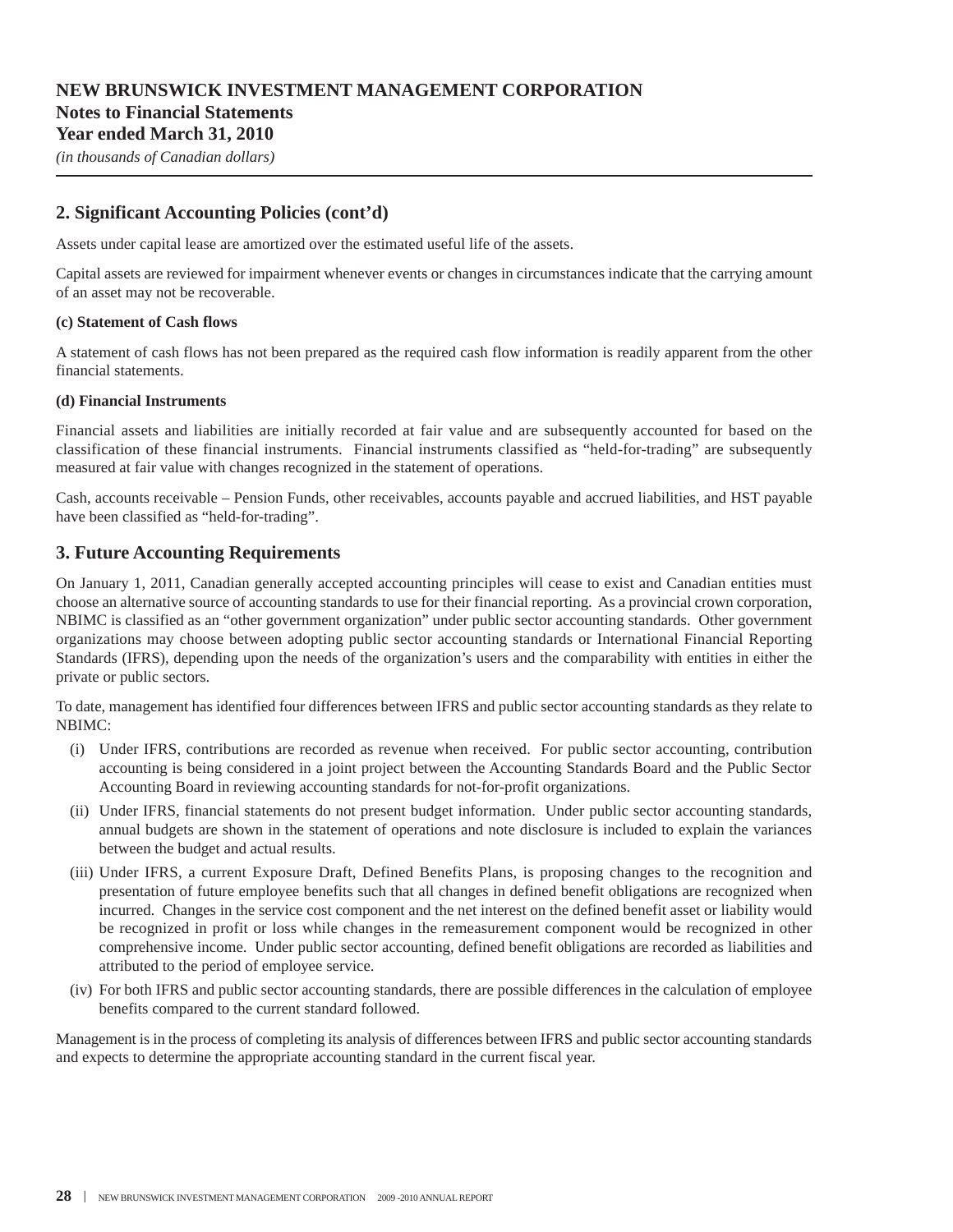#### **Notes to Financial Statements**

#### **Year ended March 31, 2010**

*(in thousands of Canadian dollars)*

#### **4. Capital Assets**

|                         | Cost<br>\$ | <b>Accumulated</b><br>amortization<br>\$ | 2010<br>Net book<br>value<br>\$ | 2009<br>Net book<br>value<br>$\frac{1}{2}$ |
|-------------------------|------------|------------------------------------------|---------------------------------|--------------------------------------------|
| Computer equipment      | 634        | 475                                      | 159                             | 102                                        |
| Furniture and equipment | 387        | 323                                      | 64                              | 79                                         |
| Leasehold improvements  | 318        | 297                                      | 21                              | 38                                         |
|                         | 1,339      | 1,095                                    | 244                             | 219                                        |

At March 31, 2010 capital assets include \$10 (2009 - \$14) in net book value of assets under capital lease. Amortization for the year was \$5 (2009 - \$5).

### **5. Commitments**

NBIMC leases premises and equipment under various operating leases which expire at dates between 2011 and 2012. Future minimum payments aggregate \$450, and by year are as follows: 2011 - \$246; 2012 - \$204.

#### **6. Supplemental Pension**

NBIMC has an estimated liability of \$214 (2009 - \$236) for special supplemental pension relating to past service awarded during 2003-2004. This amount is equivalent to the commuted value of the expected payments. The ultimate cost to NBIMC will vary based on the rise in the consumer price index and demographic factors. Changes in the expected liability are recorded in the period the change occurs. Payments to date and future payments will be received from an increase in the fees charged to the Funds.

### **7. Employee Future Benefits**

#### **(a) Pension**

Full-time employees of NBIMC are covered by the Public Service Superannuation Plan (the "Plan") of the Province of New Brunswick. The Plan is a defined benefit multi-employer plan under which contributions are made by both NBIMC and the employees. For the year ended March 31, 2010, NBIMC expensed contributions of \$344 under the terms of the Plan (2009 - \$321). NBIMC has no direct liability or entitlement to any unfunded liability or surplus in the plan related to its current or former employees.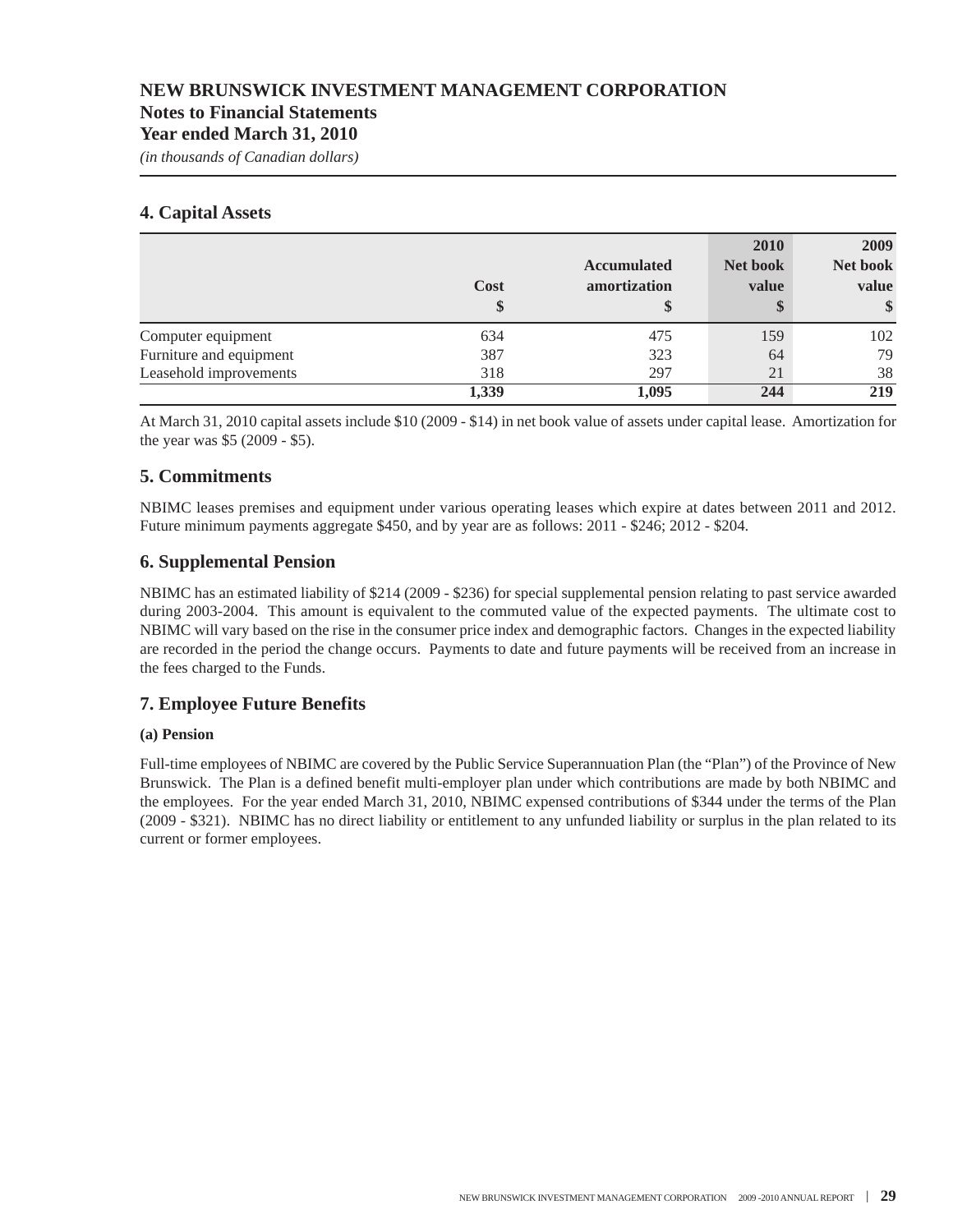*(in thousands of Canadian dollars)*

### **7. Employee Future Benefits (cont'd)**

#### **(b) Retirement allowance**

Full-time employees of NBIMC are entitled to be paid a retirement allowance upon their retirement based upon years of service. Over the service life of its employees, NBIMC accrues the estimated future liability based upon actuarial estimates and assumptions. The accrued liability is reduced by actual payments made. This is an unfunded program with no specific assets segregated to meet the obligations when they come due.

The significant assumptions are as follows:

|                           | <b>Assumptions</b>                            |               |  |
|---------------------------|-----------------------------------------------|---------------|--|
|                           | <b>2010</b>                                   | 2009          |  |
| Annual discount rate      | $6.00\%$                                      | 7.75%         |  |
| Annual salary increases   | 3.00%                                         | 3.00%         |  |
| Mortality                 | None                                          | None          |  |
| Termination of employment | Public Service Superannuation Plan Experience |               |  |
| Retirement age            | 15% at Age 56-58                              | 15% at Age 57 |  |
|                           | 60% at Age 59-61                              | 60% at Age 60 |  |
|                           | 25% at Age 62-65                              | 25% at Age 63 |  |
| Actuarial cost method     | Projected Unit Credit pro-rated on service    |               |  |

Information on the retirement allowance obligation is as follows:

|                                         | 2010 | 2009 |
|-----------------------------------------|------|------|
|                                         | \$   | \$   |
| Accrued benefit plan obligation         |      |      |
| Balance, beginning of year              | 395  | 299  |
| Current service cost                    | 25   | 24   |
| Benefit payments                        |      | (13) |
| Interest cost                           | 20   | 18   |
| Actuarial loss (gain)                   | (80) | 67   |
| Balance, end of year (unfunded)         | 360  | 395  |
| Unamortized net actuarial loss / (gain) |      | (71) |
| Unamortized transitional obligation     | (75) | (81) |
| Accrued benefit liability               | 292  | 243  |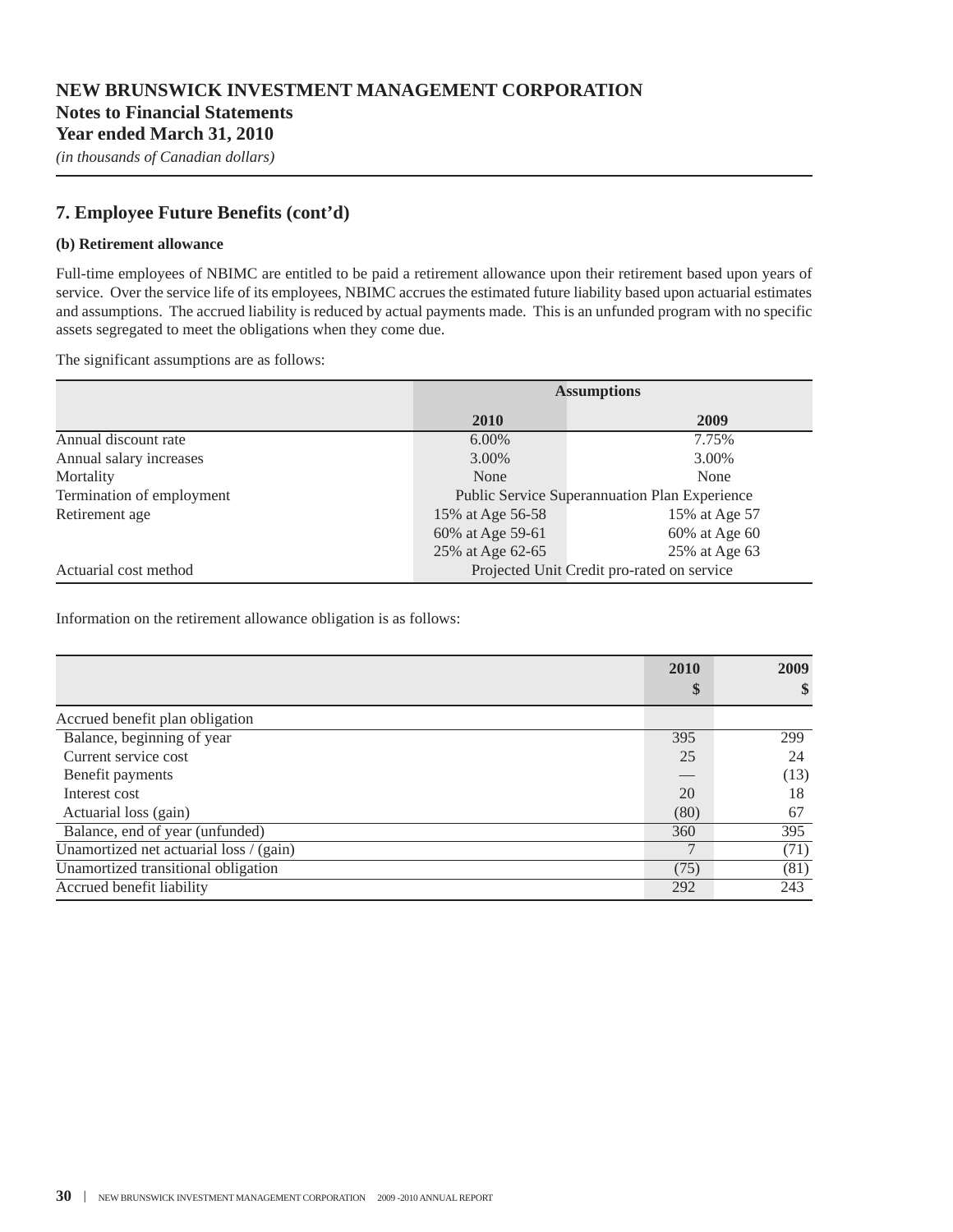#### **7. Employee Future Benefits (cont'd)**

Benefit cost recognized in the year is as follows:

|                               | 2010     | 2009 |
|-------------------------------|----------|------|
|                               |          | \$   |
| Current service cost          | 25       | 24   |
| Interest cost                 | 20       | 18   |
| Amortization:                 |          |      |
| Actuarial gains               | (2)      | (3)  |
| <b>Transitional liability</b> | $\theta$ | 6    |
| <b>Pension expense</b>        | 49       | 45   |

#### **8. Deferred Contributions Related to Capital Assets**

|                                        | 2010 | 2009          |
|----------------------------------------|------|---------------|
|                                        |      | $\mathbf{\$}$ |
| Balance, beginning of year             | 219  | 255           |
| Additional contributions received, net | 109  | 65            |
| Less amounts amortized to revenue      | (84) | (101)         |
| Balance, end of year                   | 244  | 219           |

#### **9. Related Party Transactions**

NBIMC is related to all Province of New Brunswick departments, agencies and crown corporations by virtue of common ownership. NBIMC obtains certain services from related parties during its normal course of operations which are recorded at the exchange amount agreed to by the parties.

Related party transactions are included in accounts payable and accrued liabilities in the amount of \$2 (2009 - \$16). NBIMC obtains certain of its telecommunications services from a department of the Province of New Brunswick. Included in operating expenses are fees in the amount of \$655 (2009 - \$653).

#### **10. Fair Value of Financial Assets and Financial Liabilities**

The fair value of NBIMC's cash, accounts receivable – Pension Funds, other receivables, accounts payable and accrued liabilities approximate their carrying amounts.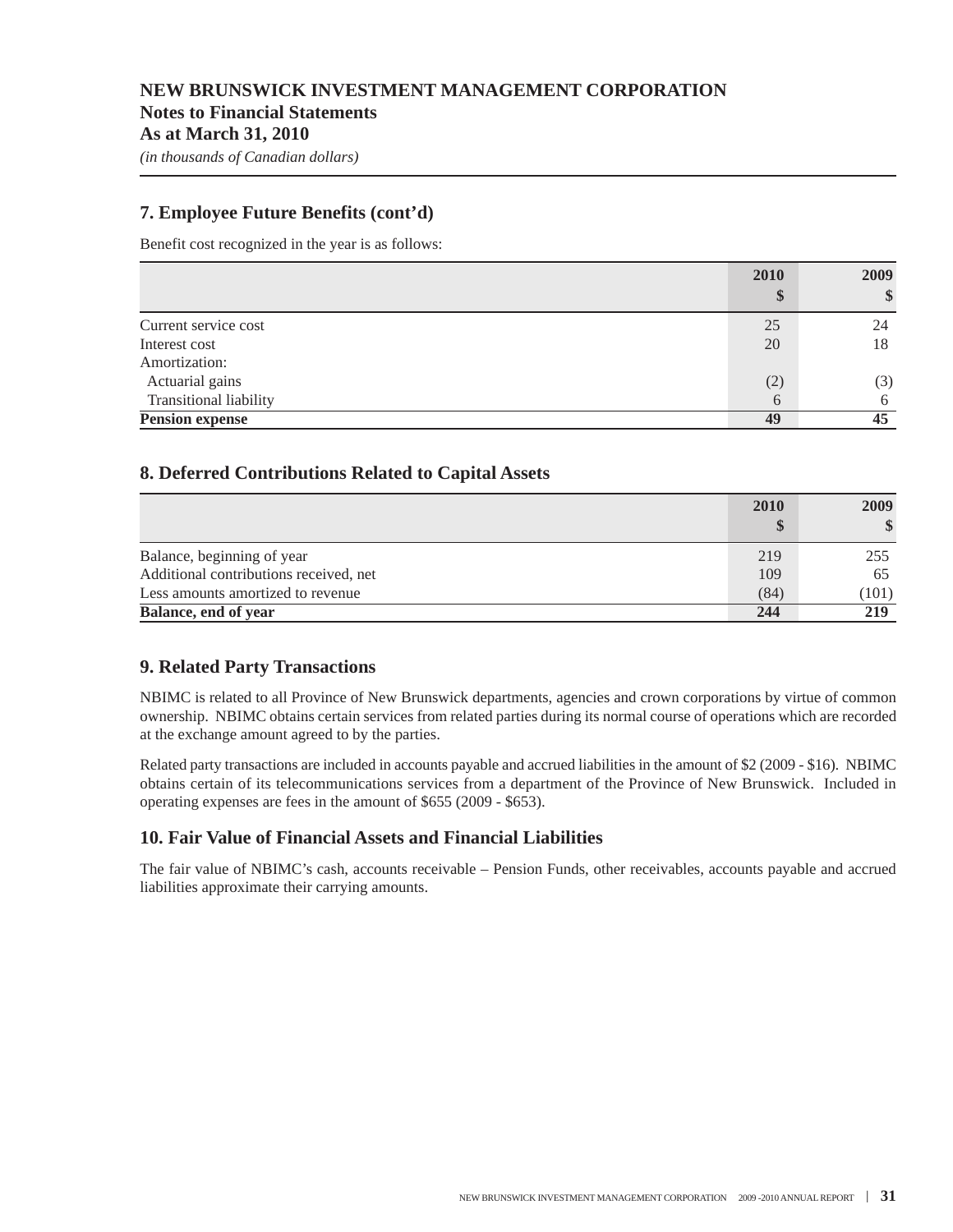# **NET ASSETS HELD IN TRUST FINANCIAL STATEMENTS OF**

**• Public Service Superannuation Fund**

**• Teachers' Pension Fund**

**• Judges' Superannuation Fund**

**Year ended March 31, 2010**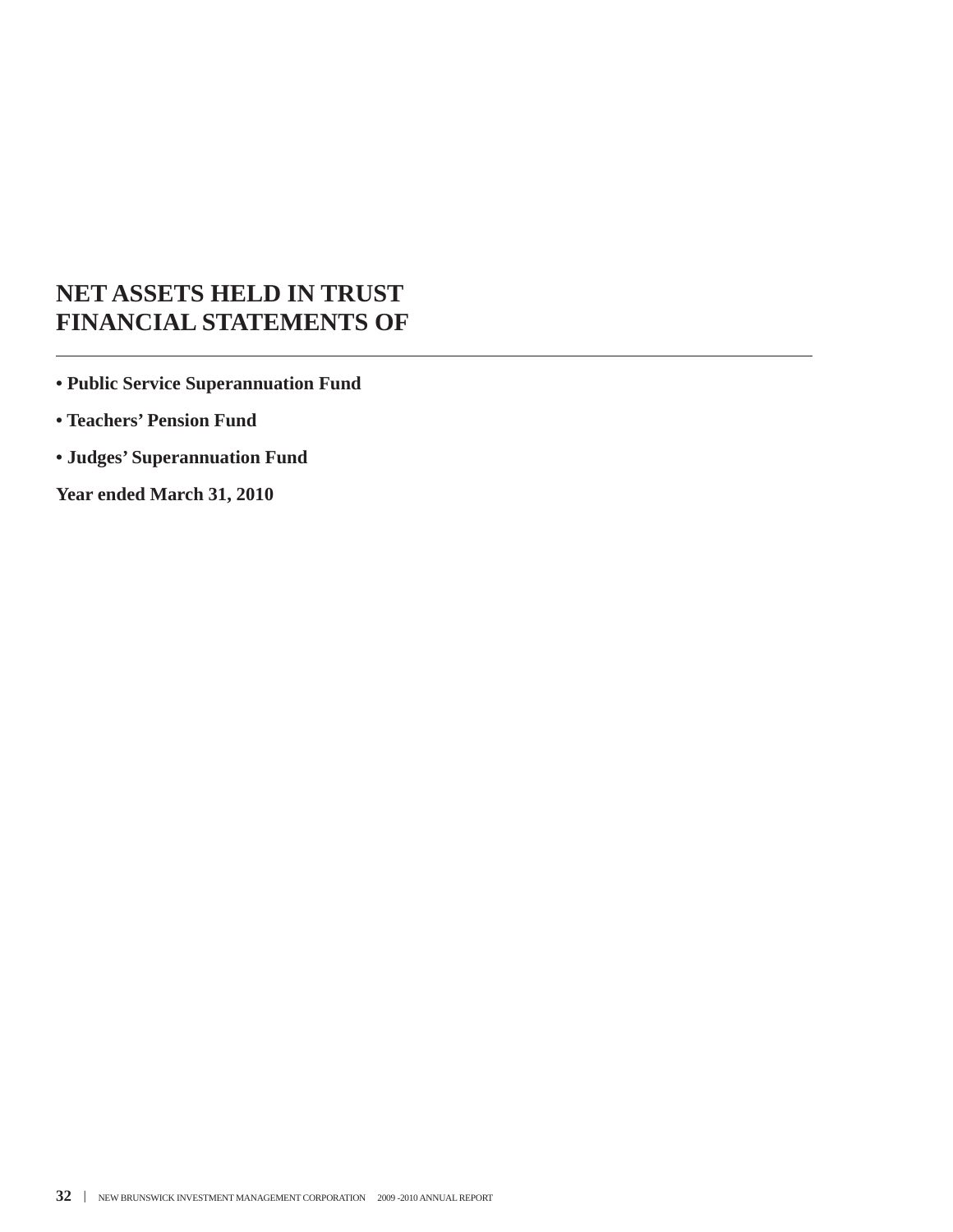## **MANAGEMENT'S RESPONSIBILITY FOR FINANCIAL STATEMENTS**

The financial statements of each of the Public Services Superannuation Fund, Teachers' Pension Fund and Judges' Superannuation Fund are the responsibility of management of New Brunswick Investment Management Corporation, as trustee. They have been approved by the Board of Directors.

Management prepared the financial statements in accordance with Canadian generally accepted accounting principles and with section 27(1) of the New Brunswick Investment Management Act. These financial statements are special purpose financial statements and reflect the net assets held in trust and changes in net assets held in trust in accordance with the basis of accounting as disclosed in note 1 to the financial statements.

The New Brunswick Investment Management Corporation maintains books of account, systems of information and systems of financial and management control which provide reasonable assurance that accurate financial information is available, that assets are protected and that resources are managed efficiently.

The Board of Directors oversees financial reporting through its Audit Committee. The committee reviews matters related to accounting, auditing, internal control systems, the financial statements and the report of the external auditors.

Jan Imeson, CA John A. Sinclair

Chief Financial Officer President and Chief Executive Officer

### **AUDITORS' REPORT**

#### TO THE DIRECTORS OF NEW BRUNSWICK INVESTMENT MANAGEMENT CORPORATION

We have audited the statements of net assets held in trust by the New Brunswick Investment Management Corporation for the Public Service Superannuation Fund, the Teachers' Pension Fund and the Judges' Superannuation Fund as at March 31, 2010 and the statements of changes in net assets held in trust for the year then ended. These financial statements have been prepared to comply with section 27(1) of the New Brunswick Investment Management Corporation Act. These financial statements are the responsibility of the Corporation's management. Our responsibility is to express an opinion on these financial statements based on our audits.

We conducted our audits in accordance with Canadian generally accepted auditing standards. Those standards require that we plan and perform an audit to obtain reasonable assurance whether the financial statements are free of material misstatement. An audit includes examining, on a test basis, evidence supporting the amounts and disclosures in the financial statements. An audit also includes assessing the accounting principles used and significant estimates made by management, as well as evaluating the overall financial statement presentation.

In our opinion, these financial statements present fairly, in all material respects, the net assets held in trust by the New Brunswick Investment Management Corporation for the Public Service Superannuation Fund, the Teachers' Pension Fund and the Judges' Superannuation Fund as at March 31, 2010 and the changes in net assets held in trust for the year then ended in accordance with the basis of accounting as disclosed in note 1 to the financial statements.

These financial statements, which have not been, and were not intended to be, prepared in accordance with Canadian generally accepted accounting principles, are solely for the information and use of the Directors of New Brunswick Investment Management Corporation for the Public Service Superannuation Fund, the Teachers'Pension Fund and the Judges'Superannuation Fund and the Minister of Finance for the Province of New Brunswick for complying with section 27(1) of the New Brunswick Investment Management Corporation Act. The financial statements are not intended to be and should not be used by anyone other than the specified users or for any other purpose.



KPMG LLP Chartered Accountants Fredericton, Canada May 7, 2010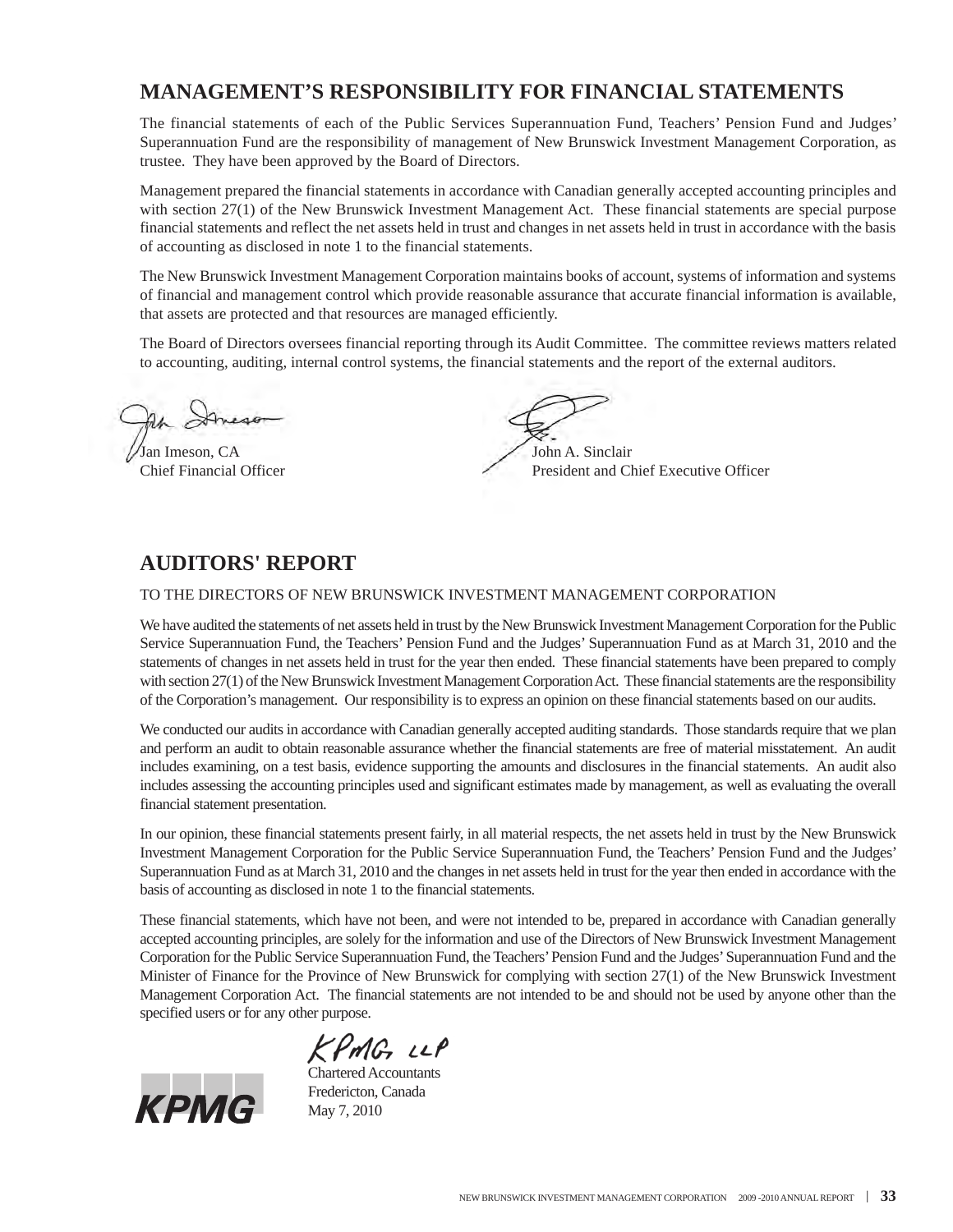### **NEW BRUNSWICK INVESTMENT MANAGEMENT CORPORATION Public Service Superannuation Fund**

### **Statement of Net Assets Held in Trust**

*(In thousands of dollars)*

**As at March 31**

|                                                   | 2010      | 2009      |
|---------------------------------------------------|-----------|-----------|
|                                                   | \$        | $\$\$     |
| <b>Assets</b>                                     |           |           |
| Investments <i>(note 4)</i>                       | 4,587,574 | 3,839,286 |
| Contributions receivable                          | 15,113    | 12,855    |
| Other receivable                                  | 126       | 141       |
|                                                   | 4,602,813 | 3,852,282 |
| <b>Liabilities</b>                                |           |           |
| Accounts payable and accrued liabilities (note 9) | 1,885     | 1,892     |
| <b>Net assets</b>                                 | 4,600,928 | 3,850,390 |

*See accompanying notes to financial statements.*

### **Public Service Superannuation Fund Statement of Changes in Net Assets Held in Trust**

*(In thousands of dollars)*

### **Year ended March 31**

|                                             | 2010      | 2009       |
|---------------------------------------------|-----------|------------|
|                                             | \$        | \$         |
| Net assets held in trust, beginning of year | 3,850,390 | 4,730,007  |
| Increase in net assets:                     |           |            |
| Investment income (loss) (note 7)           | 764,234   | (870, 751) |
| Pension contributions from sponsor          | 166,389   | 155,619    |
| Employer amortization contributions         | 60,968    | 58,510     |
|                                             | 991,591   | (656, 622) |
| Decrease in net assets:                     |           |            |
| Payments to sponsor for benefits            | 231,899   | 213,617    |
| Payments to sponsor for expenses            | 2,436     | 2,451      |
| Fees paid to NBIMC                          | 6,718     | 6,927      |
|                                             | 241,053   | 222,995    |
| Net increase (decrease) for the year        | 750,538   | (879, 617) |
| Net assets held in trust, end of year       | 4,600,928 | 3,850,390  |

*See accompanying notes to financial statements*

Commitments *(note 10)*

Chairman of the Board President and Chief Executive Officer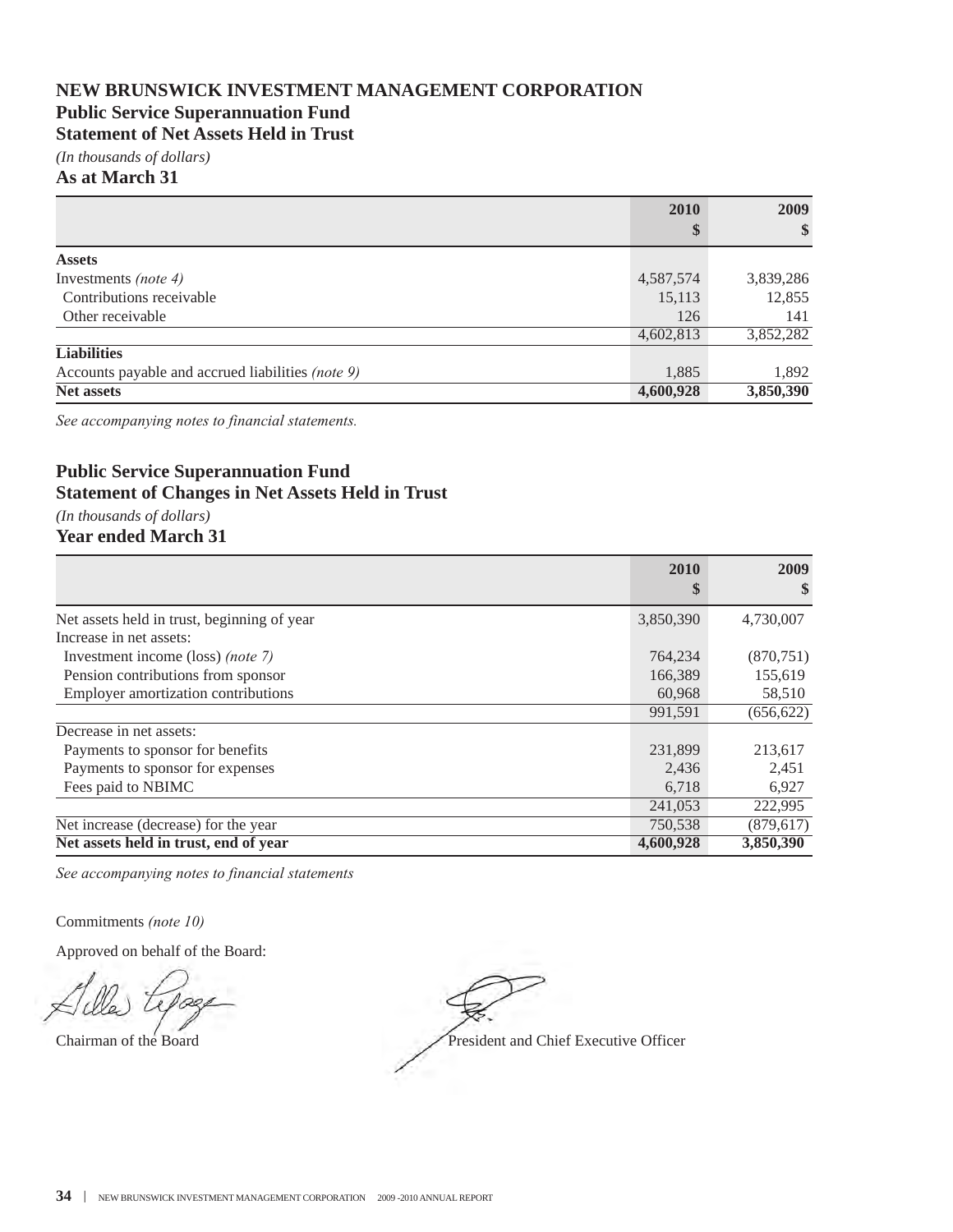### **Teachers' Pension Fund**

**Statement of Net Assets Held in Trust**

*(In thousands of dollars)*

#### **As at March 31**

|                                                   | 2010      | 2009                   |
|---------------------------------------------------|-----------|------------------------|
|                                                   | \$        | $\frac{1}{2}$          |
| <b>Assets</b>                                     |           |                        |
| Investments <i>(note 4)</i>                       | 3,710,015 | 3,153,379              |
| Contributions receivable                          | 4,005     | 3,690                  |
| Other receivable                                  | 102       | 116                    |
|                                                   | 3,714,122 | 3,157,185              |
| <b>Liabilities</b>                                |           |                        |
| Accounts payable and accrued liabilities (note 9) | 1,509     | 1,410                  |
| <b>Net assets</b>                                 | 3,712,613 | $3,\overline{155,775}$ |

*See accompanying notes to financial statements*

### **Teachers' Pension Fund Statement of Changes in Net Assets Held in Trust**

*(In thousands of dollars)* **Year ended March 31**

|                                             | 2010      | 2009         |
|---------------------------------------------|-----------|--------------|
|                                             | \$        | $\mathbf{s}$ |
| Net assets held in trust, beginning of year | 3,155,775 | 3,939,572    |
| Increase in net assets:                     |           |              |
| Investment income (loss) <i>(note 7)</i>    | 627,658   | (713,838)    |
| Pension contributions from sponsor          | 89,238    | 84,983       |
| Employer amortization contributions         | 88,619    | 85,047       |
|                                             | 805,515   | (543,808)    |
| Decrease in net assets:                     |           |              |
| Payments to sponsor for benefits            | 241,762   | 232,843      |
| Payments to sponsor for expenses            | 1,437     | 1,399        |
| Fees paid to NBIMC                          | 5,478     | 5,747        |
|                                             | 248,677   | 239,989      |
| Net increase (decrease) for the year        | 556,838   | (783, 797)   |
| Net assets held in trust, end of year       | 3,712,613 | 3,155,775    |

*See accompanying notes to financial statements.*

Commitments *(note 10)*

Chairman of the Board President and Chief Executive Officer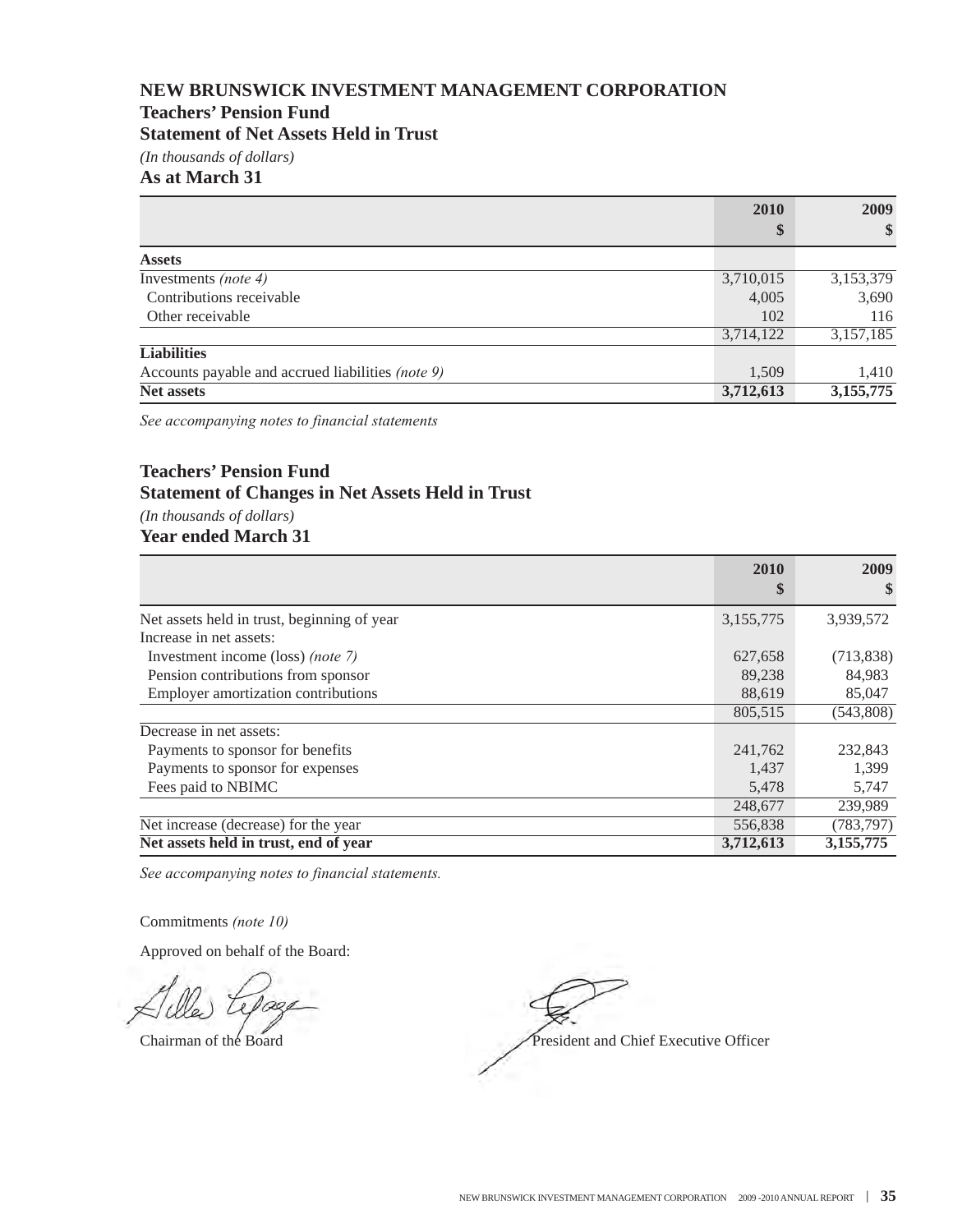### **Judges' Superannuation Fund**

**Statement of Net Assets Held in Trust**

*(In thousands of dollars)*

#### **As at March 31**

|                                                   | 2010   | 2009   |
|---------------------------------------------------|--------|--------|
|                                                   | \$     | \$     |
| <b>Assets</b>                                     |        |        |
| Investments (note 4)                              | 27,304 | 23,364 |
| Contributions receivable                          | 11     | 8      |
|                                                   | 27,315 | 23,372 |
| <b>Liabilities</b>                                |        |        |
| Accounts payable and accrued liabilities (note 9) | 45     | 36     |
| <b>Net assets</b>                                 | 27,270 | 23,336 |

*See accompanying notes to financial statements.*

### **Judges' Superannuation Fund Statement of Changes in Net Assets Held in Trust**

*(In thousands of dollars)* **Year ended March 31**

|                                             | 2010   | 2009    |
|---------------------------------------------|--------|---------|
|                                             | \$     | S       |
| Net assets held in trust, beginning of year | 23,336 | 28,633  |
| Increase in net assets:                     |        |         |
| Investment income (loss) (note 7)           | 4,615  | (5,213) |
| Pension contributions from sponsor          | 432    | 1,308   |
|                                             | 5,047  | (3,905) |
| Decrease in net assets:                     |        |         |
| Payments to sponsor for benefits            | 1,046  | 1,308   |
| Payments to sponsor for expenses            | 25     | 40      |
| Fees paid to NBIMC                          | 42     | 44      |
|                                             | 1,113  | 1,392   |
| Net increase (decrease) for the year        | 3,934  | (5,297) |
| Net assets held in trust, end of year       | 27,270 | 23,336  |

*See accompanying notes to financial statements.*

Commitments *(note 10)*

Chairman of the Board President and Chief Executive Officer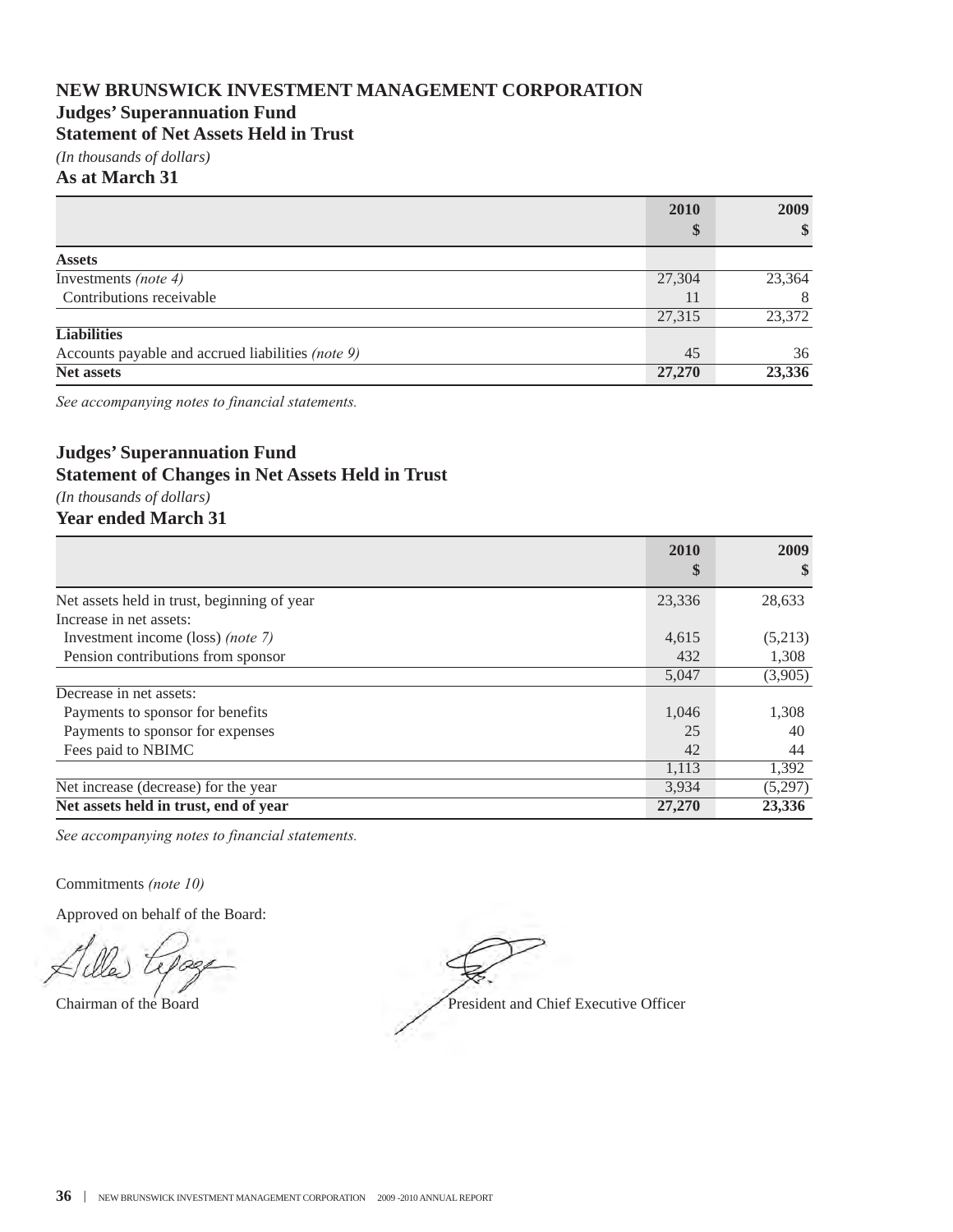#### **Net Assets Held in Trust**

**Notes to Financial Statements**

*(In thousands of dollars)* **Year ended March 31, 2010**

The assets of the Public Service Superannuation Fund ("PSSF"), Teachers' Pension Fund ("TPF") and Judges' Superannuation Fund ("JSF"), (collectively "the Funds") are held in trust by the New Brunswick Investment Management Corporation ("NBIMC"). NBIMC was appointed as trustee on March 11, 1996, pursuant to the *New Brunswick Investment Management Corporation Act* of the New Brunswick Legislature (the "NBIMC Act") and assumed responsibility for the management of the Funds' assets effective April 1, 1996.

On April 1, 1998, the assets of the Funds were transferred to unit trust funds established by NBIMC. This portfolio structure facilitates the collective investment management and administration of the assets. There were 18 active unit trust funds in place at year-end, each pool with a specific investment mandate. Each of the Funds holds units of the unit trust funds in accordance with the investment policy of the Fund.

### **1. Significant Accounting Policies**

#### **(a) Accounting entity and basis of presentation**

These special purpose financial statements provide information on the net assets of the Funds managed by NBIMC. They do not include the pension liabilities of the Public Service Superannuation Plan, the Teachers' Pension Plan or the Judges' Superannuation Plan (collectively "the Plans"). Consequently, these financial statements do not purport to show the adequacy of the Funds' assets to meet the Plans' pension obligations.

The amounts of contributions to and payments from the Funds are determined by the Plan Sponsor, the Province of New Brunswick. The Sponsor is responsible for the administration of collections from and payments to members. NBIMC charges fees to the respective Funds on a cost recovery basis.

These financial statements have not been prepared in accordance with Canadian generally accepted accounting principles because they exclude the actuarial liabilities of the plans. They are prepared solely for the information and use of the Directors of NBIMC and the Minister of Finance for the Province of New Brunswick for complying with section 27(1) of the NBIMC Act.

#### **(b) Valuation of investments**

All investments of the Funds are represented by holdings of units of each of the unit trust funds and are designated as held for trading upon initial recognition. The value of each investment in unit trust funds is based on the calculated net asset value per unit multiplied by the number of units held. Investments held in the unit trusts are valued at their fair value as of the date of the financial statements. Fair value is the amount for which an asset could be exchanged, or a liability settled, between knowledgeable, willing parties in an arm's length transaction.

Fair value is determined as follows:

- (i) For publicly-traded fixed income securities such as bonds and floating rate notes, fair value is the most recent quote available from the bond quotation service, DEX.
- (ii) For publicly-traded equities, fair value is the latest quoted bid price for long positions and the latest quoted ask price for short positions.
- (iii) For externally-managed fund investments, fair value is based on the net asset value as reported by the external managers of the funds. External managers use public market prices in calculating the applicable net asset values.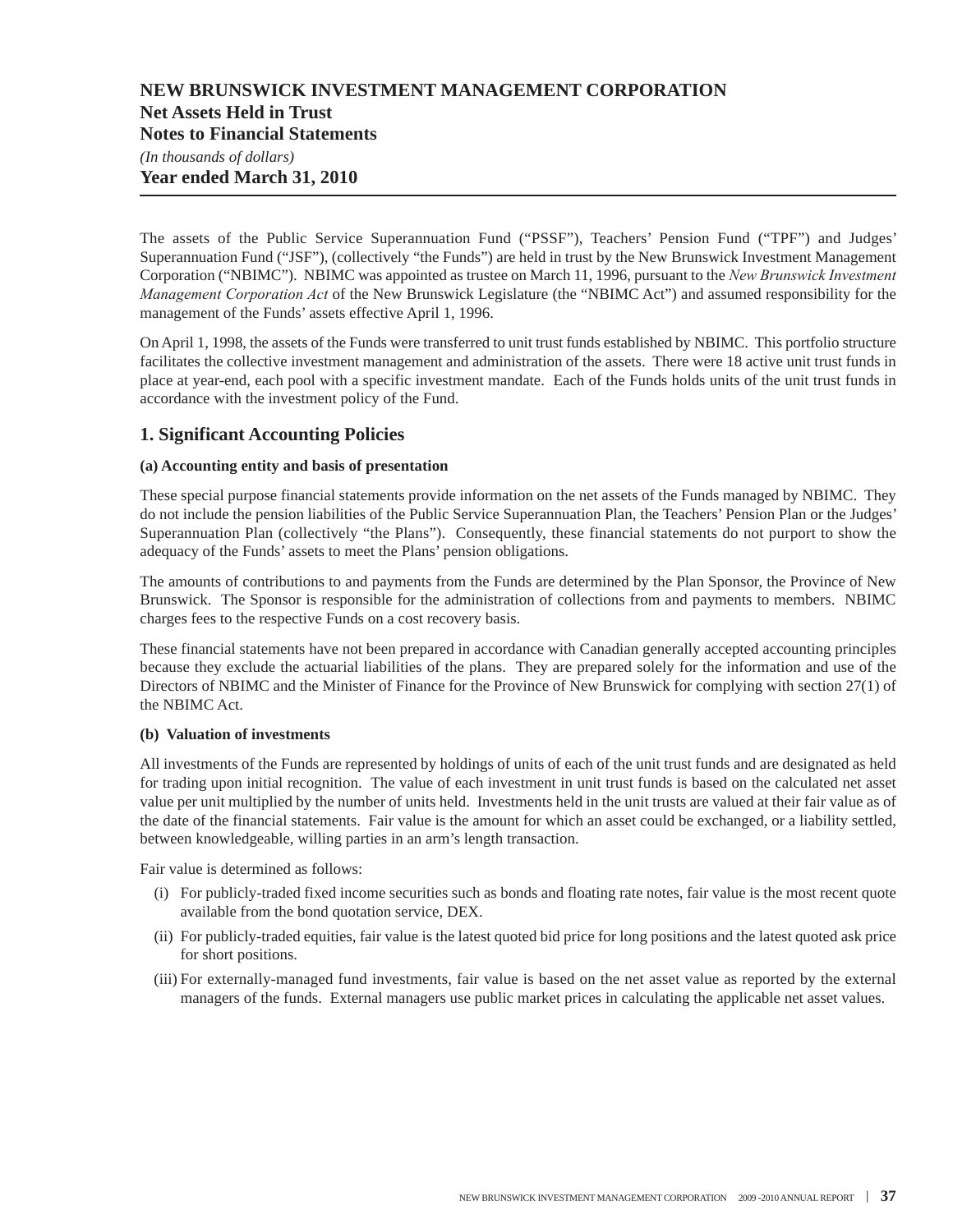### **NEW BRUNSWICK INVESTMENT MANAGEMENT CORPORATION Net Assets Held in Trust Notes to Financial Statements**

#### **1. Significant Accounting Policies (cont'd)**

- (iv) For unlisted securities or securities traded in "over-the-counter", fair value is based on a quotation service from a recognized dealer. Residual bonds are valued using a quoted market price for a similarly-termed government bond and adjusted for changes in credit risk spreads based on dealer feedback.
- (v) For private investments, such as non-traded pooled or closed funds, limited partnership interests, private placement bonds or equity investments, fair value is a subjective process. Private investment fund valuations are initially provided by the external fund managers. Fair values for private investments are estimated using one or more methodologies, including discounted cash flows, multiples of earning measures, third party valuation and comparable recent transactions. An internal Valuation Committee, consisting of NBIMC's Chief Executive Officer/Chief Investment Officer, the Chief Financial Officer and the Vice President, Private Markets, review the external valuations quarterly. The Valuation Committee also meets annually to consider the need to adjust the valuation estimates.
- (vi) Investments in money market instruments are reported at cost which, together with accrued interest, approximates fair value.
- (vii) Derivatives are measured at their fair value with changes in fair value recognized in changes in net assets for the year. Total return equity swaps are valued based on quoted market index rates. Forward foreign exchange contracts are valued based on quoted exchange rates. Interest rate and cross currency swaps are valued using quoted market information from Bloomberg.

#### **(c) Contributions**

Contributions from the Plan Sponsor and pension plan members are recorded in the period that payroll deductions are made.

#### **(d) Investment income**

Investment transactions are recognized by the underlying unit trusts as of their trade date. Investment income includes realized and unrealized gains and losses in the value of the units held in each of the unit trusts. Interest income is recognized on an accrual basis. Dividend income is recognized on the ex-dividend date. Transaction costs are expensed as incurred.

#### **(e) Foreign currency translation**

Monetary assets and liabilities denominated in foreign currencies are translated at the prevailing rates of exchange at the date of the statement of net assets held in trust. Investment income and expenses are translated at the exchange rates prevailing on the transaction date. Realized and unrealized exchange gains and losses are included in investment income.

#### **(f) Measurement uncertainty**

The preparation of financial statements in conformity with the disclosed basis of accounting requires management to make estimates and assumptions that affect the amounts reported in the financial statements and accompanying notes. Significant estimates and judgments are required in determining the reported estimated fair value of private investments since these determinations may include estimates of expected future cash flows, rates of return and the impact of future events. Actual results could differ from those estimates.

#### **(g) Income taxes**

The Funds are Registered Pension Trusts as defined in the Income Tax Act and are not subject to income taxes.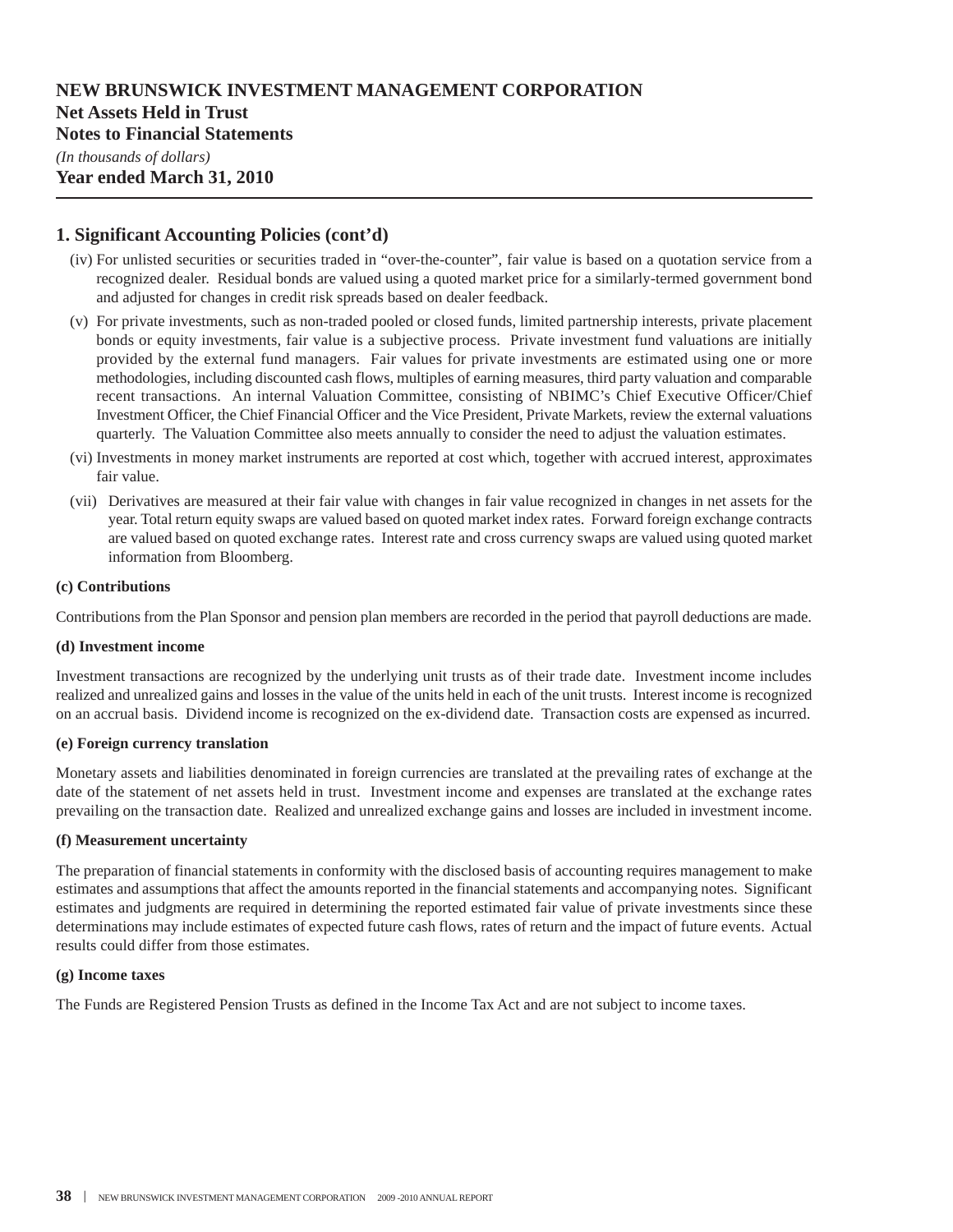**Net Assets Held in Trust**

**Notes to Financial Statements**

*(In thousands of dollars)* **Year ended March 31, 2010**

### **2. Changes in Accounting Policies**

#### **Financial Instruments - Disclosures**

Effective April 1, 2009, the Funds adopted the amendments to the Canadian Institute of Chartered Accountants (CICA) Handbook Section 3862, Financial Instruments – Disclosures. This section established a fair value hierarchy that categorizes the inputs used to calculate a financial instrument's fair value *(see note 4).*

#### **3. Future Accounting Requirements**

#### **International Financial Reporting Standards**

The Canadian Accounting Standards Board (AcSB) has confirmed that January 1, 2011 will be the date that International Financial Reporting Standards (IFRS) will replace current Canadian standards and become Canadian generally accepted accounting principles (GAAP) for publicly accountable entities. To effect this change, the AcSB has approved a new structure for the CICA Handbook that will consist of separate sets of accounting standards including IFRS and Pension Plans.

Section 4600 Pension Plans will replace existing accounting standards for pension plans on January 1, 2011. In addition, under a current Exposure Draft, the AcSB is proposing to expand the scope of Section 4600 to include entities that are separate from a pension plan and whose sole purpose is to hold and invest assets received from one or more pension plans, but does not itself have a pension obligation. A final decision is expected in June, 2010.

Under Section 4600, pension plans and funds would be required to account for any controlled entities as investments. Consolidation accounting is precluded. Under current IFRS controlled entities are consolidated, however there are proposed changes to that standard that would exempt investment funds from the requirement to consolidate controlled entities. The Pension Funds would qualify as investment funds under these proposed rules. A final decision on these proposed IFRS changes is not expected until the latter half of 2010.

If the proposed scope expansion is approved, the Funds will adopt the Accounting Standards for Pension Plans for their financial reporting for the fiscal year ending March 31, 2012, including comparative figures. If the proposed scope expansion is not adopted, the Funds will adopt IFRS as their accounting standards. The Funds have determined that, except for the possibility of consolidation accounting, the adoption of either Accounting Standards for Pension Plans or IFRS results in additional disclosures but will not have a significant impact on the Funds' financial position or performance.

#### **4. Investments**

Investment assets of the Funds are held in the unit trust funds for which NBIMC is trustee.

Following is a description of each unit trust fund in existence during the year ended March 31, 2010:

#### **Nominal Bond Fund**

Invests primarily in investment grade bonds (a minimum of triple-B rated by a major rating agency) of G-7 countries and Canadian provinces paying a nominal rate of interest. The performance objective is to add 20 basis points to its benchmark, the DEX All Government Bond Index, over a four-year moving average.

#### **New Brunswick Fixed Income Opportunity Fund**

Invests primarily in fixed income issues to finance economic activity in New Brunswick. The performance objective is to add 20 basis points to its benchmark, the DEX All Government Bond Index, over a four-year moving average.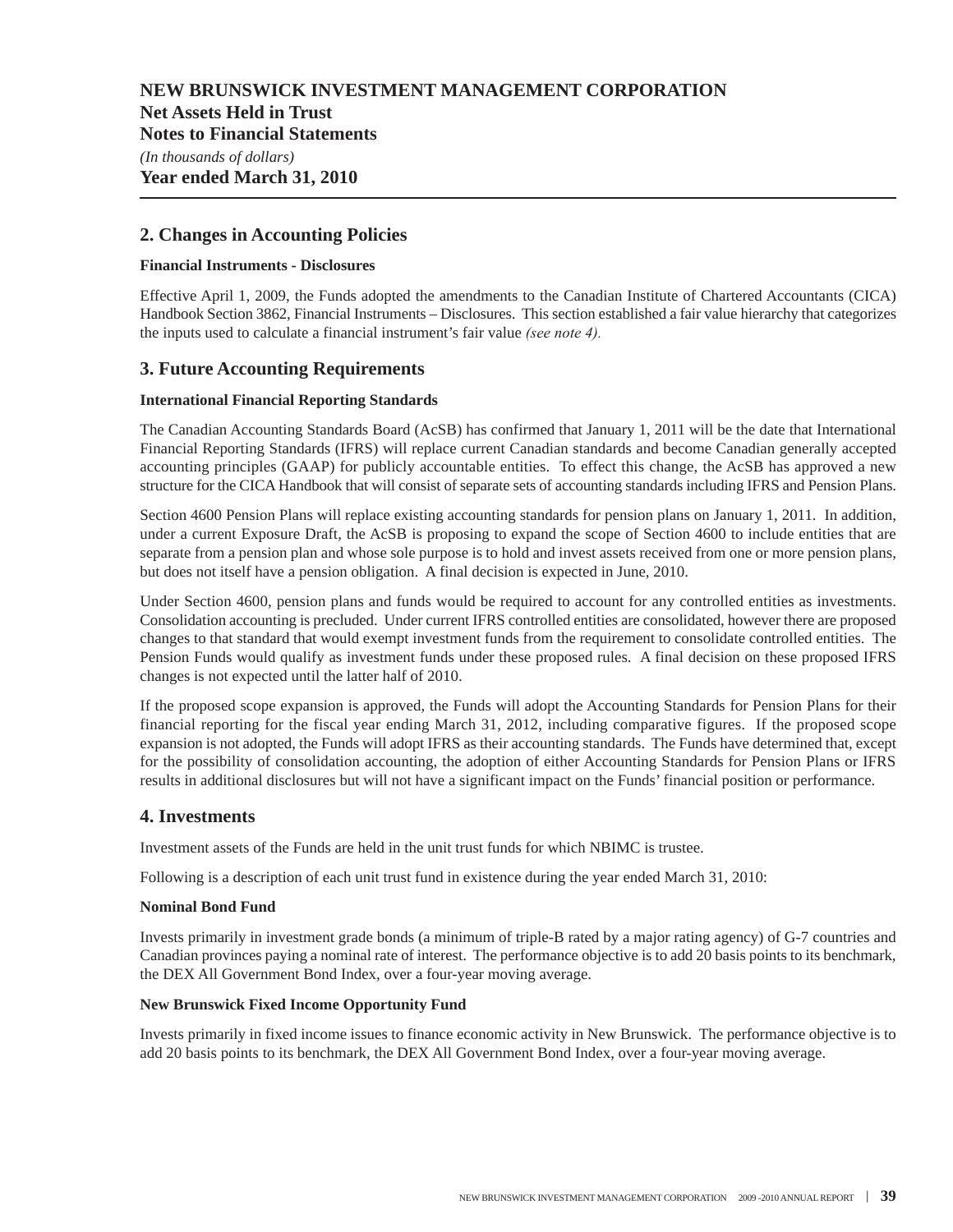### **Net Assets Held in Trust**

**Notes to Financial Statements**

*(In thousands of dollars)* **Year ended March 31, 2010**

#### **4. Investments (cont'd)**

#### **Money Market Fund**

Invests primarily in fixed income securities having a maturity of less than one year. The performance objective is to add 20 basis points to its benchmark. The benchmark is calculated as 93% of the DEX 91-Day Treasury Bill Index and 7% of the Call Loan Rate.

#### **Foreign Exchange Hedging Funds**

On April 1, 2008, each of the Funds settled a separate grantor trust (the "Hedging Trust"), with NBIMC appointed as trustee under each Trust Declaration. The Hedging Trusts are designed to facilitate hedging policy decisions with respect to exposure to foreign currencies. The Hedging Trusts are currently inactive.

#### **Canadian Equity Index Fund**

This fund invests in physical securities and derivative strategies to gain exposure to various segments of the S&P/TSX Composite Index. Leverage on derivative products is avoided by ensuring each derivative product is supported by an appropriate value of short-term investments. The performance objective is to match the return of the S&P/TSX Total Return Composite Index over four-year rolling periods.

#### **External Canadian Equity Fund**

This fund is managed by external managers and invests in publicly traded Canadian equities. The performance objective is to add 150 basis points to its benchmark, the S&P/TSX Total Return Composite Index, over a four-year moving average.

#### **S&P/TSX Completion Index Fund**

Managed by an external manager, this fund invests primarily in the companies of the S&P/TSX Completion Index. The performance objective is to exceed the performance of its benchmark, the S&P/TSX Completion Total Return Index, by 150 basis points (after fees).

#### **External International Equity Fund**

This fund is managed by external managers and invests in publicly traded equities in markets in Europe, Australasia and the Far East. The performance objective is to exceed the performance of the benchmark, which is a weighting of the respective country or regional indices (CAD\$), by 150 basis points over a four-year moving average.

#### **Canadian Equity – Active Long Strategy**

This fund seeks to add value through prudent selection of individual securities and sector allocations through over and under weighting of the index. The performance objective is to add 150 basis points to its benchmark, the S&P/TSX Total Return Composite Index.

#### **EAFE Equity Index Fund**

This fund invests in securities in the MSCI EAFE (Developed Markets) Index (CAD\$). The objective is to achieve a rate of return equivalent to the MSCI EAFE (Developed Markets) Net Dividends.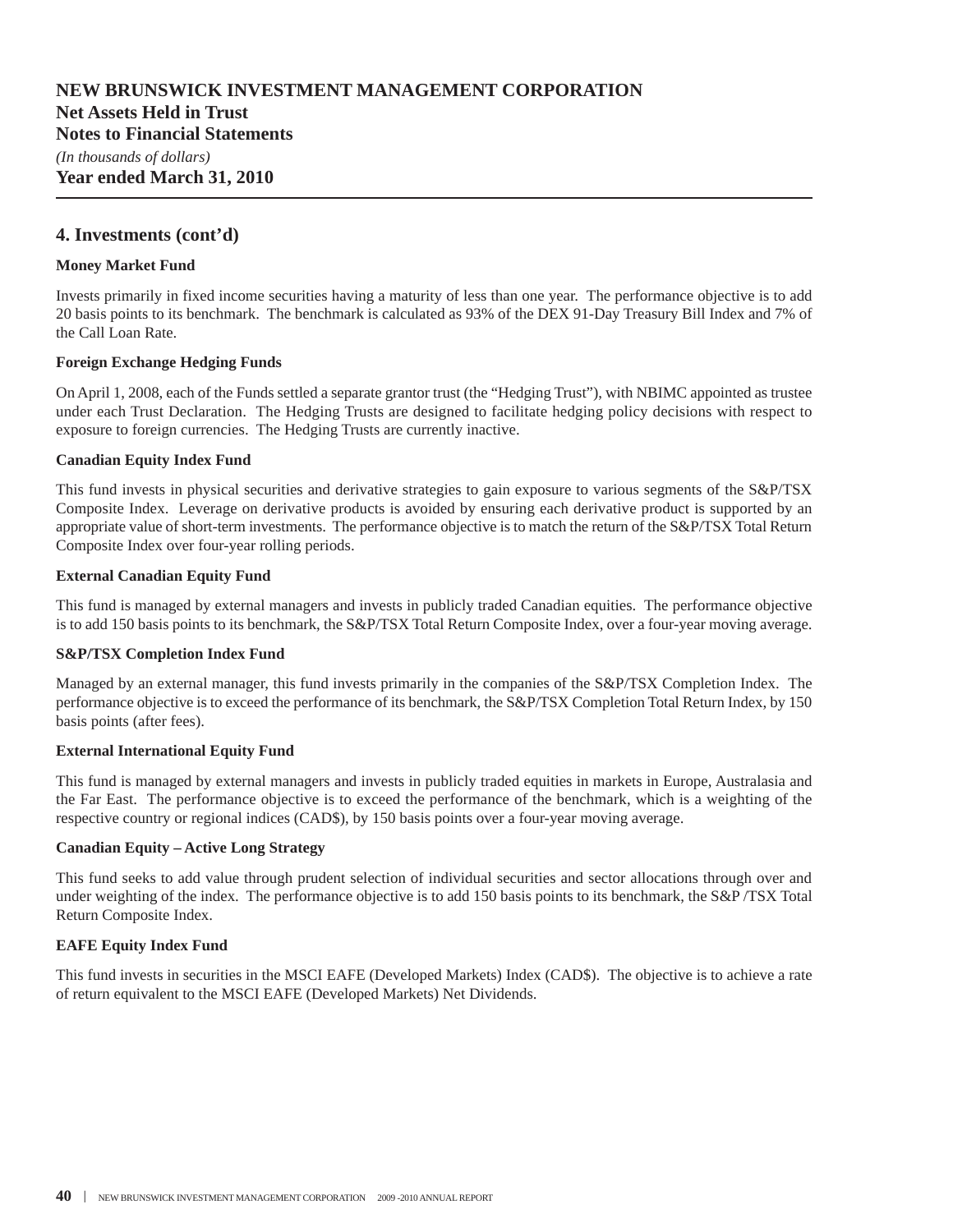#### **Net Assets Held in Trust**

**Notes to Financial Statements**

*(In thousands of dollars)*

### **Year ended March 31, 2010**

#### **4. Investments (cont'd)**

#### **U.S. Equity Index Fund**

This fund passively invests in physical securities and derivatives to gain exposure to the S&P 500 Index. Leverage on derivative products is avoided by ensuring each derivative product is supported by an appropriate value of short-term investments. The performance objective is to match the return of the S&P 500 Total Return Index (CAD\$).

#### **Quantitative Strategies Fund**

This fund seeks to add value by investing in either long or short positions where announced mergers or dual class share structures present arbitrage potential. Short positions are supported by cash underlay. The objective is to add 500 basis points over its benchmark. The benchmark is calculated as 93% of the DEX 91-Day Treasury Bill Index and 7% of the Call Loan Rate.

#### **Inflation Linked Securities Fund**

This fund invests primarily in fixed income instruments that are adjusted for inflation of G-7 countries. The performance objective is to add 10 basis points to its benchmark, the DEX Real Return Bond Index, over a four-year moving average.

#### **Canadian Real Estate Fund**

This fund is managed by an external manager and invests in Canadian real estate investments through limited partnerships or similar investment vehicles. The benchmark is inflation, as measured by the percentage change in the twelve-month CPI-Canada All Items Index, plus 4%.

#### **U.S. Real Estate Fund**

This fund is managed by an external manager that invests primarily in publicly traded securities of U.S. Real Estate Investment Trusts. The performance objective is to add 150 basis points to the FTSE-NAREIT® Equity Index (CAD\$), net of fees, over the long-term.

#### **Commodity Fund (discontinued November 2, 2009)**

This fund was used to implement investment policy decisions by participating in the commodity markets. It gained exposure to the commodity markets by using derivative products such as futures and swaps. Leverage on derivative products was avoided by ensuring each derivative product is supported by an appropriate value of short-term investments. The benchmark was the S&P Goldman Sachs Commodity Index – Total Return (US\$). The performance objective was to match the benchmark index.

#### **North American Market Neutral Fund**

This fund focuses on adding value through security selection within its universe of the S&P/TSX Composite Index as well as certain publicly traded US-listed stocks. Favored securities are purchased and offset by a corresponding short position in another security within the same sector. The portfolio is supported by a cash underlay and its performance objective is to add 500 basis points annually over a four-year moving average basis to its benchmark. The benchmark is calculated as 93% of the DEX 91-Day Treasury Bill Index and 7% of the Call Loan Rate.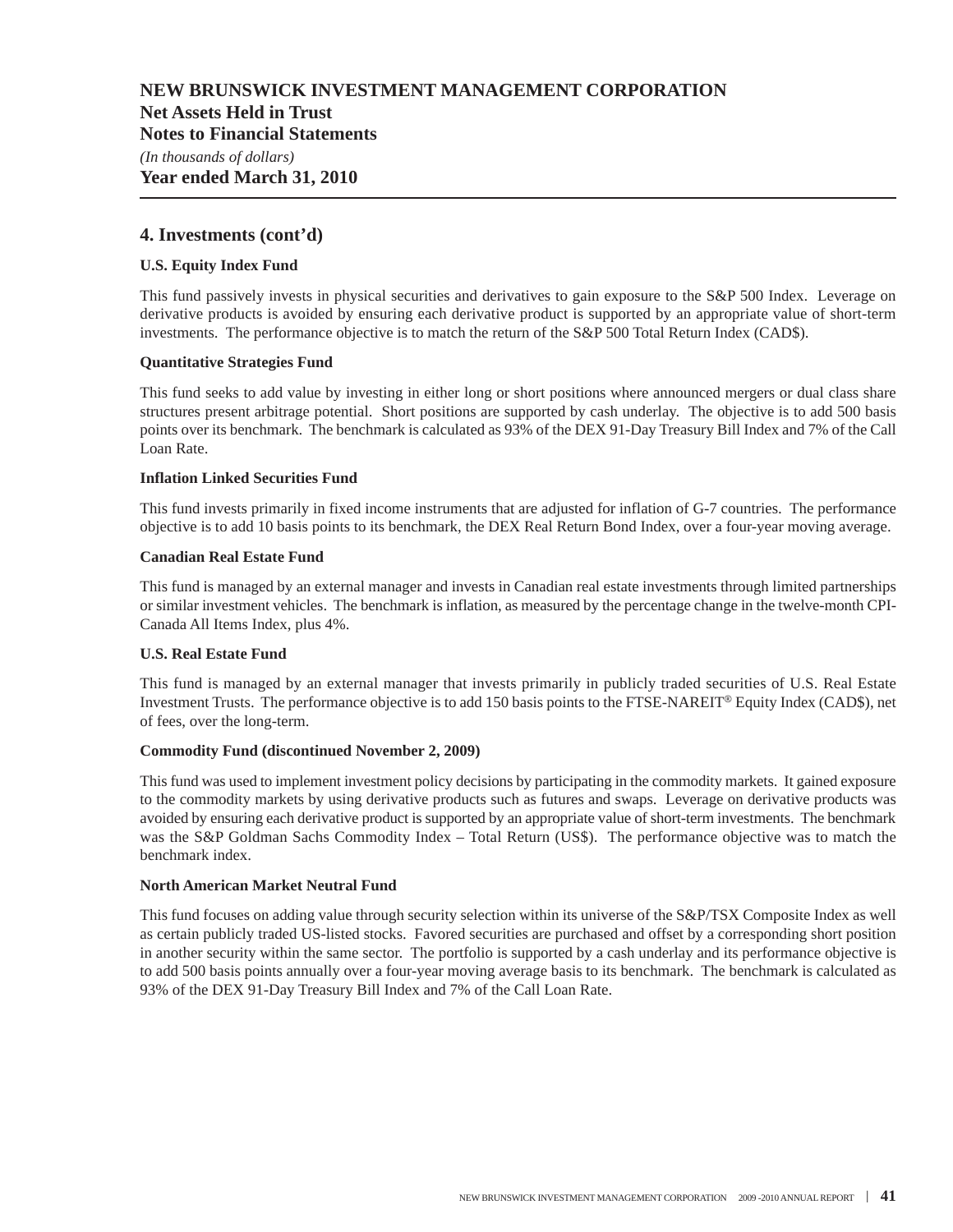### **NEW BRUNSWICK INVESTMENT MANAGEMENT CORPORATION Net Assets Held in Trust Notes to Financial Statements**

*(In thousands of dollars)* **Year ended March 31, 2010**

#### **4. Investments (cont'd)**

#### **New Brunswick and Atlantic Canada Equity Opportunity Fund**

This fund invests in public and private equities or instruments convertible into equities of New Brunswick and Atlantic Canada companies. The performance objective is to achieve a 4% real rate of return over a long-term investment horizon.

#### **Private Equity Fund**

This fund is managed by external managers that invest primarily in non-publicly traded securities of U.S. and European companies. The performance objective is to exceed the performance of its benchmark, a blend of the respective countries' total return indices (CAD\$).

#### **Student Investment Fund**

This fund is managed by students at the University of New Brunswick who are registered in the Student Investment Fund Program. Its initial base was \$1 million and is to be invested using the same general investment policies and guidelines as are used by NBIMC. The overall benchmark for this fund is composed of 50% S&P/TSX Total Return Composite Index, 45% DEX All Government Bond Index, 4.65% DEX 91-Day Treasury Bill Index and 0.35% Call Loan Rate. NBIMC staff closely monitor the activities of this fund, including executing and processing all transactions on behalf of the students.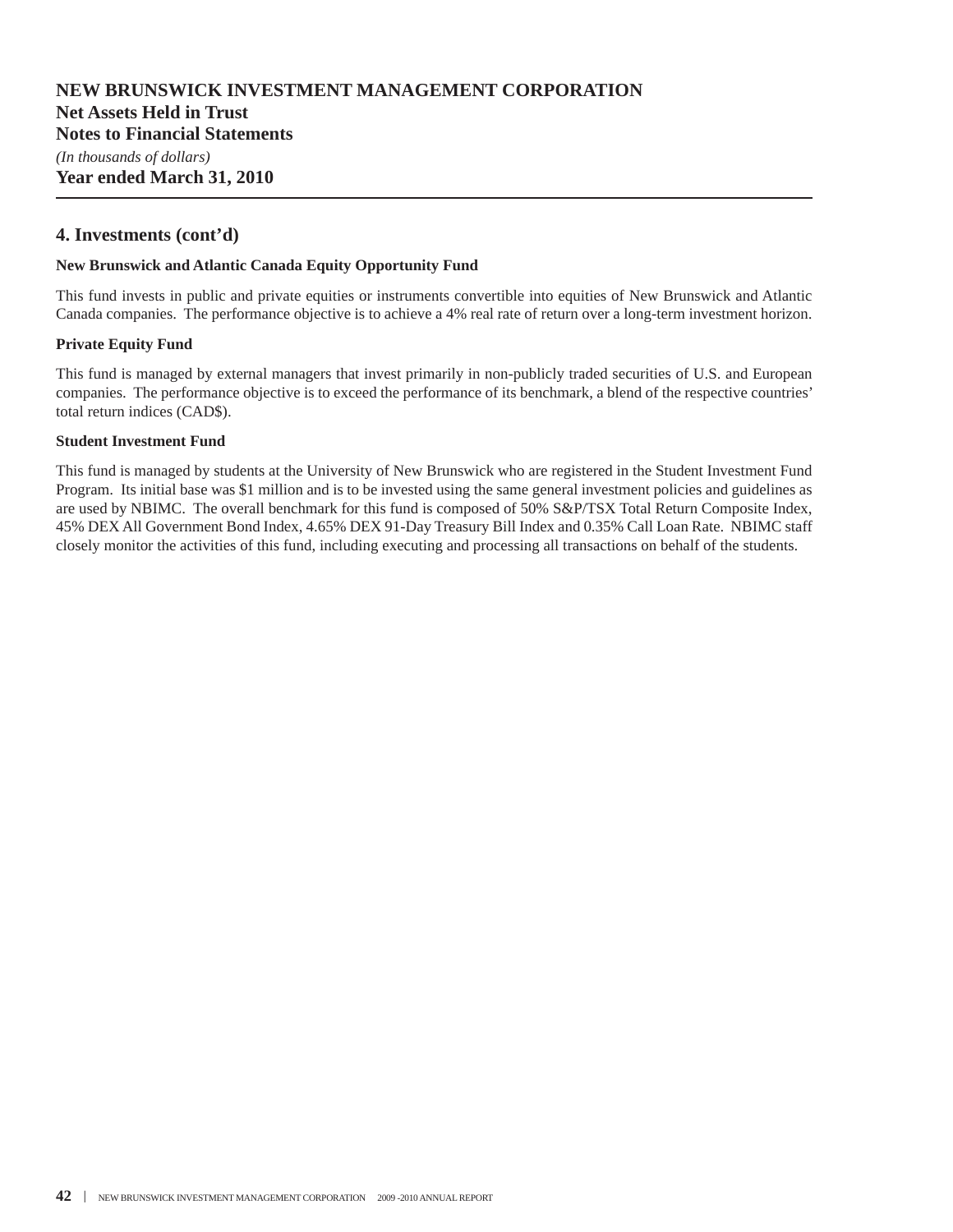### **Net Assets Held in Trust**

**Notes to Financial Statements**

*(In thousands of dollars)*

**Year ended March 31, 2010**

### **4. Investments (cont'd)**

Following are details of unit trust holdings by each of the Funds:

#### **PSSF**

|                                                      | <b>Units</b><br>(rounded in #) | <b>Unit Value</b><br>(rounded in<br>dollars) | <b>Fair Value</b><br>2010<br>\$ | <b>Fair Value</b><br>2009<br>\$ |
|------------------------------------------------------|--------------------------------|----------------------------------------------|---------------------------------|---------------------------------|
| <b>Fixed income:</b>                                 |                                |                                              |                                 |                                 |
| Nominal Bond                                         | 647,054                        | 1,925                                        | 1,245,898                       | 894,912                         |
| New Brunswick Fixed Income Opportunity               | 5,447                          | 2,258                                        | 12,299                          | 17,954                          |
| <b>Money Market</b>                                  | 50,639                         | 1,482                                        | 75,031                          | 115,703                         |
| <b>Student Investment</b>                            | 485                            | 2,386                                        | 1,158                           | 959                             |
| PSSF Foreign Exchange Hedging                        |                                |                                              |                                 | 124,090                         |
|                                                      |                                |                                              | 1,334,386                       | 1,153,618                       |
| Equities:                                            |                                |                                              |                                 |                                 |
| Canadian Equity Index                                | 261,529                        | 2,146                                        | 561,360                         | 508,079                         |
| <b>External Canadian Equity</b>                      | 72,047                         | 2,459                                        | 177,151                         | 122,935                         |
| S&P/TSX Completion Index                             | 38,076                         | 2,190                                        | 83,381                          | 50,907                          |
| <b>External International Equity</b>                 | 88,582                         | 1,064                                        | 94,226                          | 75,771                          |
| Canadian Equity - Active Long Strategy               | 159,647                        | 933                                          | 149,000                         | 104,227                         |
| <b>EAFE Equity Index</b>                             | 721,232                        | 827                                          | 596,494                         | 465,268                         |
| U.S. Equity Index                                    | 590,944                        | 910                                          | 537,699                         | 391,626                         |
|                                                      |                                |                                              | 2,199,311                       | 1,718,813                       |
| <b>Inflation Linked Assets:</b>                      |                                |                                              |                                 |                                 |
| <b>Inflation Linked Securities</b>                   | 161,750                        | 2,576                                        | 416,662                         | 350,536                         |
| <b>Canadian Real Estate</b>                          | 26,386                         | 2,105                                        | 55,546                          | 49,261                          |
| <b>U.S. Real Estate</b>                              | 69,422                         | 2,571                                        | 178,456                         | 142,450                         |
| Commodity                                            |                                |                                              |                                 | 74,768                          |
|                                                      |                                |                                              | 650,664                         | 617,015                         |
| <b>Alternative Investments:</b>                      |                                |                                              |                                 |                                 |
| North American Market Neutral                        | 121,715                        | 1,319                                        | 160,592                         | 151,711                         |
| <b>Quantitative Strategies</b>                       | 132,380                        | 1,025                                        | 135,651                         | 90,897                          |
| New Brunswick and Atlantic Canada Equity Opportunity | 12,596                         | 1,165                                        | 14,672                          | 11,324                          |
| Private Equity                                       | 85,281                         | 1,082                                        | 92,298                          | 95,908                          |
|                                                      |                                |                                              | 403,213                         | 349,840                         |
|                                                      |                                |                                              | 4,587,574                       | 3,839,286                       |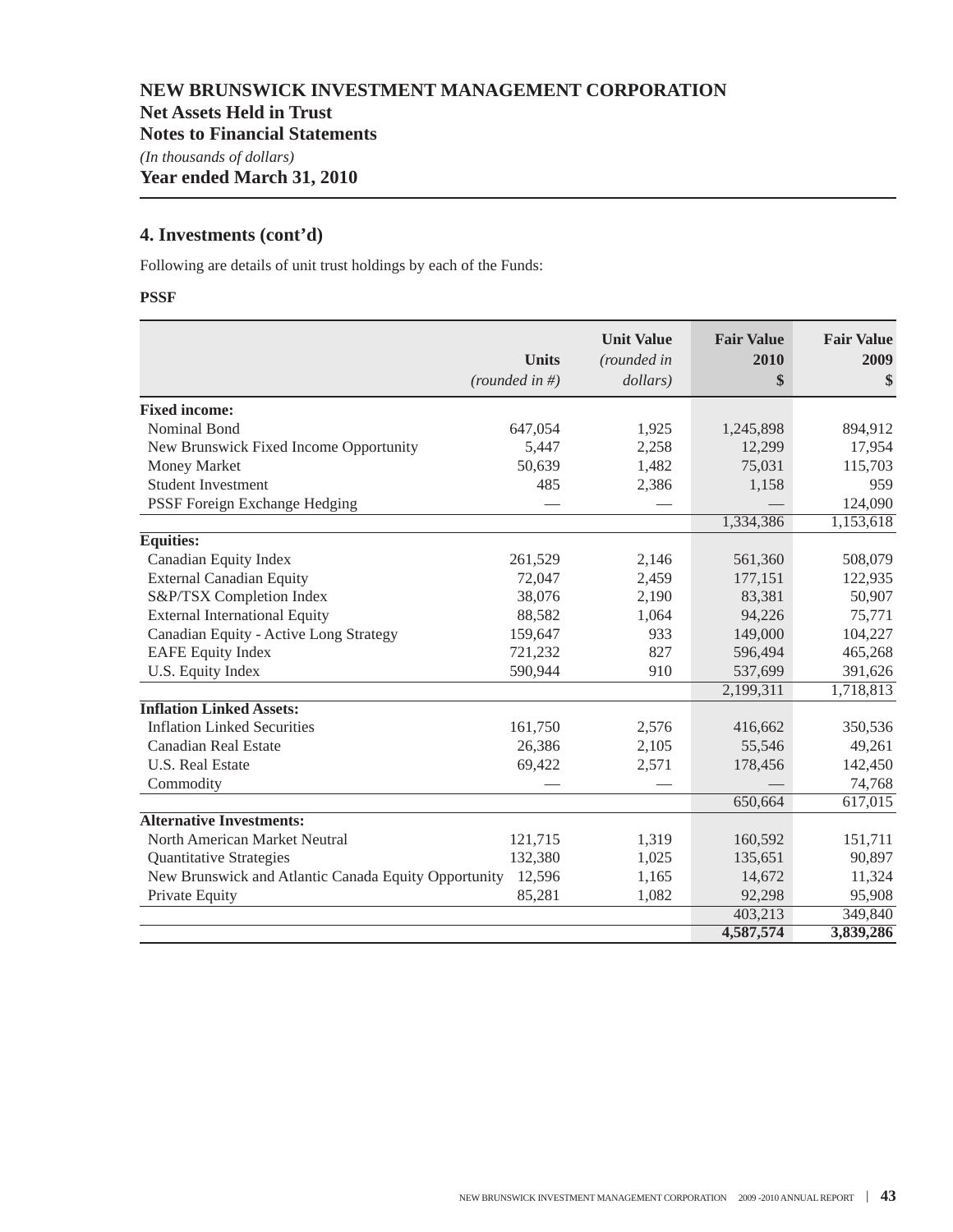### **Net Assets Held in Trust**

**Notes to Financial Statements**

*(In thousands of dollars)* **Year ended March 31, 2010**

## **4. Investments (cont'd)**

#### **TPF**

|                                                      | <b>Units</b><br>(rounded in #) | <b>Unit Value</b><br>(rounded in<br>dollars) | <b>Fair Value</b><br>2010<br>\$ | <b>Fair Value</b><br>2009<br><sup>\$</sup> |
|------------------------------------------------------|--------------------------------|----------------------------------------------|---------------------------------|--------------------------------------------|
| <b>Fixed income:</b>                                 |                                |                                              |                                 |                                            |
| Nominal Bond                                         | 532,909                        | 1,925                                        | 1,026,115                       | 749,596                                    |
| New Brunswick Fixed Income Opportunity               | 4,405                          | 2,258                                        | 9,947                           | 14,745                                     |
| Money Market                                         | 40,732                         | 1,482                                        | 60,352                          | 94,766                                     |
| <b>Student Investment</b>                            | 528                            | 2,386                                        | 1,261                           | 1,044                                      |
| TPF Foreign Exchange Hedging                         |                                |                                              |                                 | 103,298                                    |
|                                                      |                                |                                              | 1,097,675                       | 963,449                                    |
| <b>Equities:</b>                                     |                                |                                              |                                 |                                            |
| Canadian Equity Index                                | 194,052                        | 2,146                                        | 416,523                         | 385,406                                    |
| <b>External Canadian Equity</b>                      | 58,264                         | 2,459                                        | 143,260                         | 100,962                                    |
| S&P/TSX Completion Index                             | 30,792                         | 2,190                                        | 67,429                          | 41,809                                     |
| <b>External International Equity</b>                 | 71,635                         | 1,064                                        | 76,200                          | 62,228                                     |
| Canadian Equity - Active Long Strategy               | 129,105                        | 933                                          | 120,494                         | 85,599                                     |
| <b>EAFE Equity Index</b>                             | 555,254                        | 827                                          | 459,222                         | 362,435                                    |
| U.S. Equity Index                                    | 460,609                        | 910                                          | 419,108                         | 308,340                                    |
|                                                      |                                |                                              | 1,702,236                       | 1,346,779                                  |
| <b>Inflation Linked Assets:</b>                      |                                |                                              |                                 |                                            |
| <b>Inflation Linked Securities</b>                   | 138,014                        | 2,576                                        | 355,519                         | 303,712                                    |
| <b>Canadian Real Estate</b>                          | 20,778                         | 2,105                                        | 43,739                          | 39,998                                     |
| <b>U.S. Real Estate</b>                              | 71,045                         | 2,571                                        | 182,627                         | 149,048                                    |
| Commodity                                            |                                |                                              |                                 | 61,404                                     |
|                                                      |                                |                                              | 581,885                         | 554,162                                    |
| <b>Alternative Investments:</b>                      |                                |                                              |                                 |                                            |
| North American Market Neutral                        | 98,429                         | 1,319                                        | 129,869                         | 124,595                                    |
| <b>Quantitative Strategies</b>                       | 107,054                        | 1,025                                        | 109,699                         | 74,651                                     |
| New Brunswick and Atlantic Canada Equity Opportunity | 10,474                         | 1,165                                        | 12,200                          | 9,622                                      |
| Private Equity                                       | 70,638                         | 1,082                                        | 76,451                          | 80,121                                     |
|                                                      |                                |                                              | 328,219                         | 288,989                                    |
|                                                      |                                |                                              | 3,710,015                       | 3,153,379                                  |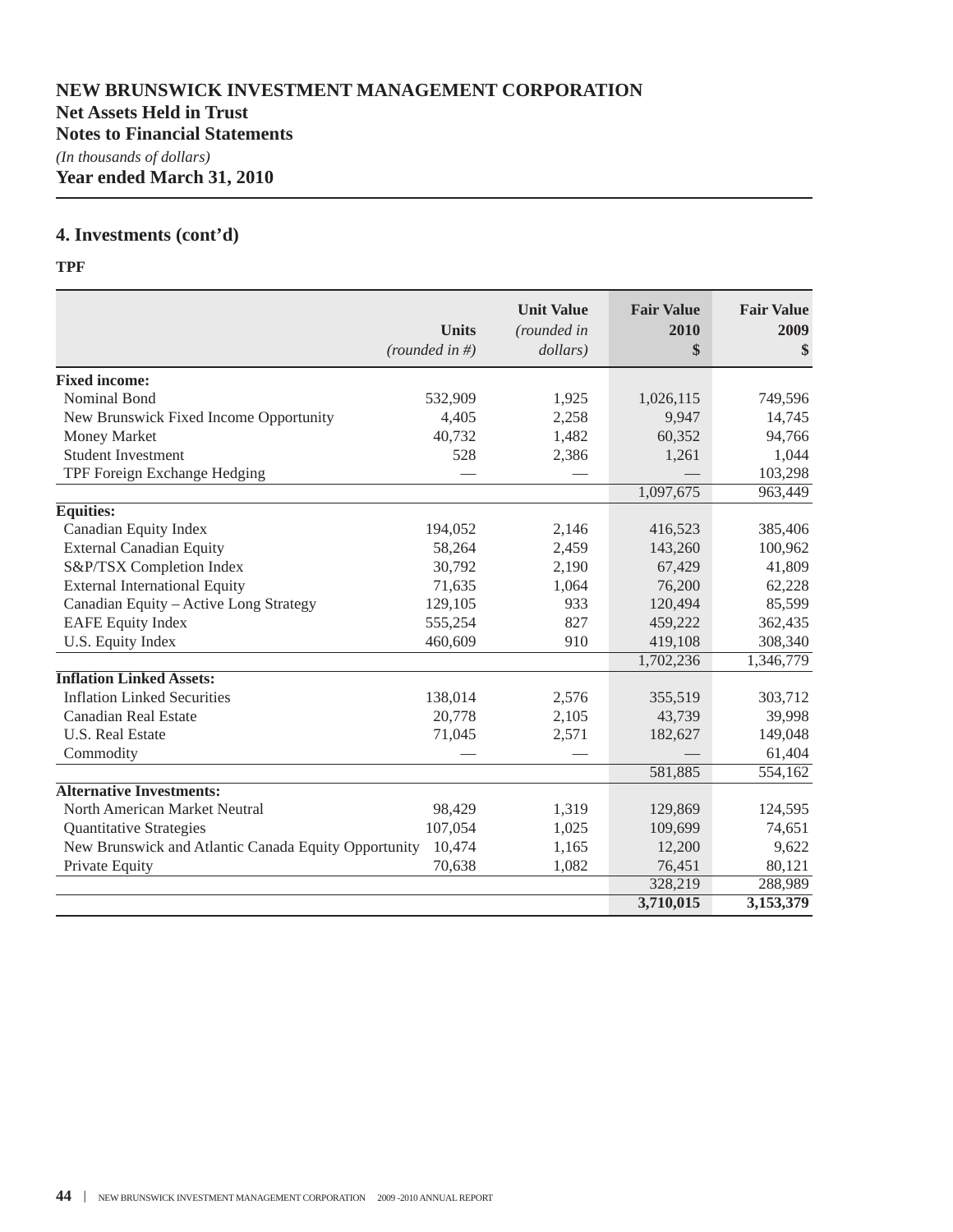### **Net Assets Held in Trust**

**Notes to Financial Statements**

*(In thousands of dollars)*

**Year ended March 31, 2010**

### **4. Investments (cont'd)**

**JSF**

|                                                      |                | <b>Unit Value</b> | <b>Fair Value</b> | <b>Fair Value</b>   |
|------------------------------------------------------|----------------|-------------------|-------------------|---------------------|
|                                                      | <b>Units</b>   | (rounded in       | 2010              | 2009                |
|                                                      | (rounded in #) | dollars)          | \$                | S                   |
| <b>Fixed income:</b>                                 |                |                   |                   |                     |
| Nominal Bond                                         | 3,851          | 1,925             | 7,415             | 5,463               |
| New Brunswick Fixed Income Opportunity               | 32             | 2,258             | 73                | 109                 |
| Money Market                                         | 300            | 1,482             | 445               | 703                 |
| <b>Student Investment</b>                            | 4              | 2,386             | 9                 | 7                   |
| JSF Foreign Exchange Hedging                         |                |                   |                   | 733                 |
|                                                      |                |                   | 7,942             | 7,015               |
| <b>Equities:</b>                                     |                |                   |                   |                     |
| Canadian Equity Index                                | 1,556          | 2,146             | 3,340             | 3,093               |
| <b>External Canadian Equity</b>                      | 429            | 2,459             | 1,054             | 748                 |
| S&P/TSX Completion Index                             | 227            | 2,190             | 496               | 310                 |
| <b>External International Equity</b>                 | 527            | 1,064             | 561               | 461                 |
| Canadian Equity - Active Long Strategy               | 950            | 933               | 887               | 634                 |
| <b>EAFE Equity Index</b>                             | 4,281          | 827               | 3,541             | 2,826               |
| U.S. Equity Index                                    | 3,508          | 910               | 3,192             | 2,378               |
|                                                      |                |                   | 13,071            | 10,450              |
| <b>Inflation Linked Assets:</b>                      |                |                   |                   |                     |
| <b>Inflation Linked Securities</b>                   | 963            | 2,576             | 2,480             | 2,134               |
| Canadian Real Estate                                 | 158            | 2,105             | 333               | 303                 |
| <b>U.S. Real Estate</b>                              | 412            | 2,571             | 1,060             | 864                 |
| Commodity                                            |                |                   |                   | 455                 |
|                                                      |                |                   | 3,873             | 3,756               |
| <b>Alternative Investments:</b>                      |                |                   |                   |                     |
| North American Market Neutral                        | 724            | 1,319             | 956               | 924                 |
| <b>Quantitative Strategies</b>                       | 788            | 1,025             | 807               | 553                 |
| New Brunswick and Atlantic Canada Equity Opportunity | 76             | 1,165             | 88                | 70                  |
| Private Equity                                       | 524            | 1,082             | 567               | 596                 |
|                                                      |                |                   | 2,418             | $\overline{2,1}$ 43 |
|                                                      |                |                   | 27,304            | 23,364              |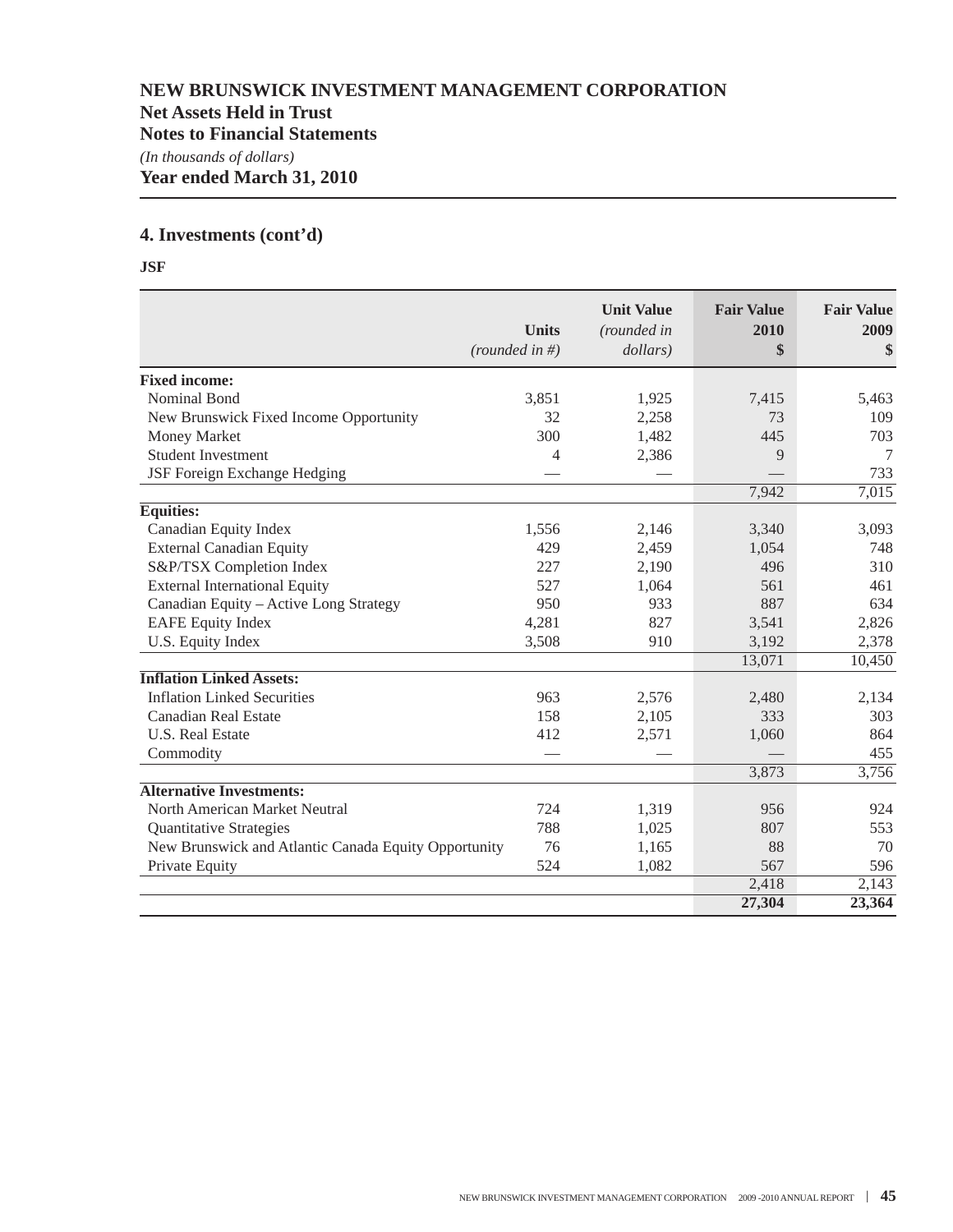**Year ended March 31, 2010**

#### **4. Investments (cont'd)**

#### **Fair Value Hierarchy**

The Funds have designated all of their investments to be held for trading. Accordingly, investments are valued at fair value with changes in fair values over time recognized in net income. The determination of fair value is dependent upon the use of measurement inputs with varying degrees of subjectivity. Quoted market prices are the most reliable input for fair value measurement and are referred to as a Level 1 input. Level 2 inputs include prices of comparable investments where a quoted market price for the specific security is not available. Level 3 inputs are subjective factors not observable in a public market. The levels of input for valuation of the Funds' investments are shown in the following tables:

|             | 2010      | <b>Level 1</b><br>\$ | <b>Level 2</b> | Level 3<br>\$ |
|-------------|-----------|----------------------|----------------|---------------|
| <b>PSSF</b> | 4,587,574 | 3,840,914            | 584,198        | 162,462       |
| <b>TPF</b>  | 3,710,015 | 3,128,853            | 448,813        | 132,349       |
| <b>JSF</b>  | 27,304    | 22,845               | 3,471          | 988           |

A reconciliation of the changes during the year for those investments that are measured at fair value using Level 3 input is as follows:

|             | Level 3<br>Investments,<br>beginning<br>of year | <b>Gains</b><br>(losses) in<br>net income<br>\$ | <b>Purchases</b> | <b>Settlements</b><br>\$ | <b>Transfers</b><br>out of<br>Level 3<br>\$ | Level 3<br>Investments,<br>end of year |
|-------------|-------------------------------------------------|-------------------------------------------------|------------------|--------------------------|---------------------------------------------|----------------------------------------|
| <b>PSSF</b> | 156,392                                         | (14, 694)                                       | 30,922           | 10,158                   |                                             | 162,462                                |
| TPF         | 129,660                                         | (14, 109)                                       | 25,062           | 8,264                    |                                             | 132,349                                |
| <b>JSF</b>  | 968                                             | (106)                                           | 188              | 62                       |                                             | 988                                    |

### **5. Financial Instrument Risk Management**

Financial instruments are exposed to risks such as market, credit and liquidity risk. Under its terms of reference, the Board of Directors has overall responsibility for understanding the principal risks facing the Funds and the systems that management has put in place to mitigate and manage those risks. Accordingly, the Board of Directors is responsible for the establishment of a Statement of Investment Policy for each of the Funds. Day-to-day investment activities and monitoring of risk controls are delegated to management, which acts in accordance with the Statement of Investment Policy. Management produces quarterly reporting of investment performance, policy compliance, and trends and changes in investment risks for the Board.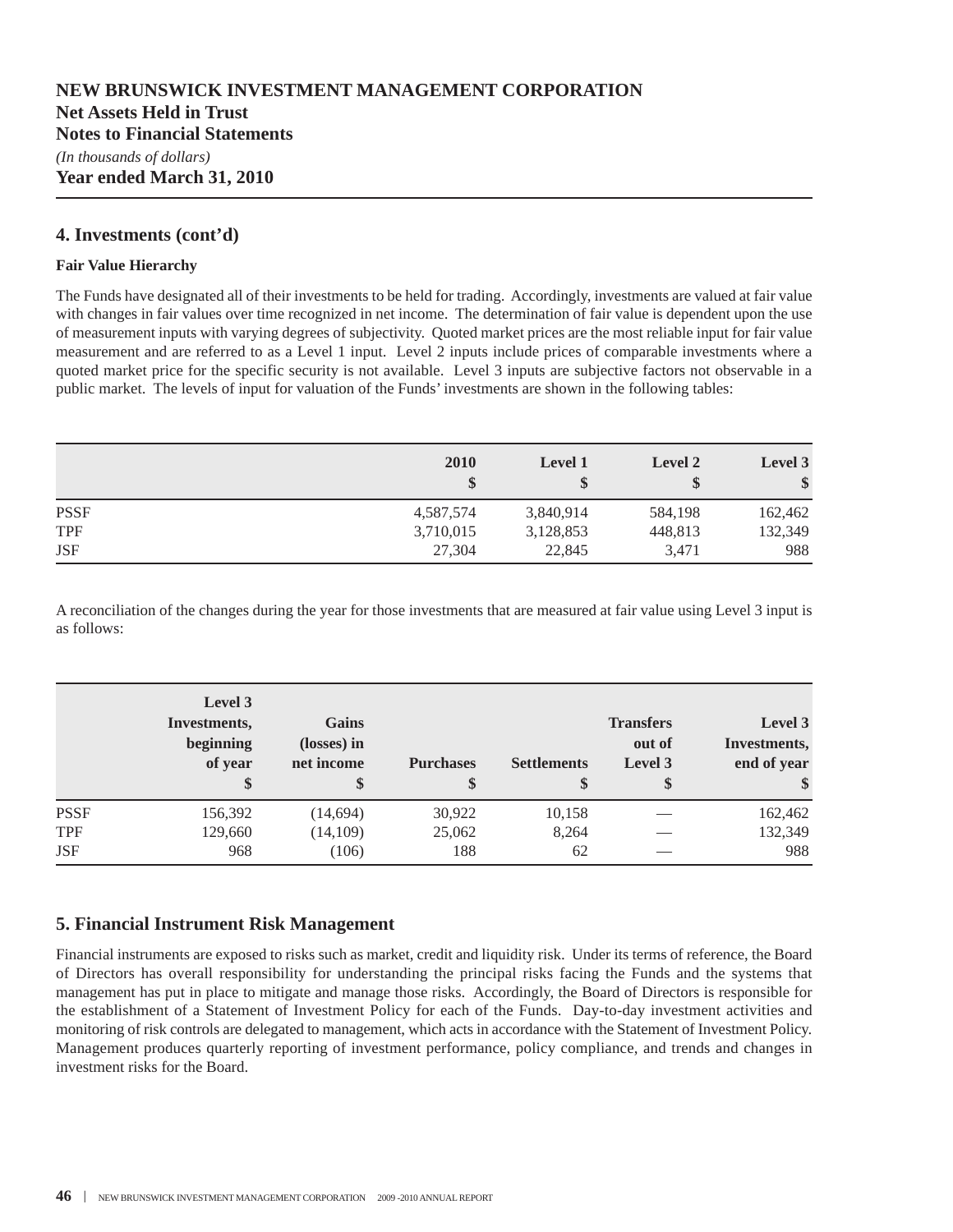**Net Assets Held in Trust**

**Notes to Financial Statements**

*(In thousands of dollars)* **Year ended March 31, 2010**

### **5. Financial Instrument Risk Management (cont'd)**

Management, using information from independent actuarial valuations as well as expectations concerning financial markets, is responsible for the development of a recommended investment asset mix that seeks to deliver the long-term investment return required in the actuarial valuation of each pension plan. This process has the intent of constructing the most efficient investment portfolio to meet the actuarial requirements in a risk controlled fashion. This recommended strategic asset allocation is prepared on at least a triennial basis for consideration by the Board. Once approved, management is responsible for the implementation of the asset mix.

An Investment Risk Management Committee, consisting of a cross-functional team of investment, finance and administrative staff, review all proposed and modified investment strategies before implementation to ensure procedures are designed to measure and monitor expected risk exposures. Following implementation, the Compliance, Risk and Performance Measurement department provides independent regular oversight of all securities trading practices against management's approved investment procedures.

As part of the risk management function, and supplemental to the Statement of Investment Policy, NBIMC also uses a statistical modeling technique known as Value at Risk (VaR) to estimate the probability of loss on investment portfolios. Using return, volatility, and correlation figures, VaR models attempt to aggregate the risks involved in separate investments into one cohesive measure. This aggregation involves certain simplifying assumptions, most notably with respect to the shape of the return distribution for the assets being modeled, which can limit the ability of a VaR system to forecast risk in all market environments. Despite these modeling challenges, well constructed VaR systems provide a valuable way to aggregate separate investment risks into one cohesive measure, and therefore monitor and analyze these risks over time.

**(a) Market Risk:** Market risk is the risk that the value of an investment will fluctuate as a result of changes in market prices whether those changes are caused by factors specific to the individual investment or factors affecting all securities traded in the market. In addition to exposure to foreign currency risk, interest rate risk, credit risk and pricing risk as discussed below, the Funds are exposed to other market risks.

NBIMC conducts certain of its investment activities on behalf of the Funds by trading through broker channels on regulated exchanges and in the over-the-counter market. Investment strategies may involve the use of financial derivatives such as forward foreign exchange contracts or total return swaps. Investment strategies also include "market neutral" strategies whereby an investment in a long position in one stock is matched with a short position in another stock, typically within the same industry sector. The Statement of Investment Policy for each Fund precludes the use of leverage in the investment portfolio. Accordingly, to the extent that there is market exposure from derivative investments, the Funds will hold cash underlay equal to the amount of market exposure. Market neutral strategies mitigate market risk through adherence to maximum investment limits and stop loss constraints, and are also supported by cash underlay.

Brokers typically require that collateral be pledged against potential market fluctuations when trading in derivative financial instruments or when shorting security positions. As at March 31, 2010 the fair value of securities that have been deposited or pledged with various financial institutions as collateral or margin are as follows:

|                                    | 2010<br>\$ | 2009<br>$\$\$ |
|------------------------------------|------------|---------------|
| Public Service Superannuation Fund | 260,593    | 142,062       |
| Teachers' Pension Fund             | 212,376    | 116,241       |
| Judges' Superannuation Fund        | 1,550      | 865           |
|                                    | 474,519    | 259,168       |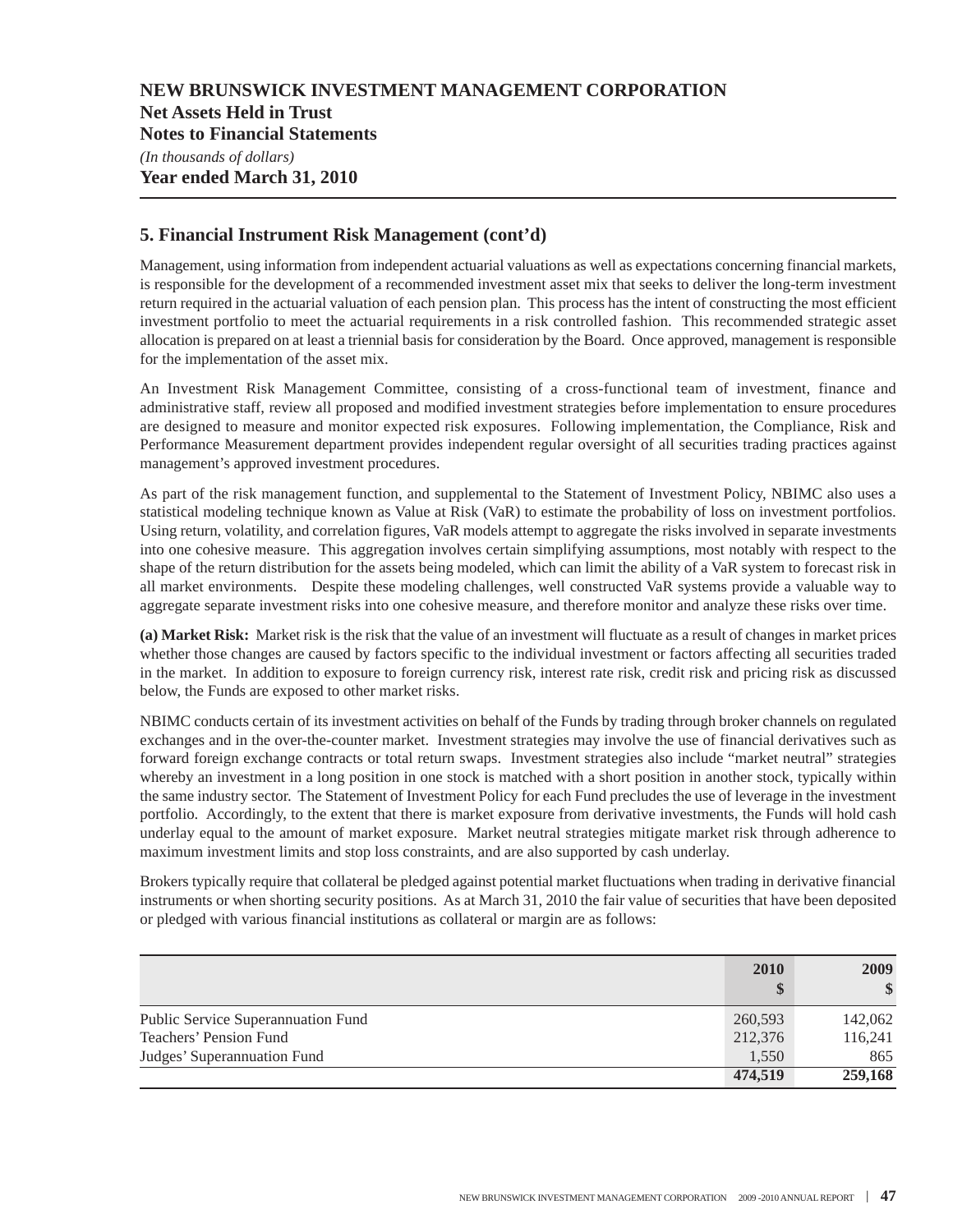### **5. Financial Instrument Risk Management (cont'd)**

**(b) Foreign Currency Risk:** Foreign currency exposure arises from a unit trust fund holding investments denominated in currencies other than the Canadian Dollar. Fluctuations in the relative value of the Canadian Dollar against these foreign currencies can result in a positive or a negative effect on the fair value of investments. NBIMC mitigates this risk through the use of foreign exchange forward contracts *(see also note 6)*.

On April 1, 2008, a revision to the foreign currency hedging policy was implemented using newly created Hedging Trusts as an overlay. This overlay structure permits the Board of Directors to develop and implement a unique foreign currency hedging policy decision for each pension fund unitholder.

In the past, the Statement of Investment Policy for each Fund required foreign currency exposure to be hedged to Canadian dollars as fully as possible. On August 26, 2008, the Board approved a change in that policy to require hedging of 50% of core (U.S. Dollar, Euro, Great Britain Pound Sterling and Japanese Yen) currency exposures. On July 29, 2009, the Board approved an investment policy decision to discontinue currency hedging. Foreign currency hedging remains permitted within the investment policies of the unit trust funds.

The net underlying unhedged currency exposures, expressed in Canadian dollar equivalents, as at March 31, 2010 are as follows:

#### **PSSF**

|                               | 2010 Fair Value by Currency |                     |                           |                               |  |
|-------------------------------|-----------------------------|---------------------|---------------------------|-------------------------------|--|
| <b>Currency</b>               | <b>Total Exposure</b><br>\$ | <b>Hedging</b><br>Φ | <b>Net Exposure</b><br>\$ | <b>Total</b><br>$\frac{6}{9}$ |  |
| Canadian Dollar               | 3,194,567                   | 3,025               | 3,197,592                 | 69.70                         |  |
| <b>United States Dollar</b>   | 761,062                     | (3,250)             | 757,812                   | 16.52                         |  |
| Euro                          | 223,985                     | 225                 | 224,210                   | 4.89                          |  |
| Japanese Yen                  | 131,348                     |                     | 131.348                   | 2.86                          |  |
| <b>British Pound Sterling</b> | 127,430                     |                     | 127,430                   | 2.78                          |  |
| Swiss Frank                   | 47,225                      |                     | 47,225                    | 1.03                          |  |
| Danish Kroner                 | 5,657                       |                     | 5,657                     | 0.12                          |  |
| Norwegian Kroner              | 4.409                       |                     | 4.409                     | 0.10                          |  |
| Swedish Kroner                | 16,575                      |                     | 16,575                    | 0.36                          |  |
| Other                         | 75,316                      |                     | 75,316                    | 1.64                          |  |
| <b>Investments</b>            | 4,587,574                   |                     | 4,587,574                 | 100.00                        |  |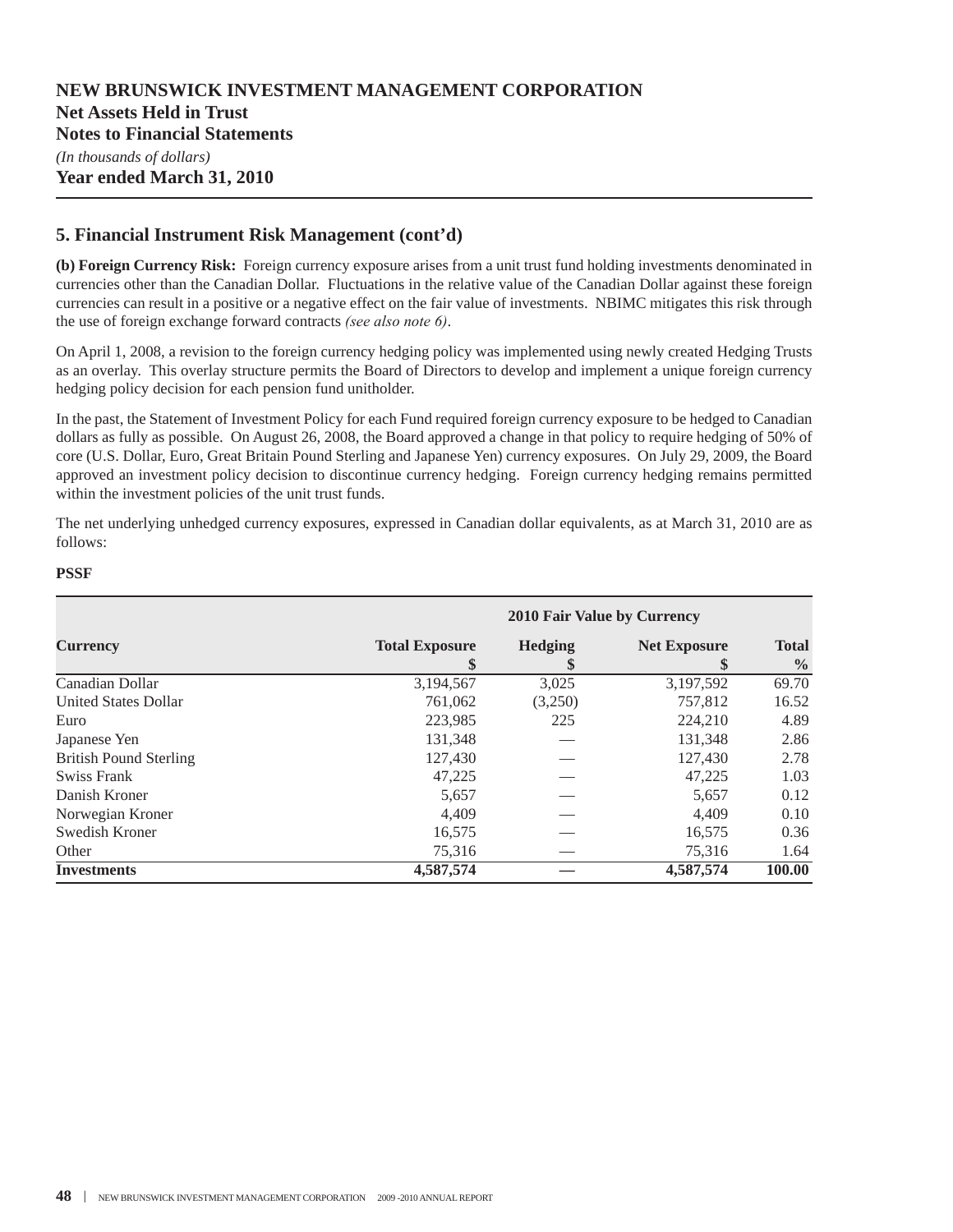### **5. Financial Instrument Risk Management (cont'd)**

#### **TPF**

|                               | 2010 Fair Value by Currency |         |                     |                               |  |
|-------------------------------|-----------------------------|---------|---------------------|-------------------------------|--|
| <b>Currency</b>               | <b>Total Exposure</b><br>\$ | Hedging | <b>Net Exposure</b> | <b>Total</b><br>$\frac{6}{9}$ |  |
| Canadian Dollar               | 2,581,286                   | 3,413   | 2,584,699           | 69.66                         |  |
| <b>United States Dollar</b>   | 640.065                     | (3,599) | 636,466             | 17.16                         |  |
| Euro                          | 174,508                     | 186     | 174.694             | 4.71                          |  |
| Japanese Yen                  | 101,120                     |         | 101,120             | 2.73                          |  |
| <b>British Pound Sterling</b> | 98,184                      |         | 98,184              | 2.65                          |  |
| Swiss Frank                   | 36,357                      |         | 36,357              | 0.98                          |  |
| Danish Kroner                 | 4,355                       |         | 4,355               | 0.12                          |  |
| Norwegian Kroner              | 3.395                       |         | 3.395               | 0.09                          |  |
| Swedish Kroner                | 12,761                      |         | 12,761              | 0.34                          |  |
| Other                         | 57,984                      |         | 57,984              | 1.56                          |  |
| <b>Investments</b>            | 3,710,015                   |         | 3,710,015           | 100.00                        |  |

#### **JSF**

|                               | 2010 Fair Value by Currency |                      |                     |                               |  |
|-------------------------------|-----------------------------|----------------------|---------------------|-------------------------------|--|
| <b>Currency</b>               | <b>Total Exposure</b>       | <b>Hedging</b><br>\$ | <b>Net Exposure</b> | <b>Total</b><br>$\frac{6}{6}$ |  |
| Canadian Dollar               | 19,015                      | 19                   | 19,034              | 69.70                         |  |
| <b>United States Dollar</b>   | 4,530                       | (20)                 | 4,510               | 16.52                         |  |
| Euro                          | 1,337                       |                      | 1,338               | 4.90                          |  |
| Japanese Yen                  | 780                         |                      | 780                 | 2.86                          |  |
| <b>British Pound Sterling</b> | 757                         |                      | 757                 | 2.77                          |  |
| Swiss Frank                   | 280                         |                      | 280                 | 1.03                          |  |
| Danish Kroner                 | 34                          |                      | 34                  | 0.12                          |  |
| Norwegian Kroner              | 26                          |                      | 26                  | 0.10                          |  |
| Swedish Kroner                | 98                          |                      | 98                  | 0.36                          |  |
| Other                         | 447                         |                      | 447                 | 1.64                          |  |
| <b>Investments</b>            | 27,304                      |                      | 27,304              | 100.00                        |  |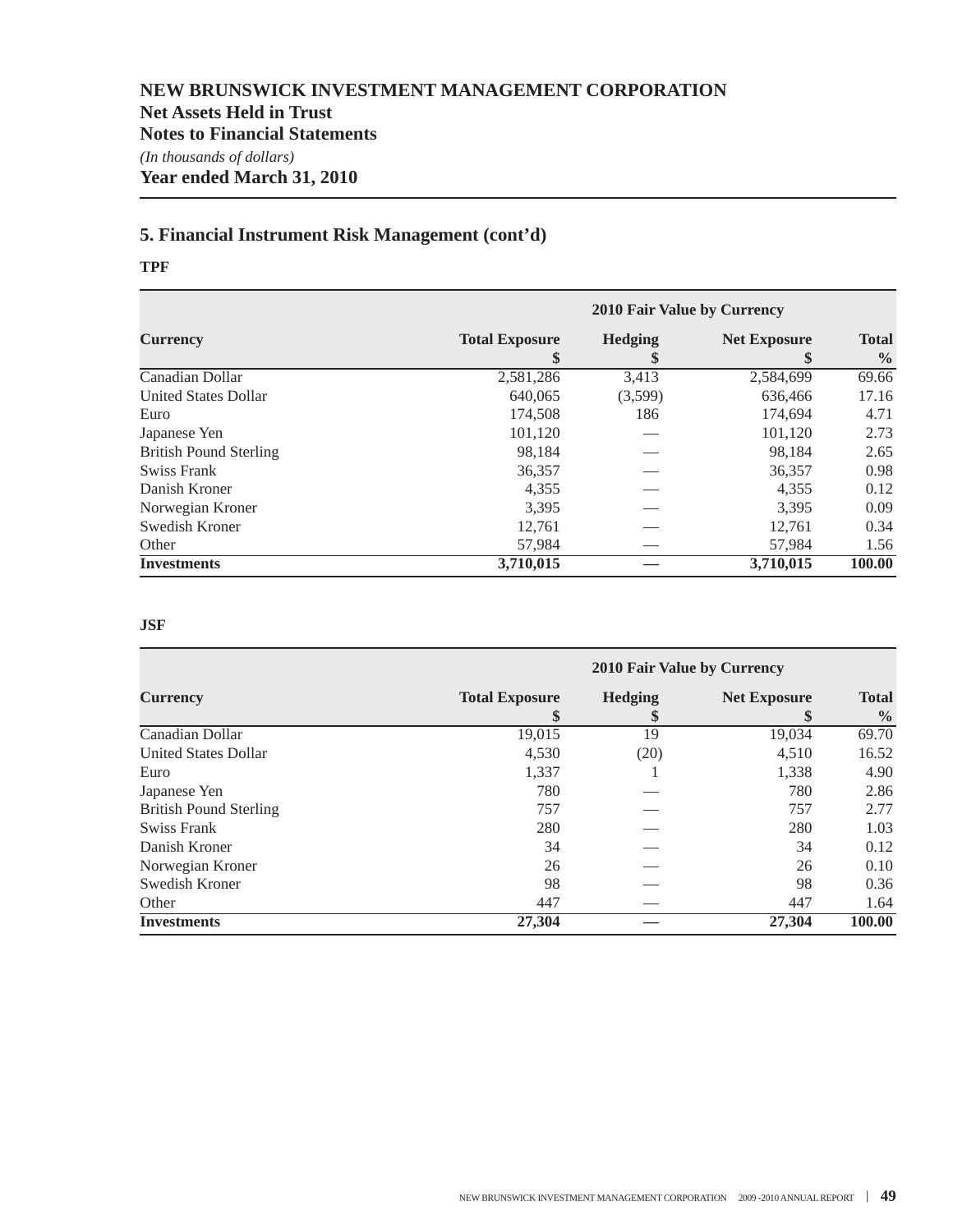**Year ended March 31, 2010**

### **5. Financial Instrument Risk Management (cont'd)**

The net underlying unhedged currency exposures, expressed in Canadian dollar equivalents, as at March 31, 2009 are as follows:

#### **PSSF**

|                               | 2009 Fair Value by Currency |                      |                           |                               |  |
|-------------------------------|-----------------------------|----------------------|---------------------------|-------------------------------|--|
| <b>Currency</b>               | <b>Total Exposure</b><br>\$ | <b>Hedging</b><br>\$ | <b>Net Exposure</b><br>\$ | <b>Total</b><br>$\frac{0}{0}$ |  |
| Canadian Dollar               | 2,626,806                   | 604,560              | 3,231,366                 | 84.17                         |  |
| <b>United States Dollar</b>   | 699.945                     | (368, 285)           | 331,660                   | 8.64                          |  |
| Euro                          | 190.780                     | (111, 712)           | 79,067                    | 2.06                          |  |
| Japanese Yen                  | 116,846                     | (70,090)             | 46,756                    | 1.22                          |  |
| <b>British Pound Sterling</b> | 97,564                      | (54, 472)            | 43,091                    | 1.12                          |  |
| Swiss Frank                   | 39,298                      |                      | 39,298                    | 1.02                          |  |
| Danish Kroner                 | 4,148                       |                      | 4,148                     | 0.11                          |  |
| Norwegian Kroner              | 3,496                       |                      | 3.496                     | 0.09                          |  |
| Swedish Kroner                | 10,382                      |                      | 10,382                    | 0.27                          |  |
| Other                         | 50,022                      |                      | 50,022                    | 1.30                          |  |
| <b>Investments</b>            | 3,839,286                   |                      | 3,839,286                 | 100.00                        |  |

#### **TPF**

|                               | 2009 Fair Value by Currency |                     |                     |                               |  |  |
|-------------------------------|-----------------------------|---------------------|---------------------|-------------------------------|--|--|
| <b>Currency</b>               | <b>Total Exposure</b><br>\$ | <b>Hedging</b><br>Φ | <b>Net Exposure</b> | <b>Total</b><br>$\frac{6}{9}$ |  |  |
| Canadian Dollar               | 2,158,065                   | 504,976             | 2,663,041           | 84.45                         |  |  |
| <b>United States Dollar</b>   | 594,037                     | (315, 455)          | 278,582             | 8.83                          |  |  |
| Euro                          | 150,636                     | (89, 831)           | 60.804              | 1.93                          |  |  |
| Japanese Yen                  | 91,021                      | (55, 286)           | 35,735              | 1.13                          |  |  |
| <b>British Pound Sterling</b> | 76,000                      | (44, 403)           | 31,597              | 1.00                          |  |  |
| Swiss Frank                   | 30,612                      |                     | 30,612              | 0.97                          |  |  |
| Danish Kroner                 | 3.231                       |                     | 3.231               | 0.10                          |  |  |
| Norwegian Kroner              | 2,723                       |                     | 2.723               | 0.09                          |  |  |
| Swedish Kroner                | 8.087                       |                     | 8.087               | 0.26                          |  |  |
| Other                         | 38,966                      |                     | 38.966              | 1.24                          |  |  |
| <b>Investments</b>            | 3,153,379                   |                     | 3,153,379           | 100.00                        |  |  |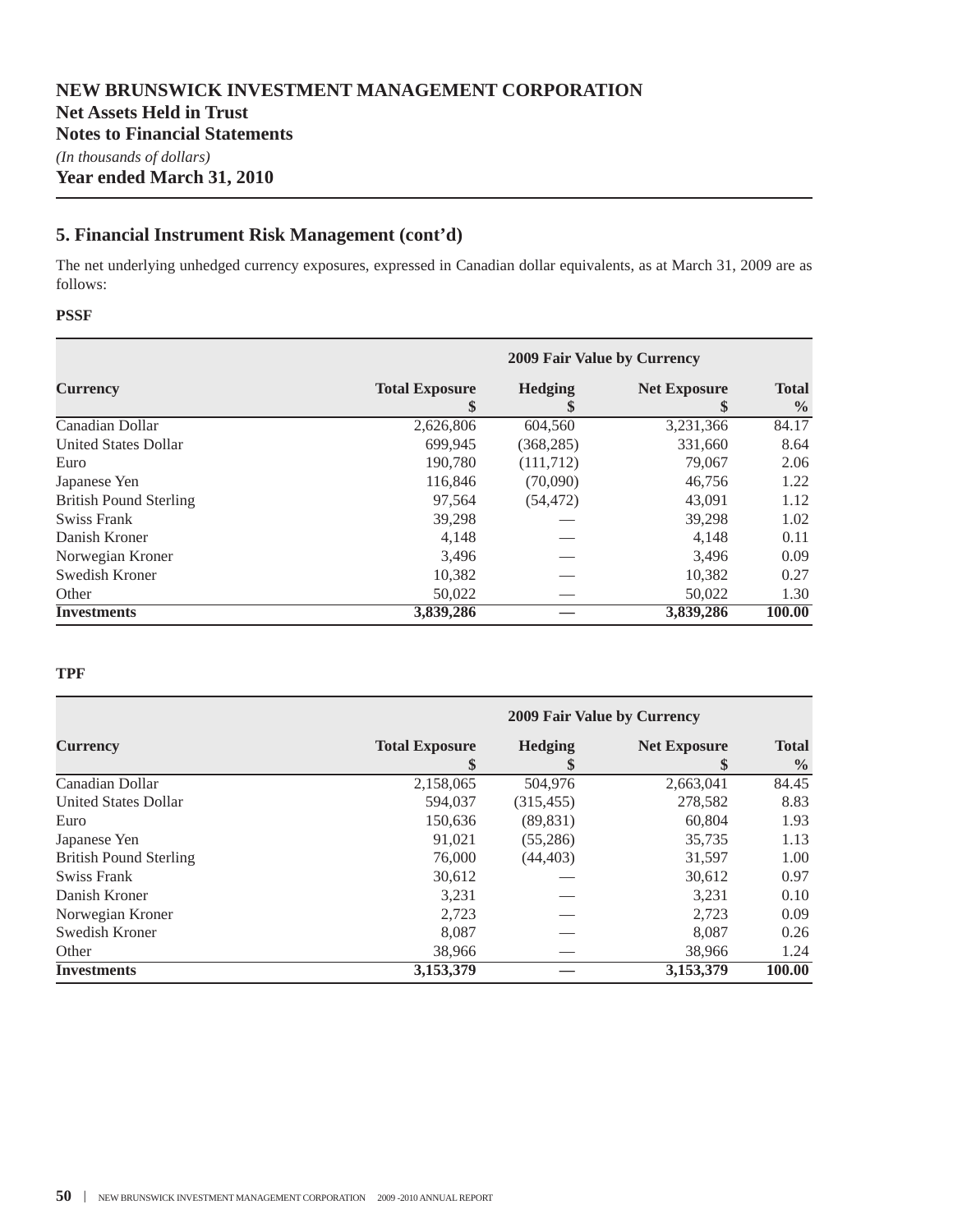### **5. Financial Instrument Risk Management (cont'd)**

| ۰,<br>×<br>I<br>×<br>v<br>۰.<br>۰. |
|------------------------------------|
|------------------------------------|

|                               |                       |         | 2009 Fair Value by Currency |               |  |  |  |  |  |
|-------------------------------|-----------------------|---------|-----------------------------|---------------|--|--|--|--|--|
| <b>Currency</b>               | <b>Total Exposure</b> | Hedging | <b>Net Exposure</b>         | <b>Total</b>  |  |  |  |  |  |
|                               | \$                    | \$      | \$                          | $\frac{0}{0}$ |  |  |  |  |  |
| Canadian Dollar               | 15,987                | 3,705   | 19,692                      | 84.29         |  |  |  |  |  |
| <b>United States Dollar</b>   | 4,259                 | (2,299) | 1,959                       | 8.39          |  |  |  |  |  |
| Euro                          | 1,164                 | (667)   | 496                         | 2.12          |  |  |  |  |  |
| Japanese Yen                  | 710                   | (407)   | 302                         | 1.29          |  |  |  |  |  |
| <b>British Pound Sterling</b> | 593                   | (331)   | 261                         | 1.12          |  |  |  |  |  |
| Swiss Frank                   | 239                   |         | 239                         | 1.02          |  |  |  |  |  |
| Danish Kroner                 | 25                    |         | 25                          | 0.11          |  |  |  |  |  |
| Norwegian Kroner              | 21                    |         | 21                          | 0.09          |  |  |  |  |  |
| Swedish Kroner                | 63                    |         | 63                          | 0.27          |  |  |  |  |  |
| Other                         | 304                   |         | 304                         | 1.30          |  |  |  |  |  |
| <b>Investments</b>            | 23,364                |         | 23,364                      | 100.00        |  |  |  |  |  |

A 1% increase or decrease in the value of the Canadian dollar against all currencies would result in an approximate increase or decrease in the value of the Funds' net investment assets of: PSSF - \$13,900, TPF - \$11,253 and JSF - \$83 (2009 - PSSF - \$6,079, TPF - \$4,903 and JSF - \$37).

**(c) Interest Rate Risk:** Interest rate risk refers to the effect on the market value of investments due to fluctuation of interest rates. The fixed income, inflation linked and alternative asset classes have guidelines on duration and yield curve, which are designed to mitigate the risk of interest rate volatility for their fixed income securities. Duration is the present value, expressed in years, of the yield, coupon, final maturity and call features of fixed income instruments.

At March 31, the duration for the fixed income securities, by unit trust fund, and the sensitivity to an increase or decrease of 0.25% in interest rates, are as follows: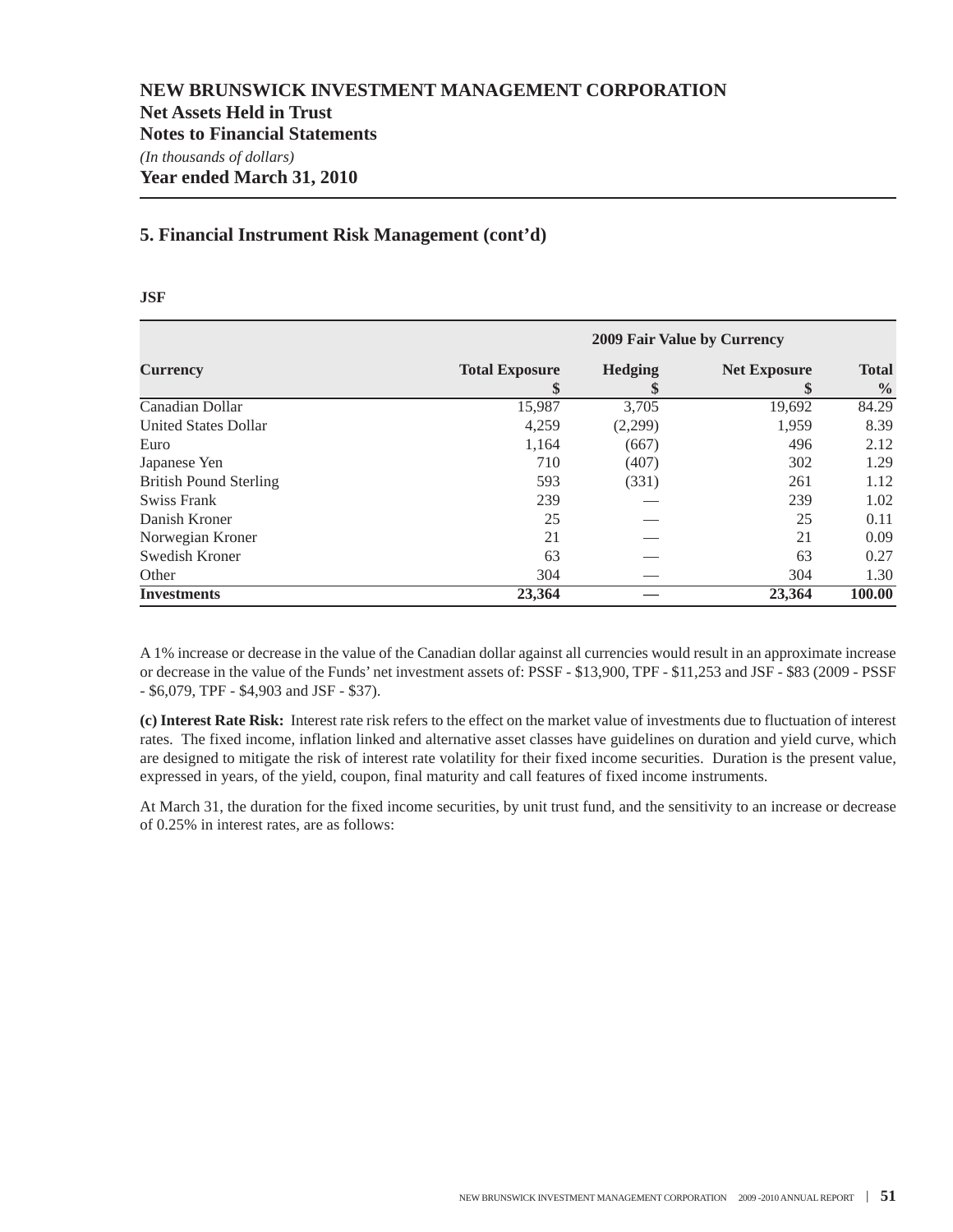### **5. Financial Instrument Risk Management (cont'd)**

#### **PSSF**

|                                                                     |                                                                      | 2010                       |                                                            | 2009                                                                 |                            |                                                            |  |
|---------------------------------------------------------------------|----------------------------------------------------------------------|----------------------------|------------------------------------------------------------|----------------------------------------------------------------------|----------------------------|------------------------------------------------------------|--|
|                                                                     | <b>Fixed Income</b><br><b>Instruments</b><br><b>Fair Value</b><br>\$ | <b>Duration</b><br>(years) | <b>Sensitivity to</b><br>$0.25\%$ change<br>in rates<br>\$ | <b>Fixed Income</b><br><b>Instruments</b><br><b>Fair Value</b><br>\$ | <b>Duration</b><br>(years) | <b>Sensitivity to</b><br>$0.25\%$ change<br>in rates<br>\$ |  |
| Nominal Bond Fund<br>New Brunswick                                  | 1,203,243                                                            | 6.5                        | 186                                                        | 843,501                                                              | 7.0                        | 160                                                        |  |
| <b>Fixed Income</b><br><b>Opportunity Fund</b><br>Money Market Fund | 12,300<br>5,871                                                      | 5.9<br>0.2                 |                                                            | 17,954                                                               | 5.1                        | 2                                                          |  |
| <b>Inflation Linked</b><br>Securities Fund                          | 414,911                                                              | 16.5                       | 154                                                        | 339,197                                                              | 16.6                       | 125                                                        |  |
| <b>PSSF</b> Foreign<br>Exchange                                     |                                                                      |                            |                                                            |                                                                      |                            |                                                            |  |
| Hedging Fund<br><b>Student Investment</b>                           |                                                                      |                            |                                                            | 132,032                                                              | 7.0                        |                                                            |  |
| Fund                                                                | 519                                                                  | 6.1                        |                                                            | 432                                                                  | 6.3                        |                                                            |  |
|                                                                     | 1,636,844                                                            |                            |                                                            | 1,333,116                                                            |                            |                                                            |  |

#### **TPF**

|                                         |                                                                      | 2010                       |                                                            | 2009                                                                 |                            |                                                            |  |
|-----------------------------------------|----------------------------------------------------------------------|----------------------------|------------------------------------------------------------|----------------------------------------------------------------------|----------------------------|------------------------------------------------------------|--|
|                                         | <b>Fixed Income</b><br><b>Instruments</b><br><b>Fair Value</b><br>\$ | <b>Duration</b><br>(years) | <b>Sensitivity to</b><br>$0.25\%$ change<br>in rates<br>\$ | <b>Fixed Income</b><br><b>Instruments</b><br><b>Fair Value</b><br>\$ | <b>Duration</b><br>(years) | <b>Sensitivity to</b><br>$0.25\%$ change<br>in rates<br>\$ |  |
| Nominal Bond Fund                       | 990,982                                                              | 6.5                        | 153                                                        | 707,497                                                              | 7.0                        | 135                                                        |  |
| New Brunswick<br><b>Fixed Income</b>    |                                                                      |                            |                                                            |                                                                      |                            |                                                            |  |
| <b>Opportunity Fund</b>                 | 9,947                                                                | 5.9                        |                                                            | 14,745                                                               | 5.1                        | 2                                                          |  |
| Money Market Fund<br><b>TPF</b> Foreign | 4,722                                                                | 0.2                        |                                                            |                                                                      |                            |                                                            |  |
| <b>Exchange Hedging</b>                 |                                                                      |                            |                                                            |                                                                      |                            |                                                            |  |
| Fund<br><b>Inflation Linked</b>         |                                                                      |                            |                                                            | 109,628                                                              | 7.0                        |                                                            |  |
| Securities Fund                         | 354,025                                                              | 16.5                       | 131                                                        | 293,887                                                              | 16.6                       | 108                                                        |  |
| <b>Student Investment</b>               |                                                                      |                            |                                                            |                                                                      |                            |                                                            |  |
| Fund                                    | 565                                                                  | 6.1                        |                                                            | 470                                                                  | 6.3                        |                                                            |  |
|                                         | 1,360,241                                                            |                            |                                                            | 1,126,227                                                            |                            |                                                            |  |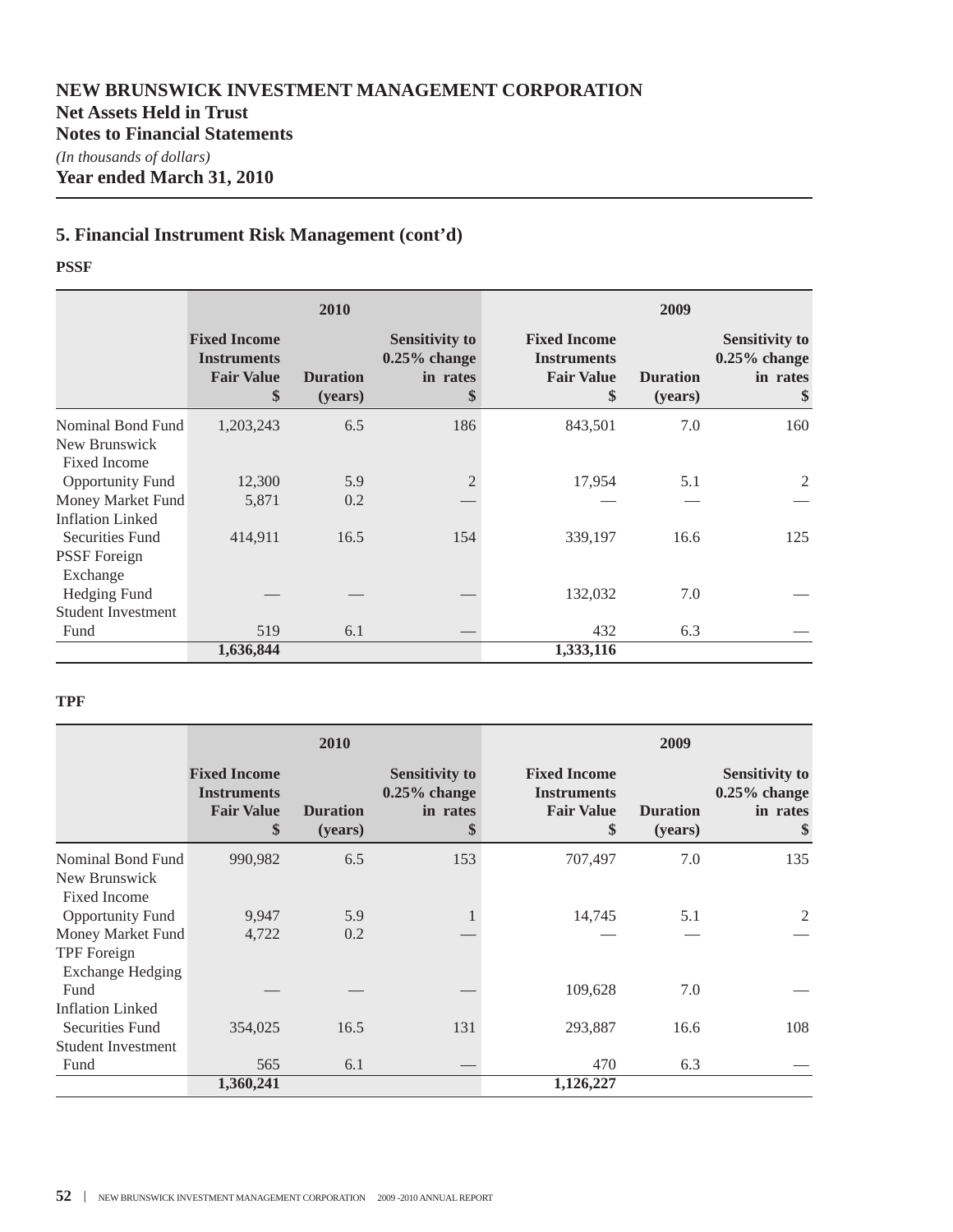### **5. Financial Instrument Risk Management (cont'd)**

**JSF**

|                           |                                                                | 2010                       |                                                            | 2009                                                                 |                            |                                                            |  |  |
|---------------------------|----------------------------------------------------------------|----------------------------|------------------------------------------------------------|----------------------------------------------------------------------|----------------------------|------------------------------------------------------------|--|--|
|                           | <b>Fixed Income</b><br><b>Instruments</b><br><b>Fair Value</b> | <b>Duration</b><br>(years) | <b>Sensitivity to</b><br>$0.25\%$ change<br>in rates<br>\$ | <b>Fixed Income</b><br><b>Instruments</b><br><b>Fair Value</b><br>\$ | <b>Duration</b><br>(years) | <b>Sensitivity to</b><br>$0.25\%$ change<br>in rates<br>\$ |  |  |
| Nominal Bond Fund         | 7,161                                                          | 6.5                        |                                                            | 5,167                                                                | 7.0                        |                                                            |  |  |
| New Brunswick             |                                                                |                            |                                                            |                                                                      |                            |                                                            |  |  |
| <b>Fixed Income</b>       |                                                                |                            |                                                            |                                                                      |                            |                                                            |  |  |
| <b>Opportunity Fund</b>   | 73                                                             | 5.9                        |                                                            | 109                                                                  | 5.1                        |                                                            |  |  |
| Money Market Fund         | 35                                                             | 0.2                        |                                                            |                                                                      |                            |                                                            |  |  |
| <b>JSF</b> Foreign        |                                                                |                            |                                                            |                                                                      |                            |                                                            |  |  |
| <b>Exchange Hedging</b>   |                                                                |                            |                                                            |                                                                      |                            |                                                            |  |  |
| Fund                      |                                                                |                            |                                                            | 788                                                                  | 7.0                        |                                                            |  |  |
| <b>Inflation Linked</b>   |                                                                |                            |                                                            |                                                                      |                            |                                                            |  |  |
| Securities Fund           | 2,470                                                          | 16.5                       |                                                            | 2,065                                                                | 16.6                       |                                                            |  |  |
| <b>Student Investment</b> |                                                                |                            |                                                            |                                                                      |                            |                                                            |  |  |
| Fund                      | $\overline{4}$                                                 | 6.1                        |                                                            | 3                                                                    | 6.3                        |                                                            |  |  |
|                           | 9,743                                                          |                            |                                                            | 8,132                                                                |                            |                                                            |  |  |

The terms to maturity of the financial instruments in the fixed income, inflation linked and alternative asset classes, as at March 31, are as follows:

#### **PSSF**

|                  |                                 | 2010         |                         |              |              |                  |              | 2009             |  |
|------------------|---------------------------------|--------------|-------------------------|--------------|--------------|------------------|--------------|------------------|--|
|                  |                                 |              | <b>Term to Maturity</b> |              |              | <b>Average</b>   |              | Average          |  |
|                  | <b>Within</b>                   | $1 - 5$      | $6 - 10$                | Over 10      |              | <b>Effective</b> |              | <b>Effective</b> |  |
|                  | 1 Year                          | <b>Years</b> | <b>Years</b>            | <b>Years</b> | <b>Total</b> | <b>Yield</b>     | <b>Total</b> | <b>Yield</b>     |  |
|                  | \$                              | \$           | \$                      | \$           | \$           | $\frac{0}{0}$    | \$           | $\frac{0}{0}$    |  |
| Canadian         |                                 |              |                         |              |              |                  |              |                  |  |
| Government of    |                                 |              |                         |              |              |                  |              |                  |  |
| Canada bonds     | 20,526                          | 342,173      | 93,743                  | 497,476      | 953,918      | 3.0              | 615,956      | 3.2              |  |
| Provincial bonds | 15,429                          | 81,343       | 86,000                  | 199,307      | 382,079      | 5.1              | 428,155      | 5.1              |  |
| Municipal bonds  | 3,056                           | 12,369       | 97.989                  | 1.715        | 115,129      | 4.7              | 81,105       | 5.0              |  |
| Corporate bonds  | $\hspace{0.1mm}-\hspace{0.1mm}$ | 47,400       | 639                     | 39,577       | 87.616       | 5.3              | 90.413       | 5.2              |  |
| Other            |                                 | 42,306       | 7,868                   | 37,427       | 87,601       | 4.6              | 110,258      | 5.9              |  |
| Foreign          |                                 |              |                         |              |              |                  |              |                  |  |
| Treasury bonds   |                                 |              |                         | 10,501       | 10,501       | 3.3              | 7,229        | 2.3              |  |
|                  | 39,011                          | 525.591      | 286,239                 | 786,003      | 1,636,844    |                  | 1,333,116    |                  |  |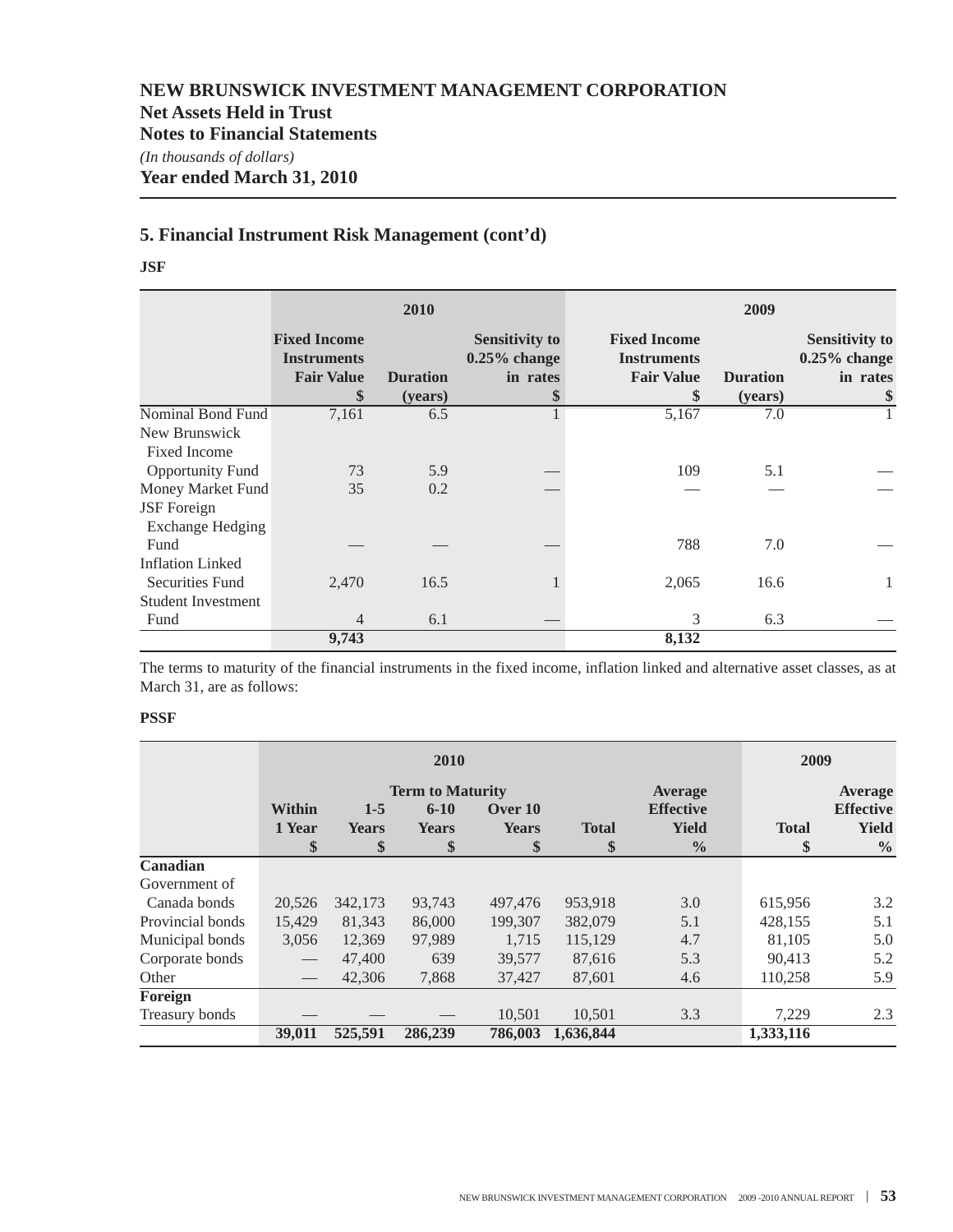### **5. Financial Instrument Risk Management (cont'd)**

#### **TPF**

|                  |                               | 2010         |                         |              |              |                  |              | 2009             |  |
|------------------|-------------------------------|--------------|-------------------------|--------------|--------------|------------------|--------------|------------------|--|
|                  |                               |              | <b>Term to Maturity</b> |              |              | <b>Average</b>   |              | <b>Average</b>   |  |
|                  | <b>Within</b>                 | $1 - 5$      | $6 - 10$                | Over 10      |              | <b>Effective</b> |              | <b>Effective</b> |  |
|                  | 1 Year                        | <b>Years</b> | <b>Years</b>            | <b>Years</b> | <b>Total</b> | <b>Yield</b>     | <b>Total</b> | <b>Yield</b>     |  |
|                  | \$                            | \$           | \$                      | \$           | \$           | $\frac{6}{9}$    | \$           | $\frac{0}{0}$    |  |
| Canadian         |                               |              |                         |              |              |                  |              |                  |  |
| Government of    |                               |              |                         |              |              |                  |              |                  |  |
| Canada bonds     | 16,906                        | 281,858      | 77,209                  | 421,254      | 797,227      | 3.0              | 525,000      | 3.2              |  |
| Provincial bonds | 12,662                        | 66.996       | 70,832                  | 164,173      | 314,663      | 5.1              | 358,666      | 5.1              |  |
| Municipal bonds  | 2,458                         | 10,188       | 80,714                  | 1,412        | 94,772       | 4.7              | 67,937       | 5.0              |  |
| Corporate bonds  |                               | 39,038       | 540                     | 32,600       | 72,178       | 5.3              | 75,735       | 5.2              |  |
| Other            | $\overbrace{\phantom{13333}}$ | 34,798       | 6,480                   | 31,313       | 72,591       | 4.6              | 92,627       | 5.9              |  |
| Foreign          |                               |              |                         |              |              |                  |              |                  |  |
| Treasury bonds   |                               |              |                         | 8,810        | 8.810        | 3.3              | 6,263        | 2.3              |  |
|                  | 32,026                        | 432,878      | 235,775                 | 659,562      | 1.360.241    |                  | 1,126,227    |                  |  |

#### **JSF**

|                  |               |              | 2009                    |              |              |                  |              |                  |
|------------------|---------------|--------------|-------------------------|--------------|--------------|------------------|--------------|------------------|
|                  |               |              | <b>Term to Maturity</b> |              |              | Average          |              | <b>Average</b>   |
|                  | <b>Within</b> | $1 - 5$      | $6 - 10$                | Over 10      |              | <b>Effective</b> |              | <b>Effective</b> |
|                  | 1 Year        | <b>Years</b> | <b>Years</b>            | <b>Years</b> | <b>Total</b> | <b>Yield</b>     | <b>Total</b> | <b>Yield</b>     |
|                  | \$            | \$           | \$                      | \$           | \$           | $\frac{0}{0}$    | \$           | $\frac{0}{0}$    |
| Canadian         |               |              |                         |              |              |                  |              |                  |
| Government of    |               |              |                         |              |              |                  |              |                  |
| Canada bonds     | 122           | 2,037        | 558                     | 2,962        | 5,679        | 3.0              | 3,754        | 3.2              |
| Provincial bonds | 92            | 484          | 512                     | 1,186        | 2,274        | 5.1              | 2,614        | 5.1              |
| Municipal bonds  | 18            | 74           | 583                     | 10           | 685          | 4.7              | 495          | 5.0              |
| Corporate bonds  |               | 282          | $\overline{4}$          | 236          | 522          | 5.3              | 552          | 5.2              |
| Other            |               | 252          | 47                      | 222          | 521          | 4.6              | 671          | 5.9              |
| Foreign          |               |              |                         |              |              |                  |              |                  |
| Treasury bonds   |               |              |                         | 63           | 63           | 3.3              | 44           | 2.3              |
|                  | 232           | 3,129        | 1,704                   | 4,679        | 9,744        |                  | 8,132        |                  |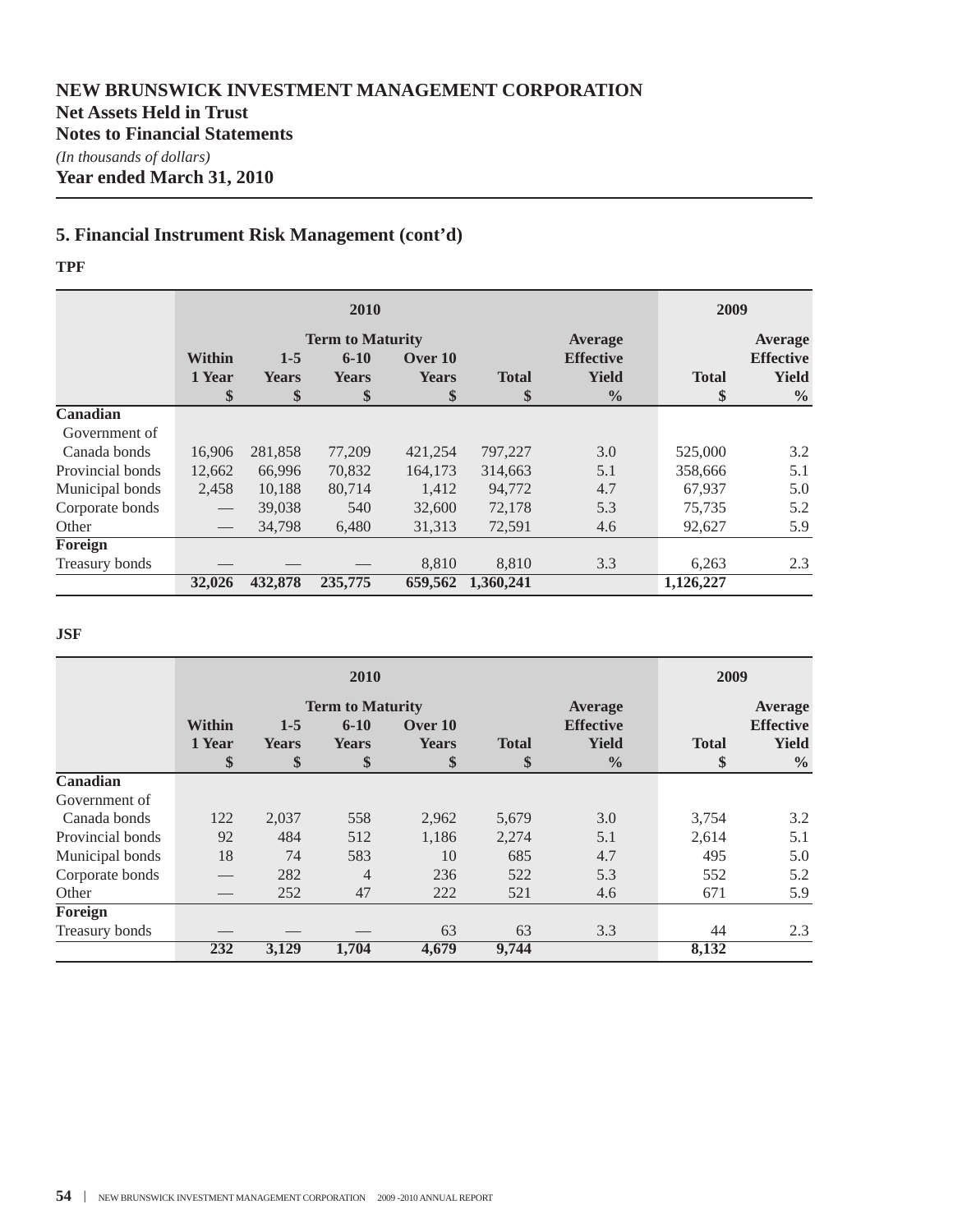**Net Assets Held in Trust**

**Notes to Financial Statements**

*(In thousands of dollars)*

### **Year ended March 31, 2010**

### **5. Financial Instrument Risk Management (cont'd)**

**(d) Credit Risk:** The Funds are exposed to credit-related risk in the event that a derivative or debt security counterparty defaults or becomes insolvent. NBIMC has established investment criteria which are designed to manage credit risk by establishing limits by issuer type and credit rating for fixed income and derivative credit exposure. Management monitors these exposures monthly. Such derivative and short and long-term debt securities are restricted to those having investment grade ratings, as provided by a third party rating agency. Investment grade ratings are BBB and above for longer term debt securities and R-1 for short-term debt. Any credit downgrade below investment grade is subject to review by NBIMC's Board of Directors.

|                   | <b>PSSF</b>       |           |           | <b>TPF</b> | <b>JSF</b>               |        |  |
|-------------------|-------------------|-----------|-----------|------------|--------------------------|--------|--|
|                   | <b>2010</b><br>\$ | 2009      | 2010      | 2009       | 2010                     | 2009   |  |
| Investments       | 2,445,751         | 1,984,833 | 1,981,174 | 1,644,260  | 14,547                   | 12,088 |  |
| Contributions     |                   |           |           |            |                          |        |  |
| receivable        | 15,113            | 12,855    | 4,005     | 3,690      | 11                       | 8      |  |
| Other receivables | 126               | 141       | 102       | 116        | $\qquad \qquad - \qquad$ |        |  |
|                   | 2,460,990         | 1,997,829 | 1,985,281 | 1,648,066  | 14,558                   | 12,096 |  |

The maximum credit exposure for each of the Funds as of March 31 is as follows.

The quality of the maximum credit exposure as at March 31 is as follows:

|       | <b>PSSF</b> |           |           | <b>TPF</b> | <b>JSF</b> |        |  |
|-------|-------------|-----------|-----------|------------|------------|--------|--|
|       | 2010<br>\$  | 2009      | 2010      | 2009       | 2010       | 2009   |  |
| AAA   | 1,031,756   | 749,129   | 859,565   | 635,270    | 6,143      | 4,569  |  |
| AA    | 735,787     | 606,475   | 574,256   | 482,241    | 4,294      | 3,615  |  |
| A     | 401.917     | 293,306   | 324,676   | 246,672    | 2,391      | 1,790  |  |
| $R-1$ | 281,089     | 305,704   | 218,366   | 247,450    | 1,668      | 1,858  |  |
| Other | 10.441      | 43,215    | 8,418     | 36,433     | 62         | 264    |  |
|       | 2,460,990   | 1,997,829 | 1,985,281 | 1,648,066  | 14,558     | 12,096 |  |

As at March 31, 2010, the highest concentration of credit risk is with Government of Canada bonds.

**(e) Other Pricing Risk:** Pricing risk is the risk that the fair value or future cash flows of an investment will fluctuate because of changes in market prices (other than those arising from foreign currency, interest rate or credit risks). Pricing risk can affect specific investments or broad market indices.

Each of the Funds holds a portion of its assets in unit trust funds that invest in active and passive equity strategies and commodities. Management's principal lever for managing equity and commodity pricing risk is to invest in widely diversified countries, sectors, issuers and types of commodities.

The Funds also employ absolute return strategies through investments in the North American Market Neutral Fund and the Quantitative Strategies Fund. These absolute return strategies have a low correlation to broad market indices and therefore are capable of generating positive returns regardless of market conditions.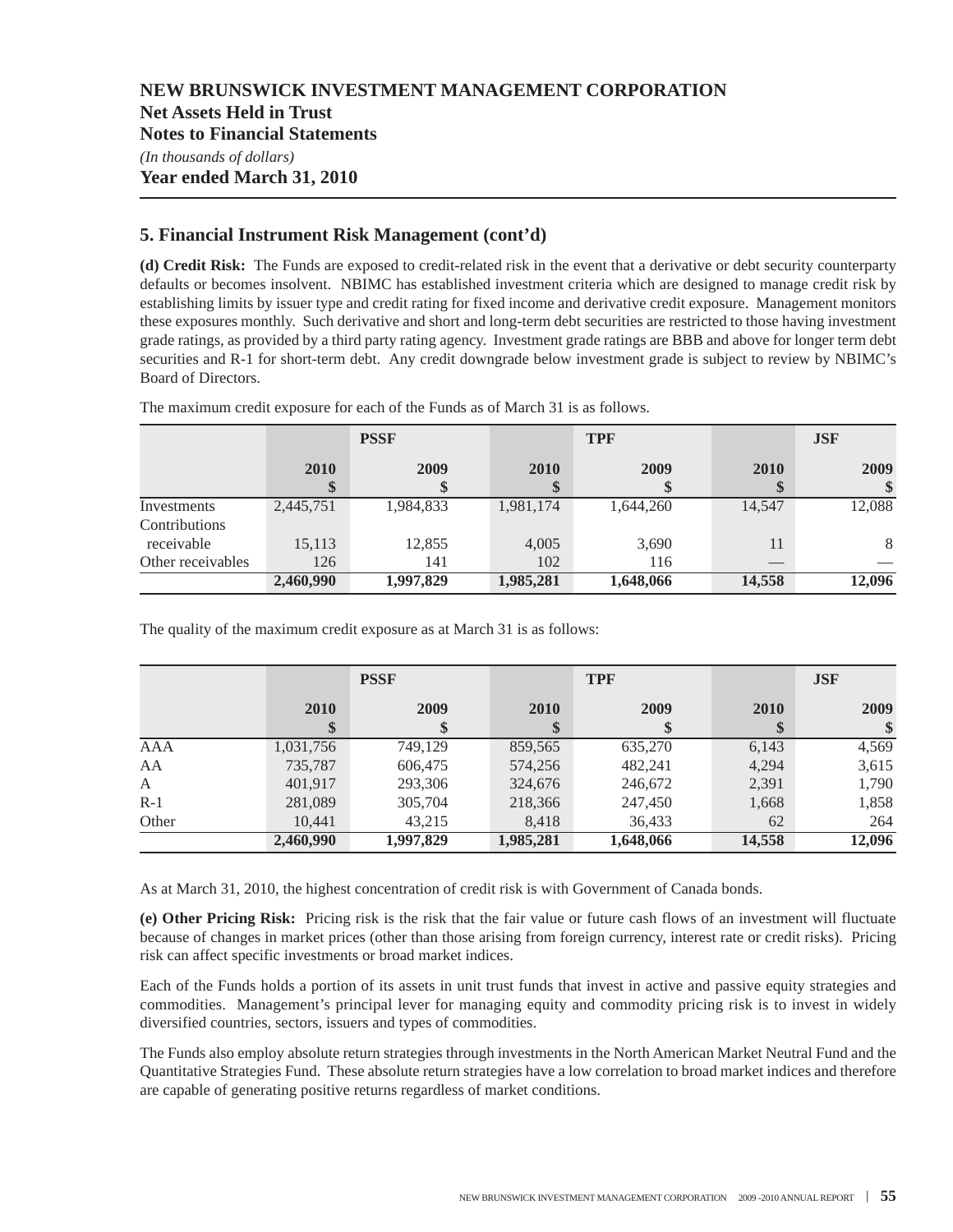**Year ended March 31, 2010**

### **5. Financial Instrument Risk Management (cont'd)**

**(f) Liquidity Risk:** Liquidity risk is the risk of not having sufficient funds available to meet cash demands. Sources of liquidity include pension contributions collected from the plan sponsor, cash and readily marketable assets such as government bonds and publicly traded securities. Uses of liquidity include payments to the plan sponsor for pension benefits, purchases of securities and settlement of prior commitments for private equity, real estate and infrastructure investments.

The Funds' asset mix is specifically designed to ensure that sufficient liquid assets are available to meet pension benefit obligations as they are required. The asset mix is a combination of fixed income, equities and alternative investments. Other than cash, government bonds are considered the most liquid asset class whereas private equity investments held in the Private Equity Fund and the private real estate and infrastructure investments held in the Canadian Real Estate Fund are considered highly illiquid due to the longer term to maturity for these investments.

Net liquid assets are defined to include the fair value of all assets excluding private equity, private real estate and infrastructure and New Brunswick regional investments, the fair value of collateral pledged with brokers and counterparties and any unfunded investment commitments. The following table shows the determination of net liquid assets at March 31:

|                                           |                               | 2010                          |                               |                               | 2009                          |                               |  |
|-------------------------------------------|-------------------------------|-------------------------------|-------------------------------|-------------------------------|-------------------------------|-------------------------------|--|
|                                           | <b>PSSF</b>                   | <b>TPF</b>                    | <b>JSF</b>                    | <b>PSSF</b>                   | <b>TPF</b>                    | <b>JSF</b>                    |  |
|                                           | <b>Total</b><br><b>Assets</b> | <b>Total</b><br><b>Assets</b> | <b>Total</b><br><b>Assets</b> | <b>Total</b><br><b>Assets</b> | <b>Total</b><br><b>Assets</b> | <b>Total</b><br><b>Assets</b> |  |
|                                           | \$                            | \$                            | \$                            | \$                            | \$                            | \$                            |  |
| Net assets                                | 4,600,928                     | 3,712,613                     | 27,270                        | 3,850,390                     | 3,155,775                     | 23,336                        |  |
| Less: investment in Private Equity        |                               |                               |                               |                               |                               |                               |  |
| Fund <i>(note 4)</i>                      | (92,298)                      | (76, 451)                     | (567)                         | (95,908)                      | (80, 121)                     | (596)                         |  |
| Less: investment in Canadian Real Estate  |                               |                               |                               |                               |                               |                               |  |
| Fund <i>(note 4)</i>                      | (55,546)                      | (43,739)                      | (333)                         | (49,261)                      | (39,998)                      | (303)                         |  |
| Less: investment in New Brunswick         |                               |                               |                               |                               |                               |                               |  |
| Fixed Income Opportunity Fund (note 4)    | (12,299)                      | (9,947)                       | (73)                          | (17, 954)                     | (14,745)                      | (109)                         |  |
| Less: investment in New Brunswick and     |                               |                               |                               |                               |                               |                               |  |
| <b>Atlantic Canada Equity Opportunity</b> |                               |                               |                               |                               |                               |                               |  |
| Fund <i>(note 4)</i>                      | (14,672)                      | (12,200)                      | (88)                          | (11, 324)                     | (9,622)                       | (70)                          |  |
| Less: collateral pledged (note $5(a)$ )   | (260, 593)                    | (212, 376)                    | (1,550)                       | (142,062)                     | (116,241)                     | (865)                         |  |
| Less: investment commitments (note 10)    | (133,989)                     | (109, 597)                    | (818)                         | (134, 459)                    | (111, 732)                    | (834)                         |  |
| Net liquid assets                         | 4,031,531                     | 3,248,303                     | 23,841                        | 3,399,422                     | 2,783,316                     | 20,559                        |  |

**(g) Securities Lending:** Certain of the unit trust funds in which the Funds have invested have entered into a securities lending arrangement with their securities custodian with the objective of enhancing portfolio returns. Under this program, the custodian may loan securities owned by the unit trust funds to other approved borrowers in exchange for collateral in the form of readily marketable government-backed securities equal to at least 105% of the value of securities on loan and a borrowing fee. NBIMC has restricted the approved borrowers under this program to minimize exposure to counterparty credit risk. Securities on loan remain recorded as investments on the Statement of Net Assets. As at March 31, 2010, the Funds had loaned securities with an estimated fair value as follows: PSSF - \$496,162 (2009 - \$388,997); TPF - \$399,574 (2009 - \$321,006) and JSF - \$2,951 (2009 - \$2,370).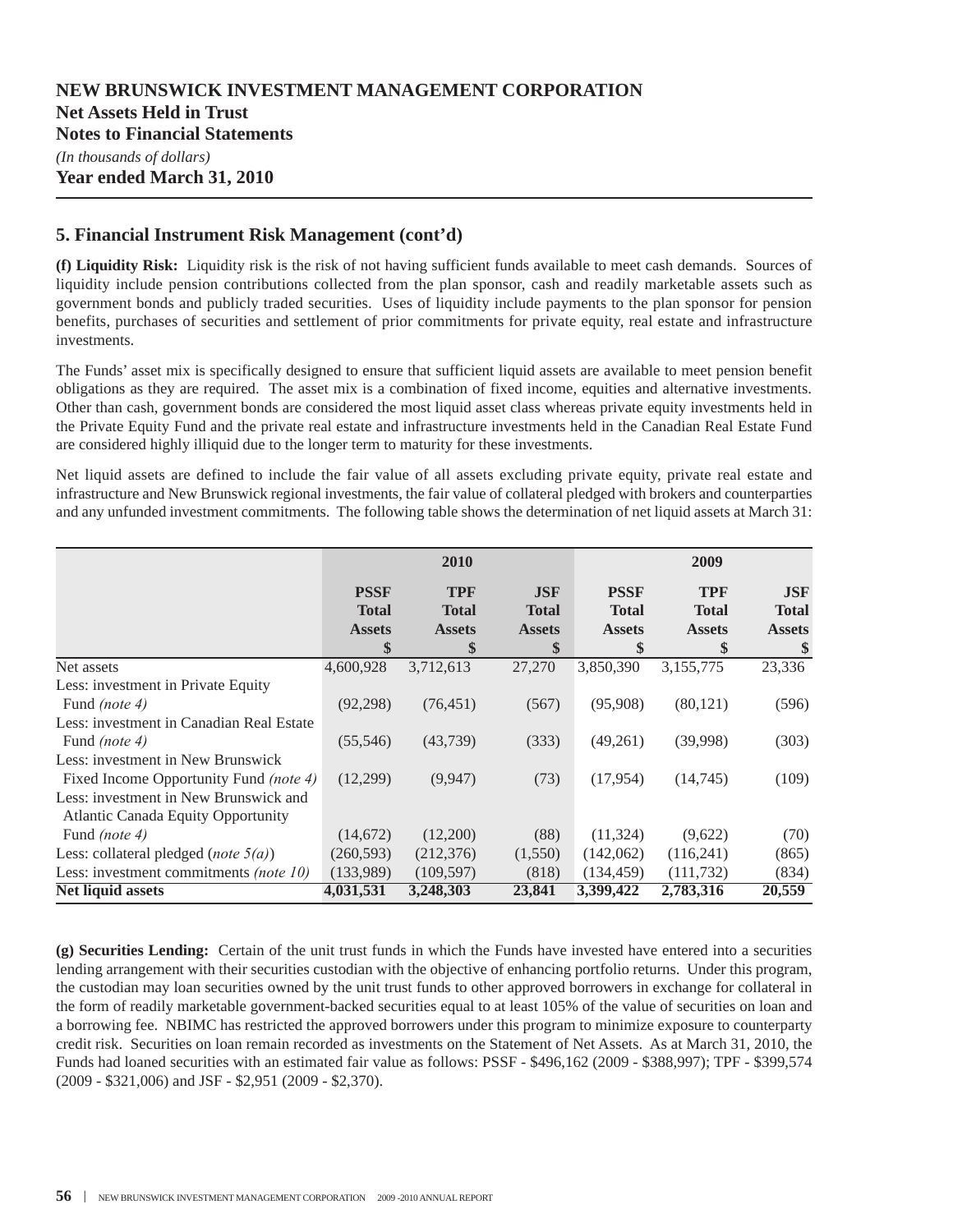**Net Assets Held in Trust**

**Notes to Financial Statements**

*(In thousands of dollars)* **Year ended March 31, 2010**

### **6. Derivative Contracts**

A derivative is a financial contract, the value of which is derived from the notional value of underlying assets, indices, interest rates or currency exchange rates. The Funds, through their investments in the unit trust funds, may be party to certain derivatives, including futures contracts, interest rate swaps, forward foreign exchange contracts, cross currency swaps and total return equity swaps. Futures contracts are agreements between two parties to buy or sell a security or financial interest at a specified date, quantity and price. Futures contracts are standardized and traded on recognized exchanges. Interest rate swaps are agreements to exchange cash flows periodically based on a notional principal amount. Forward currency contracts are agreements between two parties, traded over the counter and not on an organized exchange, to purchase or sell currency against another currency at a future date and price. Total return equity swaps, traded in the overthe-counter market, are contractual agreements between two counterparties to exchange financial returns with predetermined conditions based on notional amounts.

Derivatives are used for various purposes, including: to invest in a particular stock market in an inexpensive and effective fashion (e.g. futures and swaps); to enhance returns (total return equity swaps); to convert a fixed interest rate payment into a floating interest rate payment (interest rate swaps); and to hedge against potential losses due to changes in foreign exchange rates or stock prices (forward foreign exchange contracts).

Derivative contracts create credit risk exposure should counterparties be unable to meet the terms of the contracts *(see note 5(e))*. NBIMC mitigates this risk exposure by only entering into derivatives with investment grade counterparties and restricting each counterparty exposure to no more than 5% of total assets. Derivative instruments are also subject to foreign currency, interest rate, pricing and liquidity risk *(see notes 5(b), (c), (d), and (f))*. Liquidity risk is the risk that the Funds would need to pay a premium to cancel or offset a derivative position prior to its maturity.

The Statement of Investment Policy do not permit leverage in the use of derivative instruments. Accordingly, short-term assets in an amount sufficient to cover potential derivative exposure are maintained as cash underlay.

The following tables summarize the derivative contracts of each Fund. Notional values represent the volume of outstanding positions of the derivative contracts. The notional value is the amount to which a rate or price is applied in the calculation of cash flows for swaps, foreign exchange contracts and futures.

|                                        | <b>Notional</b><br><b>Value 2010</b> | <b>Fair Value</b><br>2010<br>\$ | <b>Notional</b><br><b>Value 2009</b> | <b>Fair Value</b><br>2009 |
|----------------------------------------|--------------------------------------|---------------------------------|--------------------------------------|---------------------------|
| Asset management:                      |                                      |                                 |                                      |                           |
| Equity futures                         | 124.521                              | 341                             | (3,519)                              | 1,467                     |
| Equity swaps                           | 432,426                              | 38,042                          | 245,255                              | 3,564                     |
| Interest rate swaps                    |                                      |                                 | 5,133                                | (18)                      |
| Cross-currency swaps                   | 17,504                               | (17, 535)                       | 17.339                               | (2, 287)                  |
| Forward exchange contracts             | 3,783                                | 759                             | 5,318,485                            | (7,892)                   |
| Net fair value of derivative contracts |                                      | 21,607                          |                                      | (5,166)                   |

#### **PSSF**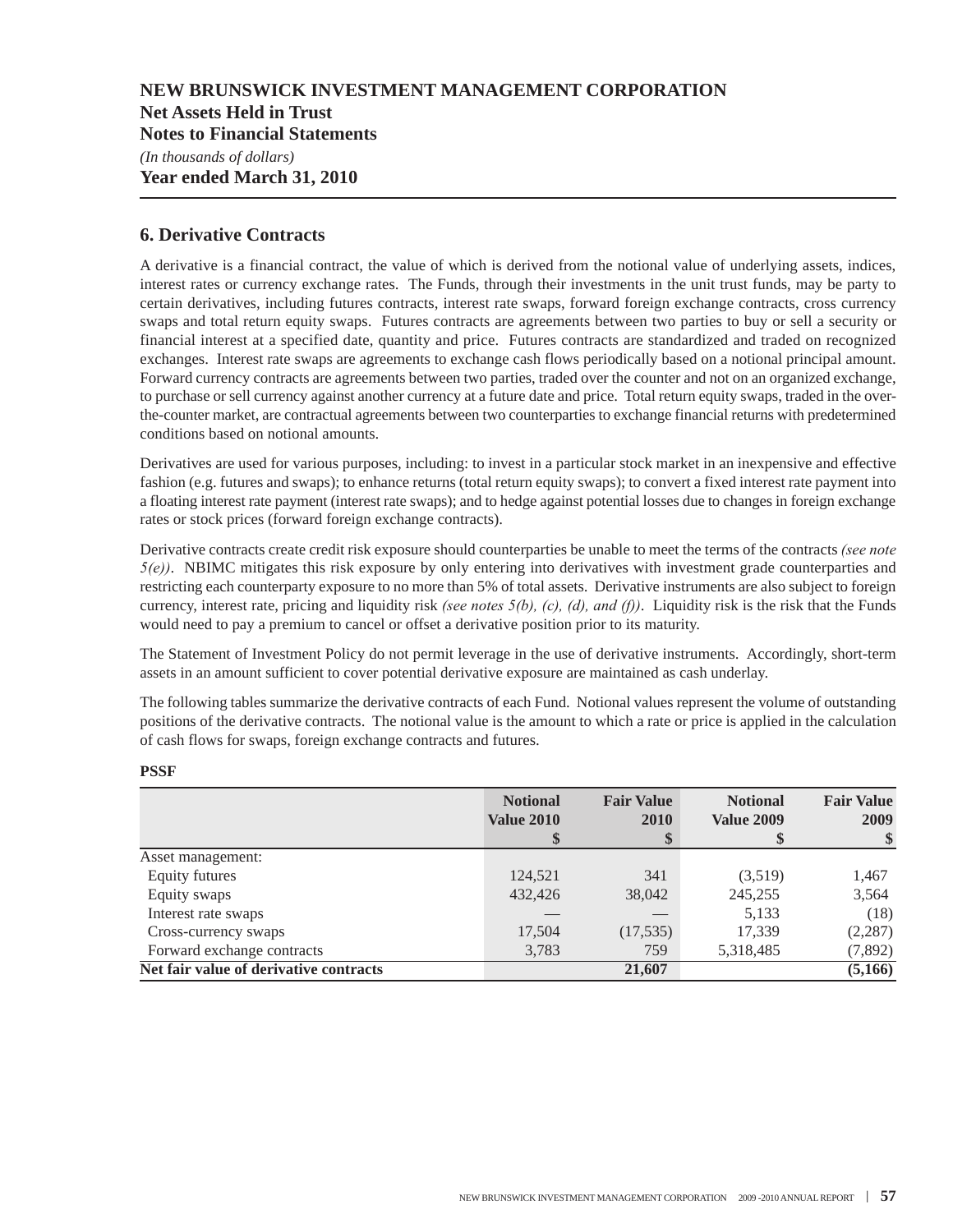### **Net Assets Held in Trust**

**Notes to Financial Statements**

*(In thousands of dollars)* **Year ended March 31, 2010**

### **6. Derivative Contracts (cont'd)**

**TPF**

|                                        | <b>Notional</b><br><b>Value 2010</b> | <b>Fair Value</b><br><b>2010</b><br>\$ | <b>Notional</b><br><b>Value 2009</b> | <b>Fair Value</b><br>2009 |
|----------------------------------------|--------------------------------------|----------------------------------------|--------------------------------------|---------------------------|
| Asset management:                      |                                      |                                        |                                      |                           |
| Equity futures                         | 93,481                               | 279                                    | (3,102)                              | 1,142                     |
| Equity swaps                           | 321,278                              | 28,329                                 | 186,040                              | 2,702                     |
| Interest rate swaps                    |                                      |                                        | 4,300                                | (15)                      |
| Cross-currency swaps                   | 12,988                               | (13,010)                               | 13,152                               | (1,735)                   |
| Forward exchange contracts             | 4,028                                | 614                                    | 4,190,087                            | (6,282)                   |
| Net fair value of derivative contracts |                                      | 16,212                                 |                                      | (4, 188)                  |

**JSF**

|                                        | <b>Notional</b><br><b>Value 2010</b> | <b>Fair Value</b><br>2010<br>\$ | <b>Notional</b><br><b>Value 2009</b> | <b>Fair Value</b><br>2009 |
|----------------------------------------|--------------------------------------|---------------------------------|--------------------------------------|---------------------------|
| Asset management:                      |                                      |                                 |                                      |                           |
| Equity futures                         | 740                                  |                                 | (21)                                 | 8                         |
| Equity swaps                           | 2,573                                | 226                             | 1,492                                | 22                        |
| Interest rate swaps                    |                                      |                                 | 31                                   |                           |
| Cross-currency swaps                   | 104                                  | (104)                           | 106                                  | (14)                      |
| Forward exchange contracts             | 23                                   |                                 | 30,879                               | (54)                      |
| Net fair value of derivative contracts |                                      | 128                             |                                      | (38)                      |

The term to maturity based on the notional value for the derivatives as at March 31 is as follows:

|              |         | <b>PSSF</b> |         | <b>TPF</b> |       | <b>JSF</b> |
|--------------|---------|-------------|---------|------------|-------|------------|
|              | 2010    | 2009        | 2010    | 2009       | 2010  | 2009       |
|              |         |             |         |            |       |            |
| Under 1 year | 573,061 | 5,560,221   | 427,515 | 4,372,025  | 3,409 | 32,350     |
| 1 to 5 years | 5,173   | 22,472      | 4.260   | 17.452     | 31    | 137        |
|              | 578,234 | 5,582,693   | 431,775 | 4,390,477  | 3,440 | 32,487     |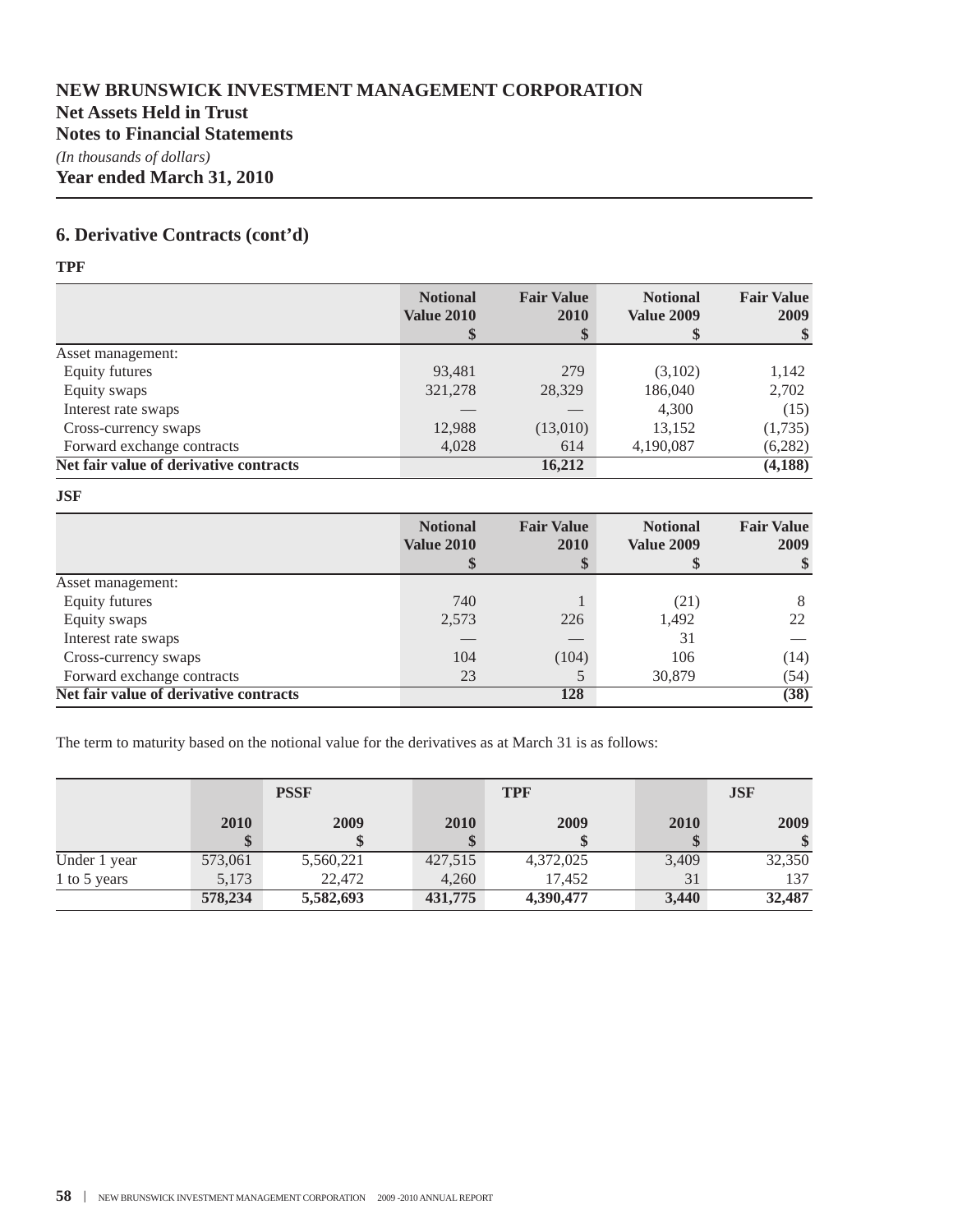**Net Assets Held in Trust**

**Notes to Financial Statements**

*(In thousands of dollars)*

**Year ended March 31, 2010**

#### **7. Investment Income**

#### **(a) Investment Income (Loss)**

Investment income (loss) for the year ended March 31, including net realized and unrealized gains (losses) on investments, is as follows:

|                          |           | <b>PSSF</b> |           | <b>TPF</b> |                | <b>JSF</b> |
|--------------------------|-----------|-------------|-----------|------------|----------------|------------|
|                          | 2010      | 2009        | 2010      | 2009       | 2010           | 2009       |
|                          | \$        | \$          | \$        | \$         | \$             | \$         |
| Interest income          | 60,078    | 74,038      | 53,635    | 61,772     | 395            | 444        |
| Dividend income          | 51,743    | 65,965      | 41,887    | 54,707     | 308            | 398        |
| Income from Money        |           |             |           |            |                |            |
| <b>Market Pool</b>       | 3,446     | 13,568      | 2,836     | 11,093     | 21             | 84         |
| Income (loss) from       |           |             |           |            |                |            |
| derivative products      | 166,370   | (256,776)   | 130,767   | (205, 265) | 1,001          | (1, 547)   |
| Securities lending       |           |             |           |            |                |            |
| income                   | 678       | 1,031       | 532       | 824        | $\overline{4}$ | 6          |
| <b>Transaction costs</b> | (6,391)   | (8, 453)    | (5,127)   | (6,920)    | (38)           | (53)       |
| Other                    | (2,206)   | (1,353)     | (1,810)   | (1,119)    | (13)           | (9)        |
|                          | 273,718   | (111,980)   | 222,720   | (84,908)   | 1,678          | (677)      |
| Realized losses on       |           |             |           |            |                |            |
| investments              | (18, 158) | (129, 581)  | (15, 784) | (112, 155) | (109)          | (773)      |
| Unrealized gains         |           |             |           |            |                |            |
| (losses) on              |           |             |           |            |                |            |
| investments              | 508,674   | (629, 190)  | 420,722   | (516, 775) | 3,046          | (3,764)    |
| Total gain (loss)        |           |             |           |            |                |            |
| on investments           | 490,516   | (758, 771)  | 404,938   | (628, 930) | 2,937          | (4, 536)   |
| Investment               |           |             |           |            |                |            |
| income (loss)            | 764,234   | (870, 751)  | 627,528   | (713, 838) | 4,615          | (5,213)    |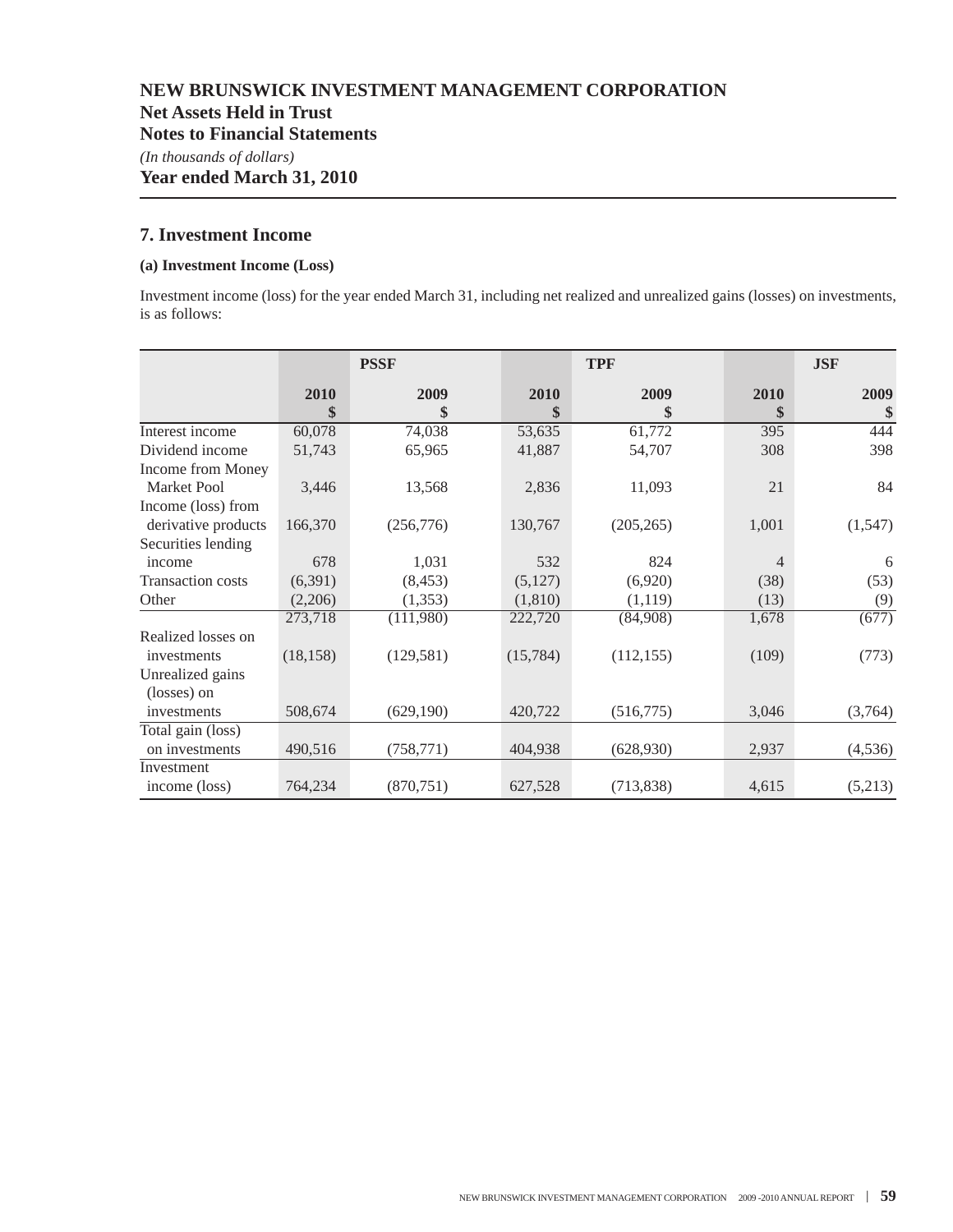**Year ended March 31, 2010**

### **7. Investment Income (cont'd)**

#### **(b) Investment Income (Loss) by Asset Class**

Investment income (loss) by asset class and unit trust fund for the year ended March 31, after allocating net realized and unrealized gains (losses) on investments, is as follows:

|                           | <b>PSSF</b> |            |         | <b>TPF</b> |              | <b>JSF</b> |  |
|---------------------------|-------------|------------|---------|------------|--------------|------------|--|
|                           | 2010        | 2009       | 2010    | 2009       | 2010         | 2009       |  |
|                           | \$          | \$         | \$      | \$         | \$           | \$         |  |
| Fixed income:             |             |            |         |            |              |            |  |
| Nominal Bond              | 44,367      | 50,459     | 36,917  | 42,516     | 267          | 300        |  |
| New Brunswick             |             |            |         |            |              |            |  |
| <b>Fixed Income</b>       |             |            |         |            |              |            |  |
| Opportunity               | 238         | 1,323      | 186     | 1,097      | $\mathbf{1}$ | 8          |  |
| Money Market              | 1,547       | 1,684      | 1,062   | 1,446      | 9            | 11         |  |
| <b>Student Investment</b> | 199         | (123)      | 216     | (134)      | $\mathbf{1}$ | (1)        |  |
| Foreign Exchange          |             |            |         |            |              |            |  |
| Hedging                   | 68,153      | (103, 572) | 57,598  | (88, 468)  | 417          | (633)      |  |
|                           | 114,504     | (50, 229)  | 95,979  | (43, 543)  | 695          | (315)      |  |
| Equities:                 |             |            |         |            |              |            |  |
| Canadian Equity           |             |            |         |            |              |            |  |
| Index                     | 188,920     | (175, 370) | 142,439 | (132, 034) | 1,143        | (1,045)    |  |
| <b>External Canadian</b>  |             |            |         |            |              |            |  |
| Equity                    | 53,093      | (64, 651)  | 43,406  | (53, 724)  | 321          | (388)      |  |
| S&P/TSX                   |             |            |         |            |              |            |  |
| Completion                |             |            |         |            |              |            |  |
| Index                     | 31,972      | (30, 534)  | 26,115  | (25, 331)  | 193          | (183)      |  |
| <b>Allocation Equity</b>  |             |            |         |            |              |            |  |
| International             |             | 563        |         | 447        |              | 3          |  |
| External                  |             |            |         |            |              |            |  |
| International             |             |            |         |            |              |            |  |
| Equity                    | 17,820      | (40,747)   | 14,598  | (33,783)   | 108          | (244)      |  |
| Canadian Equity -         |             |            |         |            |              |            |  |
| Active Long               |             |            |         |            |              |            |  |
| Strategy                  | 43,666      | (36, 358)  | 35,707  | (29,968)   | 264          | (217)      |  |
| <b>European Equity</b>    |             | (6,690)    |         | (5,408)    |              | (41)       |  |
| <b>EAFE Equity Index</b>  | 111,329     | (209, 418) | 86,583  | (165, 178) | 673          | (1,251)    |  |
| U.S. Equity Index         | 87,236      | (116, 449) | 68,379  | (93, 556)  | 525          | (691)      |  |
|                           | 534,036     | (679, 654) | 417,227 | (538, 535) | 3,227        | (4,057)    |  |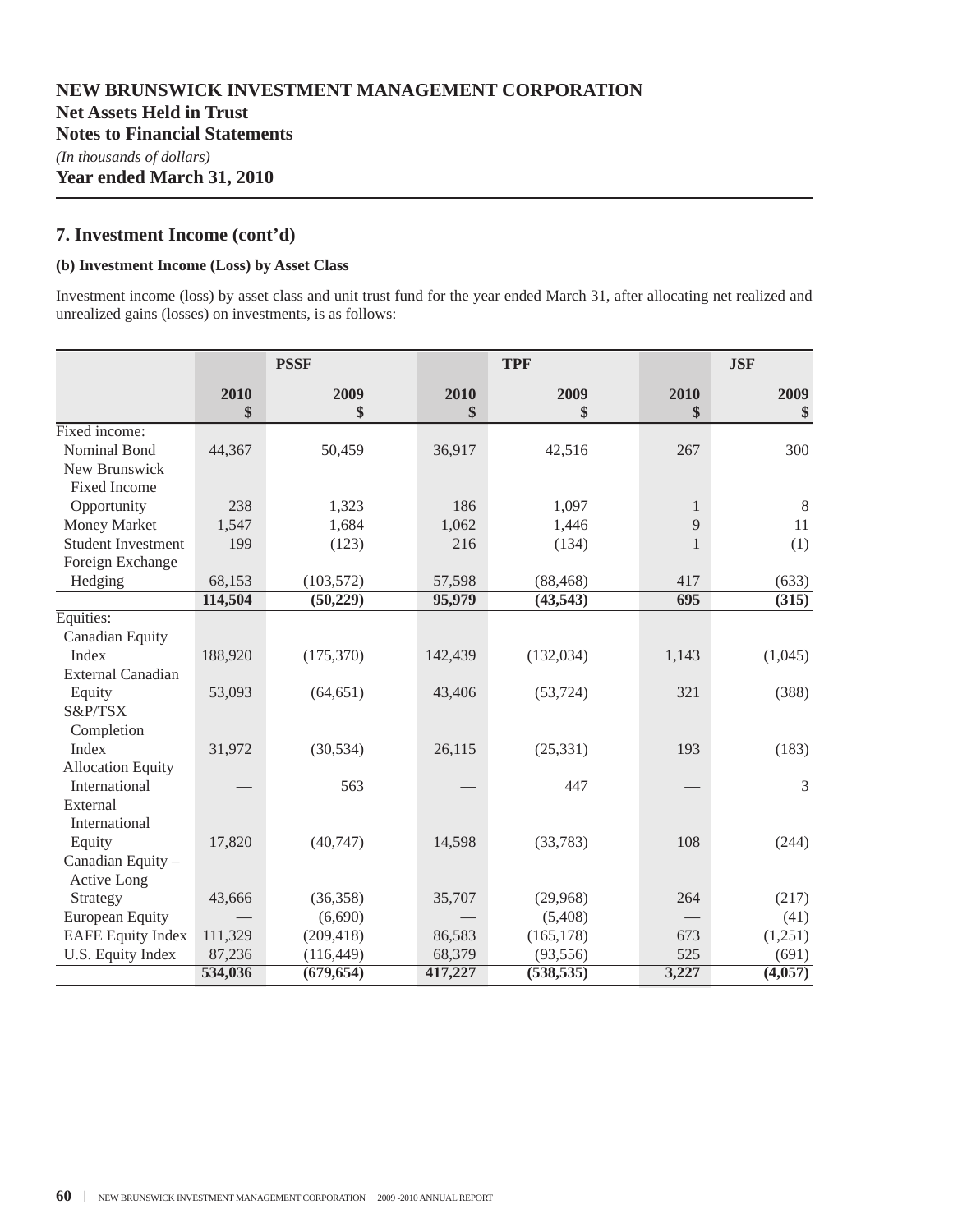### **7. Investment Income (cont'd)**

|                           |            | <b>PSSF</b> |            | <b>TPF</b> |            | <b>JSF</b> |
|---------------------------|------------|-------------|------------|------------|------------|------------|
|                           | 2010<br>\$ | 2009<br>\$  | 2010<br>\$ | 2009<br>\$ | 2010<br>\$ | 2009<br>\$ |
| <b>Inflation Linked</b>   |            |             |            |            |            |            |
| Assets                    |            |             |            |            |            |            |
| <b>Inflation Linked</b>   |            |             |            |            |            |            |
| <b>Securities</b>         | 45,354     | (7,240)     | 39,023     | (6,429)    | 273        | (45)       |
| Canadian Real Estate      | (1,771)    | (685)       | (1,452)    | (535)      | (11)       | (4)        |
| U.S. Real Estate          | 80,960     | (89,027)    | 84,373     | (88, 416)  | 487        | (528)      |
| Commodity                 | 2,656      | (39, 545)   | 2,153      | (32, 764)  | 16         | (236)      |
|                           | 127,199    | (136, 497)  | 124,097    | (128, 144) | 765        | (813)      |
| Alternative               |            |             |            |            |            |            |
| Investments:              |            |             |            |            |            |            |
| North American            |            |             |            |            |            |            |
| <b>Market Neutral</b>     | 460        | (1,085)     | 371        | (886)      | 3          | (7)        |
| Quantitative              |            |             |            |            |            |            |
| Strategies                | 2,984      | (680)       | 2,446      | (588)      | 18         | (4)        |
| New Brunswick and         |            |             |            |            |            |            |
| Atlantic Canada           |            |             |            |            |            |            |
| <b>Equity Opportunity</b> | 1,109      | 1,260       | 931        | 1,075      | 7          | 8          |
| Private Equity            | (16,058)   | (3,866)     | (13,393)   | (3,217)    | (100)      | (25)       |
|                           | (11,505)   | (4,371)     | (9,645)    | (3,616)    | (72)       | (28)       |
|                           | 764,234    | (870, 751)  | 627,658    | (713, 838) | 4,615      | (5,213)    |

### **8. Capital and Annualized Long-Term Returns**

The definition of capital, as it pertains to each of the Funds, is the net assets of each Fund. Each Fund's objective is to achieve annualized long-term returns that will meet or exceed the investment return assumptions contained in the actuarial valuation for each of the pension plans. Note 4 Investments, Note 5 Financial Instrument Risk Management, and Note 6 Derivatives provide qualitative descriptions of the investment management process and quality of investments.